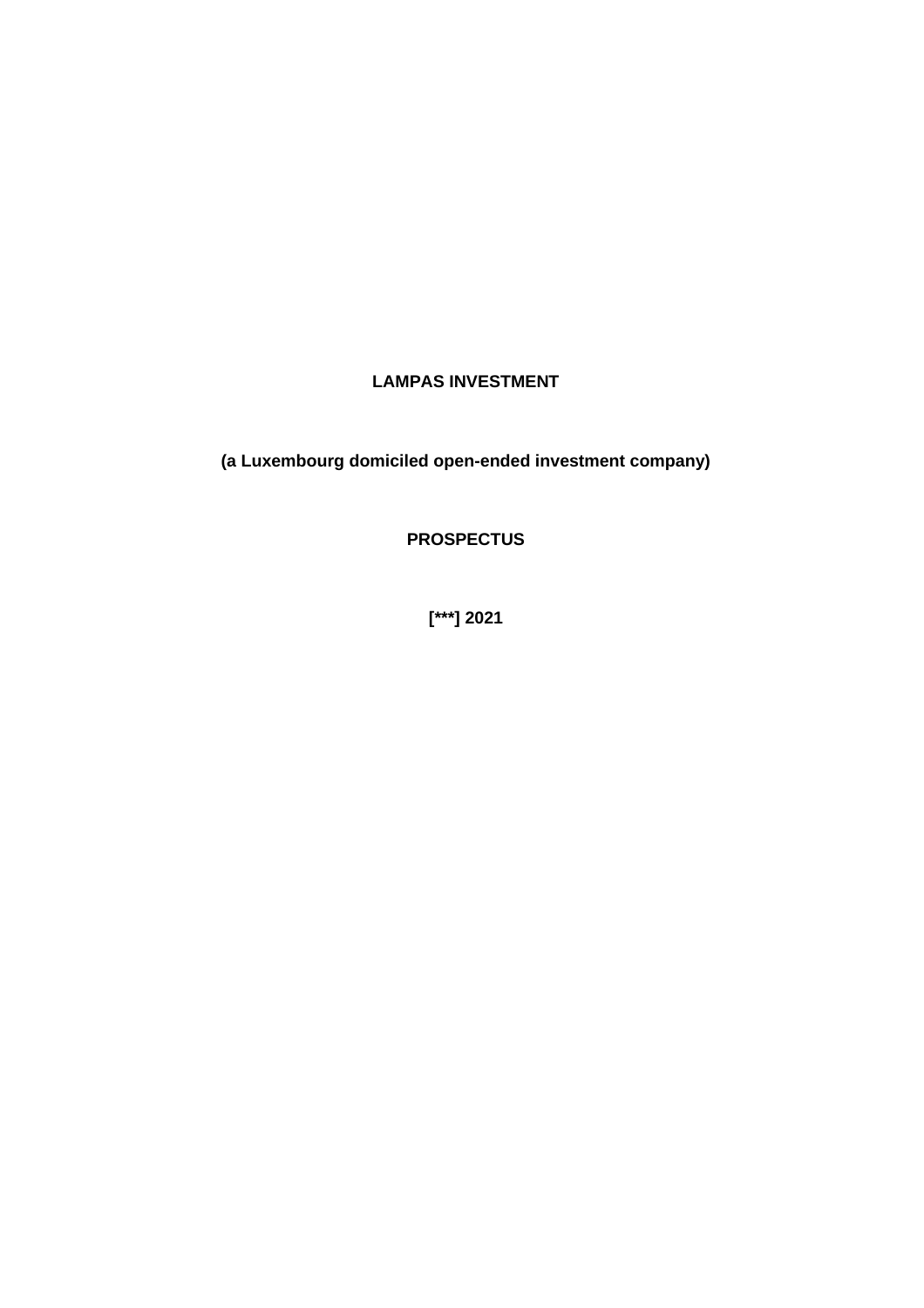#### **IMPORTANT INFORMATION**

#### **Reliance on Prospectus**

The Shares are offered solely on the basis of the information and representations contained in this Prospectus and any further information given or representations made by any person may not be relied upon as having been authorised by the Company or the Directors. Neither the delivery of this Prospectus nor the issue of Shares shall under any circumstances create any implication that there has been no change in the affairs of the Company since the date hereof.

The information contained in this Prospectus will be supplemented by the financial statements and further information contained in the latest annual and semi-annual reports of the Company, copies of which may be obtained free of charge from the registered office of the Company.

### **Registration in Luxembourg**

The Company is registered under Part II of the list of undertakings for collective investment provided by the Luxembourg Law of 17 December 2010 relating to undertakings for collective investment. However, such registration does not require any Luxembourg authority to approve or disapprove either the adequacy or accuracy of this Prospectus or the investments held by the Company. Any representation to the contrary is unauthorised and unlawful.

#### **Disclosure of Information**

Investors must be aware that personal information given on the application form or otherwise in connection with an application to subscribe for Shares and details of their shareholding may be disclosed to the AIFM and any other companies affiliated to the AIFM for the purpose of developing and processing the business relationship with the Shareholders.

#### **Restrictions on Distribution**

The distribution of this Prospectus and the offering of Shares in certain jurisdictions may be restricted and accordingly persons into whose possession this Prospectus may come are required by the Company to inform themselves of and to observe any such restrictions.

This Prospectus does not constitute an offer or solicitation to any person in any jurisdiction in which such offer or solicitation is not lawful or authorised, or to any person to whom it is unlawful to make such offer or solicitation.

The sale of the Company's Shares will not be promoted to the public in the European Union or any part thereof.

#### **The Volcker Rule**

Recent legislative and regulatory changes in the United States are relevant to Société Générale, each Fund and the Shareholders. On July 21, 2010, President Obama signed into law the Dodd-Frank Act. Section 619 of the Dodd-Frank Act and its implementing regulations (commonly known as the "**Volcker Rule**") restrict the ability of a banking entity, such as most entities within the Société Générale Group, from, among other things, acquiring or retaining any equity, partnership or other ownership interest in, or sponsoring (including serving as commodity pool operator for), a "covered fund" (which term includes certain hedge funds and private equity funds). Notwithstanding the foregoing, the Volcker Rule permits non-U.S. banking entities to sponsor, and acquire or retain ownership interests in foreign funds not offered into the United States that meet certain conditions (so-called "foreign excluded funds"). In order for a fund to qualify as a foreign excluded fund, the following requirements must be satisfied: (1) the banking entity must be a non-U.S. banking entity; (2) the fund must be organized or established outside the United States and the ownership interests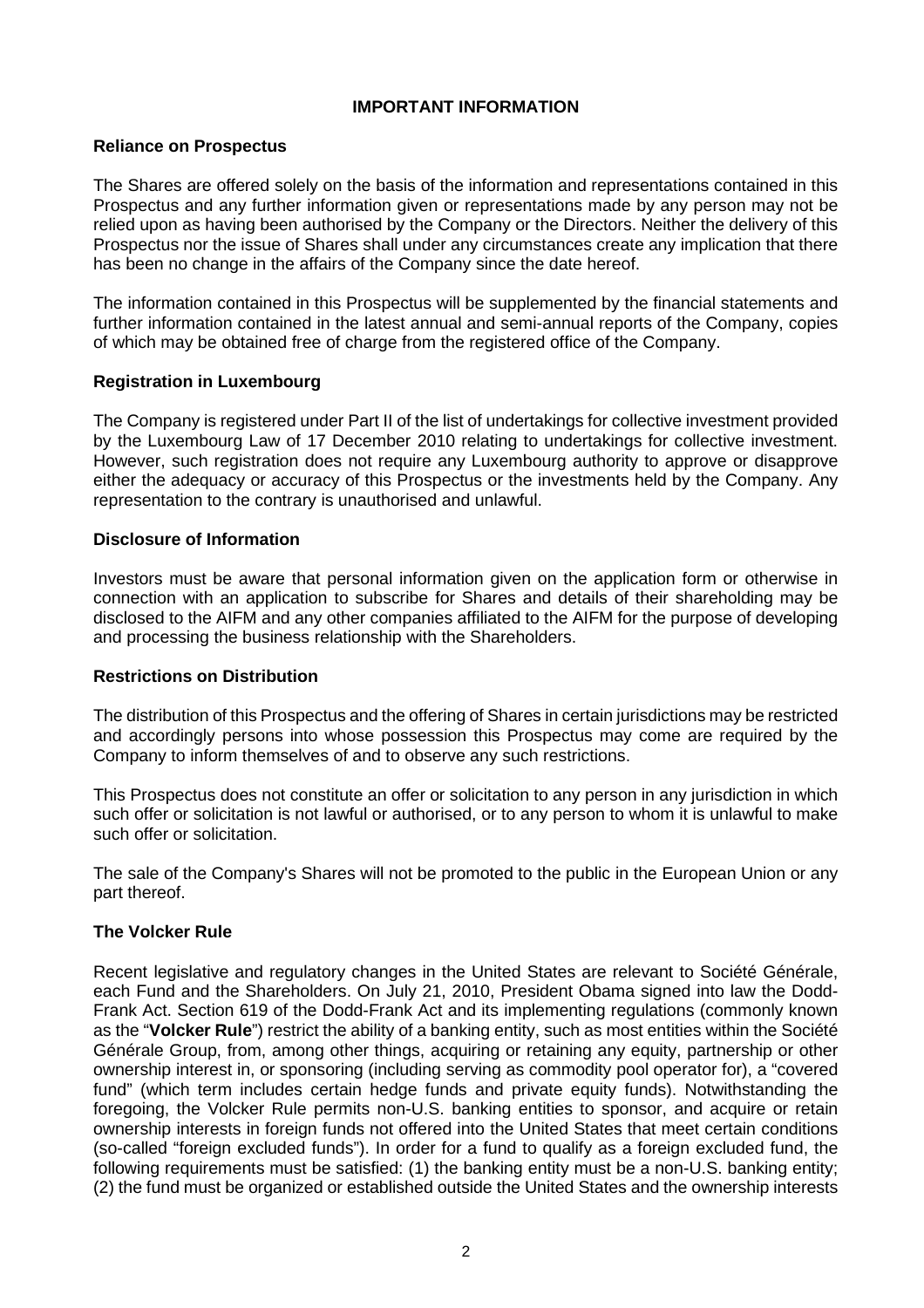of the fund must be offered and sold solely outside of the United States; and (3) either the fund must not be a "commodity pool" as defined under the U.S. Commodity Exchange Act, or if it is a commodity pool, it must not have a commodity pool operator that relies on, or could have relied on, CFTC Rule 4.7 as an exemption from certain obligations under the U.S. Commodity Exchange Act.

The statutory effective date of the Volcker Rule is July 21, 2012 and a banking entity, subject to certain exceptions, was required to bring its activities and investments into compliance with the Volcker Rule by the end of the conformance period, on July 21, 2015. The U.S. Federal Reserve Board has decided to extend the conformance period until July 21, 2017.

Shareholders that are themselves "banking entities" subject to the Volcker Rule in certain circumstances may be unable to acquire or retain ownership interests in the relevant Fund due to the restrictions of the Volcker Rule. A fund that is not advised or sponsored by the AIFM (or any other company within the Société Générale Group) may not be subject to these considerations.

The AIFM and its Affiliated Entities provide no assurances to Shareholders regarding the treatment of each Fund under the Volcker Rule. Shareholders / investors should seek legal advice regarding the consequences of the Volcker Rule on their holding/ purchase of any Shares of any Fund.

**United States:** Shares have not been and will not be registered under the Securities Act of 1933 of the United States of America (as amended) (the "**1933 Act")** or the securities laws of any of the States of the United States. Shares may not be offered, sold or delivered directly or indirectly in the United States of America, its territories or possessions or in any State or the District of Columbia (the "**United States**") or to or for the account or benefit of any U.S. Person (as defined below – see "Definitions"). Any person wishing to apply for Shares will be required to certify they are not a "U.S. Person" in the relevant application form. No U.S. federal or state securities commission has reviewed or approved this Prospectus and/or an application form. Any representation to the contrary is a criminal offence.

Shares may be offered outside the United States pursuant to Regulation S under the 1933 Act.

No holder of Shares will be permitted to sell, transfer or assign directly or indirectly (for example, by way of swap or other derivatives contract, participation or other similar contract or agreement) their Shares to a U.S. Person. Any such sale, transfer or assignment shall be void.

All the Funds will not be registered under the United States Investment Company Act of 1940 (as amended) (the "**Investment Company Act**"). Based on interpretations of the Investment Company Act by the staff of the United States Securities and Exchange Commission relating to foreign investment companies, if a Fund restricts its beneficial owners who are U.S. Persons and does not offer or propose to offer any of its securities publicly, it will not become subject to the registration requirements under the Investment Company Act. To ensure this requirement is maintained the Directors may require the mandatory repurchase of Shares beneficially owned by U.S. Persons.

This Prospectus has been prepared solely for the information of the person to whom it has been delivered by or on behalf of the Company, and should not be reproduced or used for any other purpose.

**Switzerland:** The Company has not been registered with the Swiss Federal Banking Commission as a foreign mutual fund pursuant to Article 45 of the Swiss Mutual Fund Act of 18 March 1994. Accordingly, the Company's Shares may not be offered or distributed on a professional basis in or from Switzerland and neither this Prospectus nor any other offering materials relating to the Company's Shares may be distributed in connection with such offering or distribution. The Company's Shares may only be offered and this Prospectus may only be distributed in or from Switzerland to institutional investors or without any public offering.

**Generally:** the above information is for general guidance only, and it is the responsibility of any person or persons in possession of this Prospectus and wishing to make an application for Shares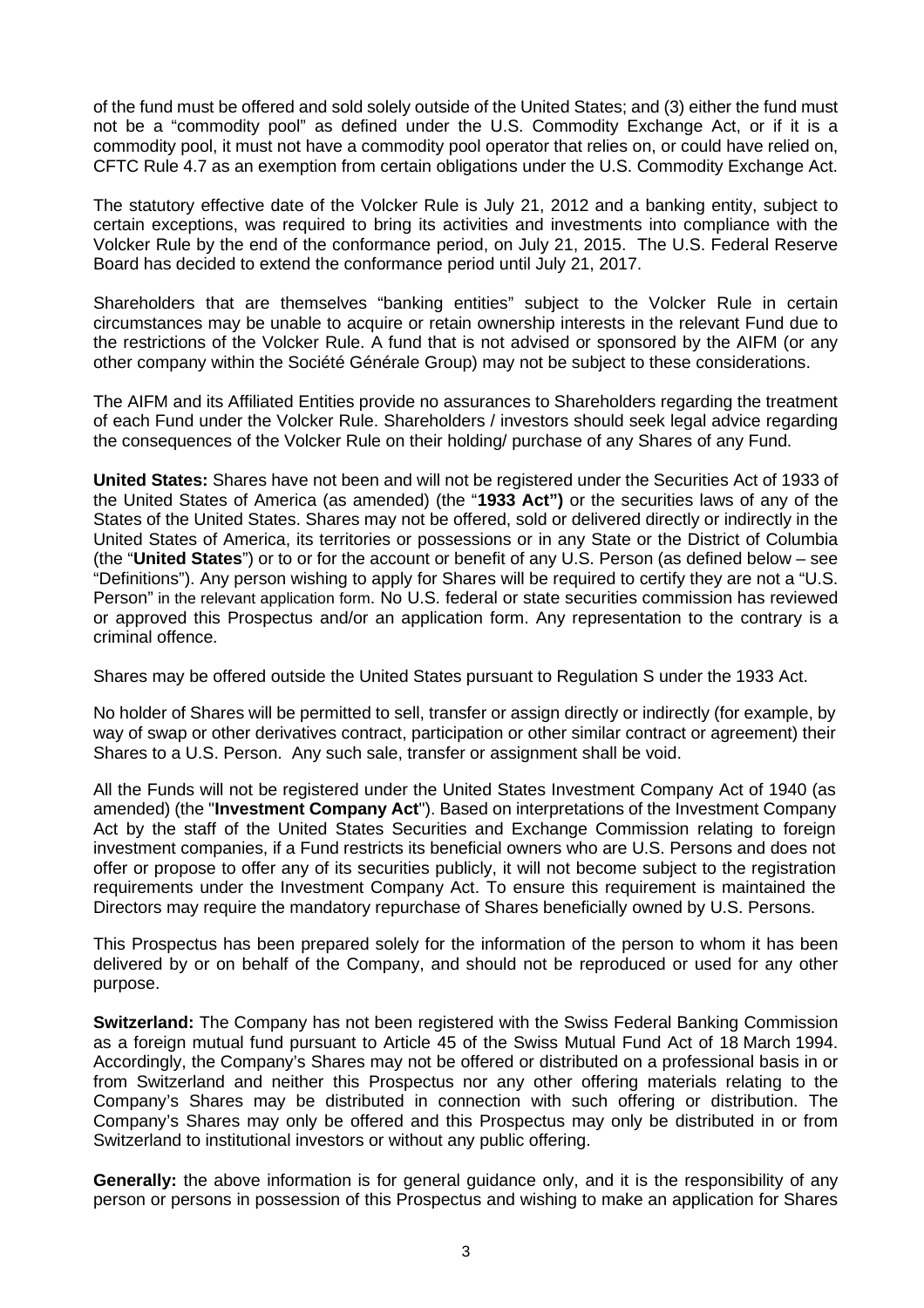to inform themselves of, and to observe, all applicable laws and regulations of any relevant jurisdiction. Prospective applicants for Shares should inform themselves as to legal requirements also applying and any applicable exchange control regulations and applicable taxes in the countries of their respective citizenship, residence or domicile.

#### **Risk Factors**

**Investment in the Company carries substantial risk. There can be no assurance that the Company's investment objective will be achieved and investment results may vary substantially over time. Investment in the Company is not intended to be a complete investment programme for any investor. Prospective investors should carefully consider whether an investment in Shares is suitable to them in light of their circumstances and financial resources (see further under "Risk of Investment").**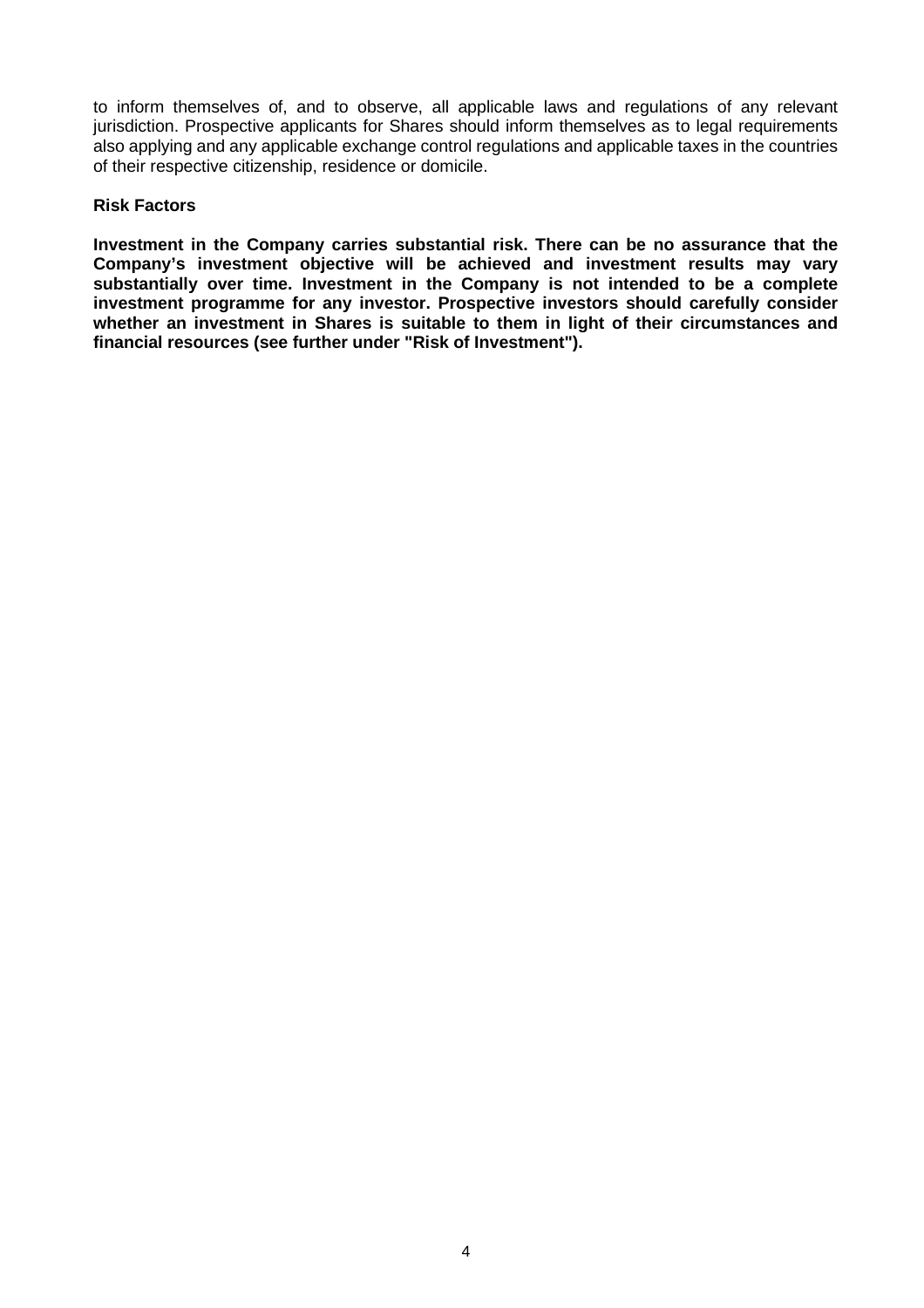## **TABLE OF CONTENTS**

# Page

| L.                                                                                                                                         |  |  |  |
|--------------------------------------------------------------------------------------------------------------------------------------------|--|--|--|
| 1.1<br>1.2<br>1.3<br>1.4<br>1.5<br>CHANGE OF INVESTMENT POLICY OR OBJECTIVE AND OF INVESTMENT RESTRICTIONS .17<br>1.6<br>1.7<br>1.8<br>1.9 |  |  |  |
| Ш.                                                                                                                                         |  |  |  |
| 2.1<br>2.2<br>2.3<br>2.4<br>2.5<br>2.6                                                                                                     |  |  |  |
| Ш.                                                                                                                                         |  |  |  |
| 3.1<br>3.2<br>3.3<br>3.4<br>3.5<br>3.6<br>3.7<br>3.8<br>3.9<br>3.10<br>3.11                                                                |  |  |  |
|                                                                                                                                            |  |  |  |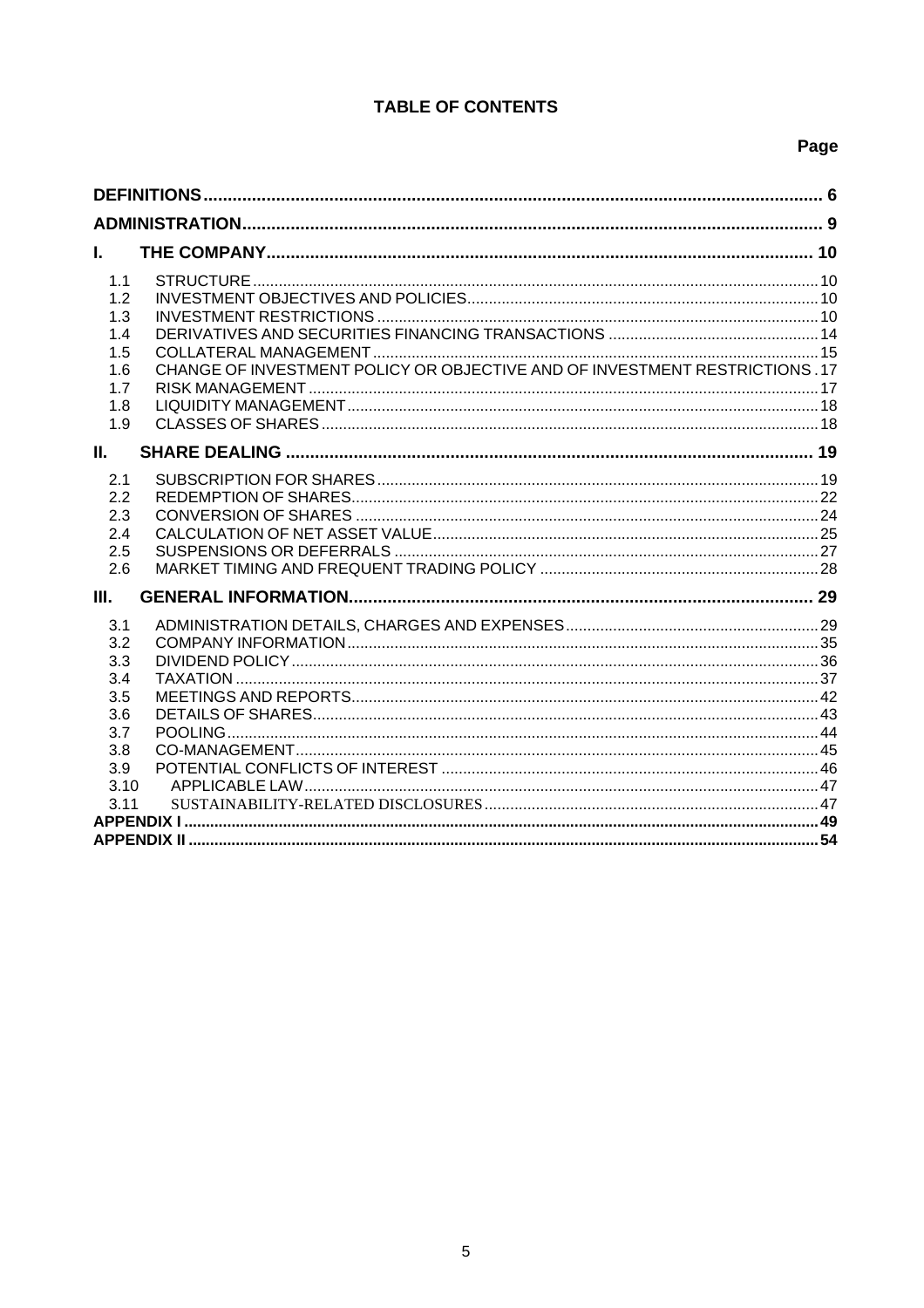### **DEFINITIONS**

| "2013 Law"                        | the Luxembourg law of 12 July 2013 on alternative investment fund<br>managers, as may be amended from time to time                                                                                                                                                                                                                                                                                                                                                                                                                                                                                                                                             |  |
|-----------------------------------|----------------------------------------------------------------------------------------------------------------------------------------------------------------------------------------------------------------------------------------------------------------------------------------------------------------------------------------------------------------------------------------------------------------------------------------------------------------------------------------------------------------------------------------------------------------------------------------------------------------------------------------------------------------|--|
| "Accumulation Share"              | a Share which accumulates the income arising in respect of a Share<br>so that it is reflected in the price of that Share                                                                                                                                                                                                                                                                                                                                                                                                                                                                                                                                       |  |
| "Administrator"                   | Société Générale Luxembourg S.A. acting as administrative,<br>corporate and domiciliary agent of the Company                                                                                                                                                                                                                                                                                                                                                                                                                                                                                                                                                   |  |
| "Affiliated Entity"               | any corporation which, in relation to the person concerned (being a<br>corporation), is a holding body or a subsidiary of a holding body or<br>a subsidiary of any such holding body or a corporation (or a<br>subsidiary of a corporation) at least 20 per cent of the issued share<br>capital of which is beneficially owned by the person concerned or<br>an Affiliated Entity thereof under the preceding part of this definition.<br>Where the person concerned is an individual or firm or other<br>unincorporated body the expression "Affiliated Entity" shall mean<br>and include any corporation directly or indirectly controlled by such<br>person |  |
| "AIF"                             | alternative investment fund within the meaning of the AIFMD                                                                                                                                                                                                                                                                                                                                                                                                                                                                                                                                                                                                    |  |
| "AIFM"                            | SG 29 HAUSSMANN acting as alternative investment fund<br>manager of the Company within the meaning of the AIFMD                                                                                                                                                                                                                                                                                                                                                                                                                                                                                                                                                |  |
| "AIFMD"                           | the directive of the European Parliament and of the Council of 8<br>June 2011 on alternative investment fund managers and amending<br>directives 2003/41/EC and 2009/65/EC and regulations (EC) N°<br>1060/2009 and (EU) N° 1095/2010                                                                                                                                                                                                                                                                                                                                                                                                                          |  |
| "Appendix"                        | an appendix to this Prospectus containing information with respect<br>to the Company specifically and/ or particular Funds                                                                                                                                                                                                                                                                                                                                                                                                                                                                                                                                     |  |
| "Articles"                        | the Articles of Incorporation of the Company as amended from time<br>to time                                                                                                                                                                                                                                                                                                                                                                                                                                                                                                                                                                                   |  |
| "Business Day"                    | a week day on which banks are normally open for business in<br>Luxembourg and in Paris                                                                                                                                                                                                                                                                                                                                                                                                                                                                                                                                                                         |  |
| "Class"                           | a class of Shares with a specific fee structure, reference currency,<br>dividend policy or other specific feature                                                                                                                                                                                                                                                                                                                                                                                                                                                                                                                                              |  |
| "Closed-ended Investment<br>Fund" | as defined under Section 1.3.1                                                                                                                                                                                                                                                                                                                                                                                                                                                                                                                                                                                                                                 |  |
| "Company"                         | <b>LAMPAS INVESTMENT</b>                                                                                                                                                                                                                                                                                                                                                                                                                                                                                                                                                                                                                                       |  |
| "CSSF"                            | the Luxembourg regulatory authority or its successor in charge of<br>the supervision of the UCI in the Grand Duchy of Luxembourg                                                                                                                                                                                                                                                                                                                                                                                                                                                                                                                               |  |
| "Depositary Bank"                 | Société Générale Luxembourg S.A. acting as depositary bank of<br>the Company                                                                                                                                                                                                                                                                                                                                                                                                                                                                                                                                                                                   |  |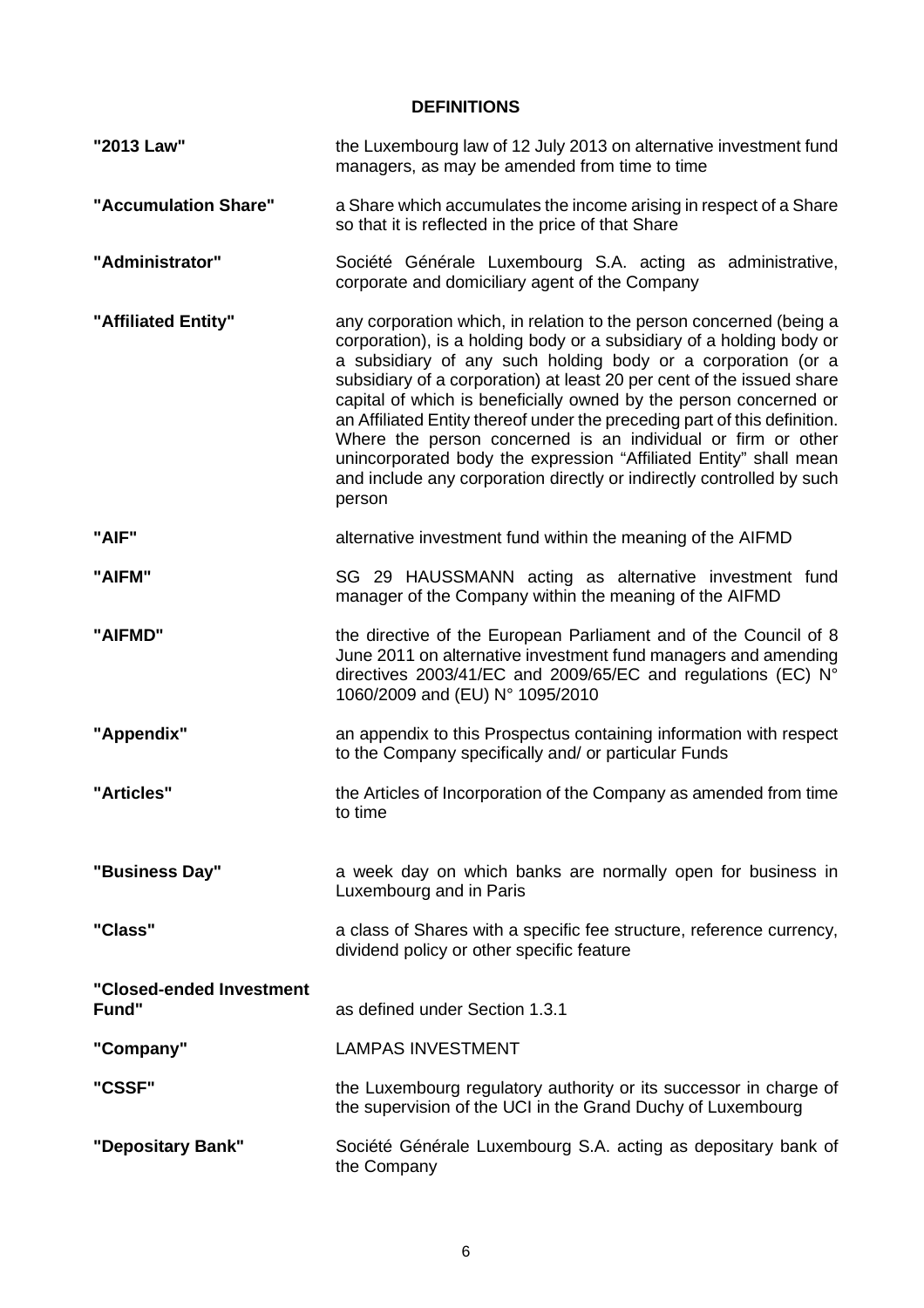| "Directors"                                     | the Board of Directors of the Company                                                                                                                                                                                                                                      |  |  |
|-------------------------------------------------|----------------------------------------------------------------------------------------------------------------------------------------------------------------------------------------------------------------------------------------------------------------------------|--|--|
| "Distributor"                                   | an entity duly appointed from time to time by the Company to<br>distribute or arrange for the distribution of Shares                                                                                                                                                       |  |  |
| "Dodd-Frank Act"                                | United States Dodd-Frank Wall Street Reform and Consumer<br>Protection Act (including as applicable the<br>implementing<br>regulations issued thereunder)                                                                                                                  |  |  |
| "Eligible State"                                | includes any member state of the European Union ("EU"), any<br>member state of the Organisation for Economic Co-operation and<br>Development ("OECD"), and any other state which the Directors<br>deem appropriate with regard to the investment objective of each<br>Fund |  |  |
| "EU"                                            | European Union                                                                                                                                                                                                                                                             |  |  |
| "EUR"                                           | the European currency unit (also referred to as the Euro)                                                                                                                                                                                                                  |  |  |
| "Foreign Regulated<br><b>Investment Fund"</b>   | as defined under Section 1.3.1                                                                                                                                                                                                                                             |  |  |
| "Foreign Unregulated<br><b>Investment Fund"</b> | as defined under Section 1.3.1                                                                                                                                                                                                                                             |  |  |
| "Fund"                                          | a specific portfolio of assets and liabilities within the Company<br>having its own net asset value and represented by a separate Class<br>or Classes of Shares                                                                                                            |  |  |
| "Institutional Investor"                        | any Investor qualifying as an institutional investor within the<br>meaning of Article 174 of the Law of 2010, as may be amended                                                                                                                                            |  |  |
| "Investment Adviser"                            | as defined in Appendix II in relation to the relevant Fund                                                                                                                                                                                                                 |  |  |
| "Investment Fund"                               | as defined under Section 1.3.1                                                                                                                                                                                                                                             |  |  |
| "Investor"                                      | a subscriber for Shares                                                                                                                                                                                                                                                    |  |  |
| "Law of 2010"                                   | Luxembourg law of 17 December 2010 relating to undertakings for<br>collective investments, as amended                                                                                                                                                                      |  |  |
| "Luxembourg Investment<br>Fund"                 | as defined under Section 1.3.1                                                                                                                                                                                                                                             |  |  |
| "Net Asset Value per<br>Share"                  | the value per Share of any Class of Share determined in<br>accordance with the relevant provisions described under the<br>heading "Calculation of Net Asset Value" as set out in Section 2.3                                                                               |  |  |
| "Open-ended Investment<br>Fund"                 | as defined under Section 1.3.1                                                                                                                                                                                                                                             |  |  |
| "Registrar and Transfer<br>Agent"               | Société Générale Luxembourg S.A. acting as registrar and transfer<br>agent of the Company                                                                                                                                                                                  |  |  |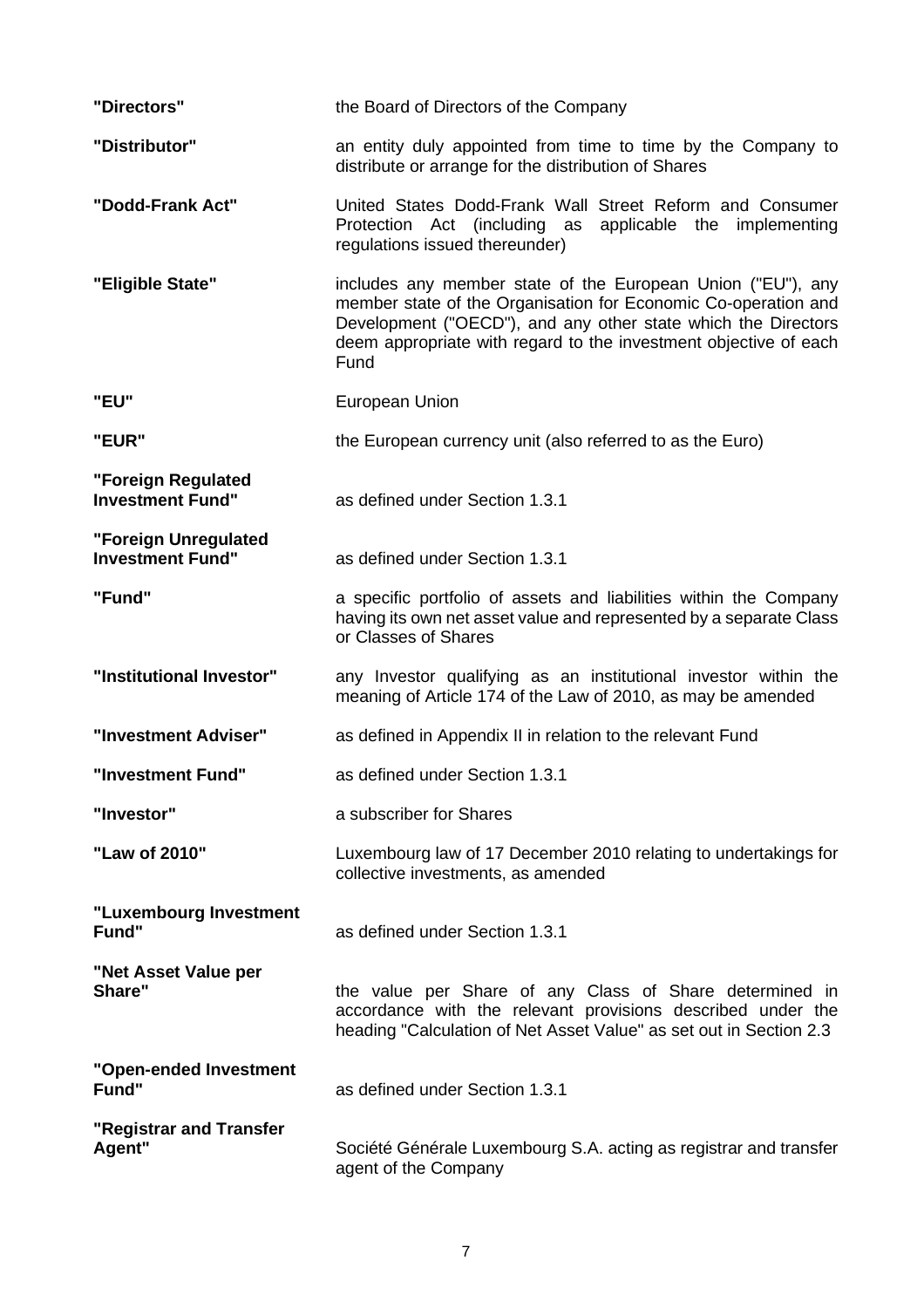| "Regulated Market"       | a market which is regulated, operates regularly and is recognised<br>and open to the public in an Eligible State                                                                                                                                                                                                                                                                                                                                                                                                                                                                                                                                                                                                                                                                  |  |
|--------------------------|-----------------------------------------------------------------------------------------------------------------------------------------------------------------------------------------------------------------------------------------------------------------------------------------------------------------------------------------------------------------------------------------------------------------------------------------------------------------------------------------------------------------------------------------------------------------------------------------------------------------------------------------------------------------------------------------------------------------------------------------------------------------------------------|--|
| "Share"                  | a Share of no par value in any one Class in the capital of the<br>Company                                                                                                                                                                                                                                                                                                                                                                                                                                                                                                                                                                                                                                                                                                         |  |
| "Shareholder"            | a holder of Shares                                                                                                                                                                                                                                                                                                                                                                                                                                                                                                                                                                                                                                                                                                                                                                |  |
| "Société Générale Group" | Société Générale S.A. and any of its subsidiaries and/or Affiliated<br>Entity                                                                                                                                                                                                                                                                                                                                                                                                                                                                                                                                                                                                                                                                                                     |  |
| "Sustainability Factors" | environmental, social and employee matters, respect for human<br>rights, anti-corruption and anti-bribery matters                                                                                                                                                                                                                                                                                                                                                                                                                                                                                                                                                                                                                                                                 |  |
| "Sustainability Risks"   | an environmental, social or governance (ESG) event or condition<br>that, if it occurs, could cause an actual or a potential material<br>negative impact on the value of the investments made by the<br>relevant Sub-Fund. Sustainability Risks can either represent a risk<br>on their own or have an impact on other risks and may contribute<br>significantly to such risks, such as (but not limited to) market risks,<br>operational risks, liquidity risks or counterparty risks. Assessment<br>of sustainability Risks is complex and may be based on ESG data<br>which is difficult to obtain, incomplete, estimated, out of date and/or<br>otherwise materially inaccurate. Even when identified, there can be<br>no guarantee that these data will be correctly assessed |  |
| "United States Person"   | (A) a citizen or resident of the United States, a corporation,<br>partnership or other entity created in or under the laws of the United<br>States or any person falling within the definition of the term "United<br>States Person" under Regulation S promulgated under the 1933<br>Act; (B) any person not included in the definition of "Non-United<br>States person" within the meaning of Section 4.7 (a) (1) (iv) of the<br>rules of the U.S. Commodity Futures Trading Commission or (C) a<br>"U.S. Person" within the meaning of Section 7701(a)(30) of the<br>Internal Revenue Code of 1986, as amended                                                                                                                                                                 |  |
| "United States"          | the United States of America (including the States and the District<br>of Columbia) and any of its territories, possessions and other areas<br>subject to its jurisdictions                                                                                                                                                                                                                                                                                                                                                                                                                                                                                                                                                                                                       |  |
| "USD" or "\$"            | <b>United States Dollars</b>                                                                                                                                                                                                                                                                                                                                                                                                                                                                                                                                                                                                                                                                                                                                                      |  |
| "Valuation Day"          | As defined in Appendix II in relation to the relevant Fund                                                                                                                                                                                                                                                                                                                                                                                                                                                                                                                                                                                                                                                                                                                        |  |
| "Volcker Rule"           | Section 619 of the Dodd-Frank Act                                                                                                                                                                                                                                                                                                                                                                                                                                                                                                                                                                                                                                                                                                                                                 |  |

**All references herein to time are to Central European Time (CET) unless otherwise indicated.**

**Words importing the singular shall, where the context permits, include the plural and vice versa.**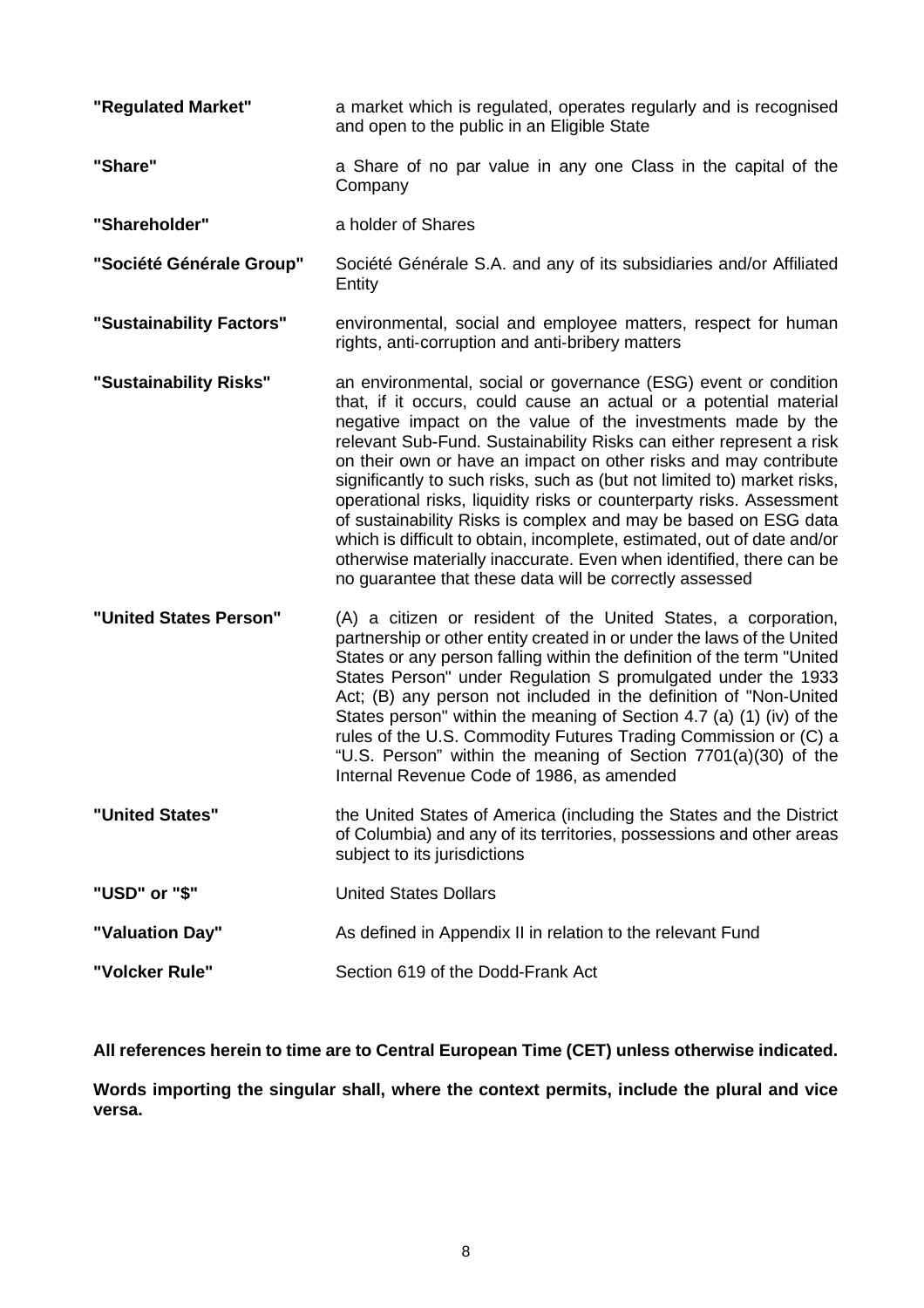#### **ADMINISTRATION**

**Registered Office:** 28-32, Place de la gare, L-1616 Luxembourg

#### **Board of Directors:**

Chairman:

*Alexandre Labbe* Head of Key Client Segment SG 29 Haussmann 29, boulevard Haussmann 75009 Paris, France

Directors:

*Sebastien Laoureux* SG 29 Haussmann 29, boulevard Haussmann 75009 Paris, France

*Erik Van Otterdijk* Managing Director Actifina NV Hans Memlingdreef 35 B-3920 Lommel, Belgium

#### **AIFM:**

SG29 HAUSSMANN, 29, boulevard Haussmann, 75009 Paris, France

#### **Depositary Bank:**

Société Générale Luxembourg S.A., 11, avenue Emile Reuter, L-2420 Luxembourg

#### **Administrative, Corporate and Domiciliary Agent:**

Société Générale Luxembourg S.A., 11, avenue Emile Reuter, L-2420 Luxembourg Operational center: 28-32, Place de la gare, L-1616 Luxembourg

### **Registrar and Transfer Agent:**

Société Générale Luxembourg S.A., 11, avenue Emile Reuter, L-2420 Luxembourg Operational center: 28-32, Place de la gare, L-1616 Luxembourg

#### **Auditors:**

Ernst & Young S.A., 35E, avenue J.F. Kennedy, L-2082 Luxembourg

#### **Luxembourg Legal Advisor:**

Arendt & Medernach S.A., 41A, avenue J.F. Kennedy, L-2082 Luxembourg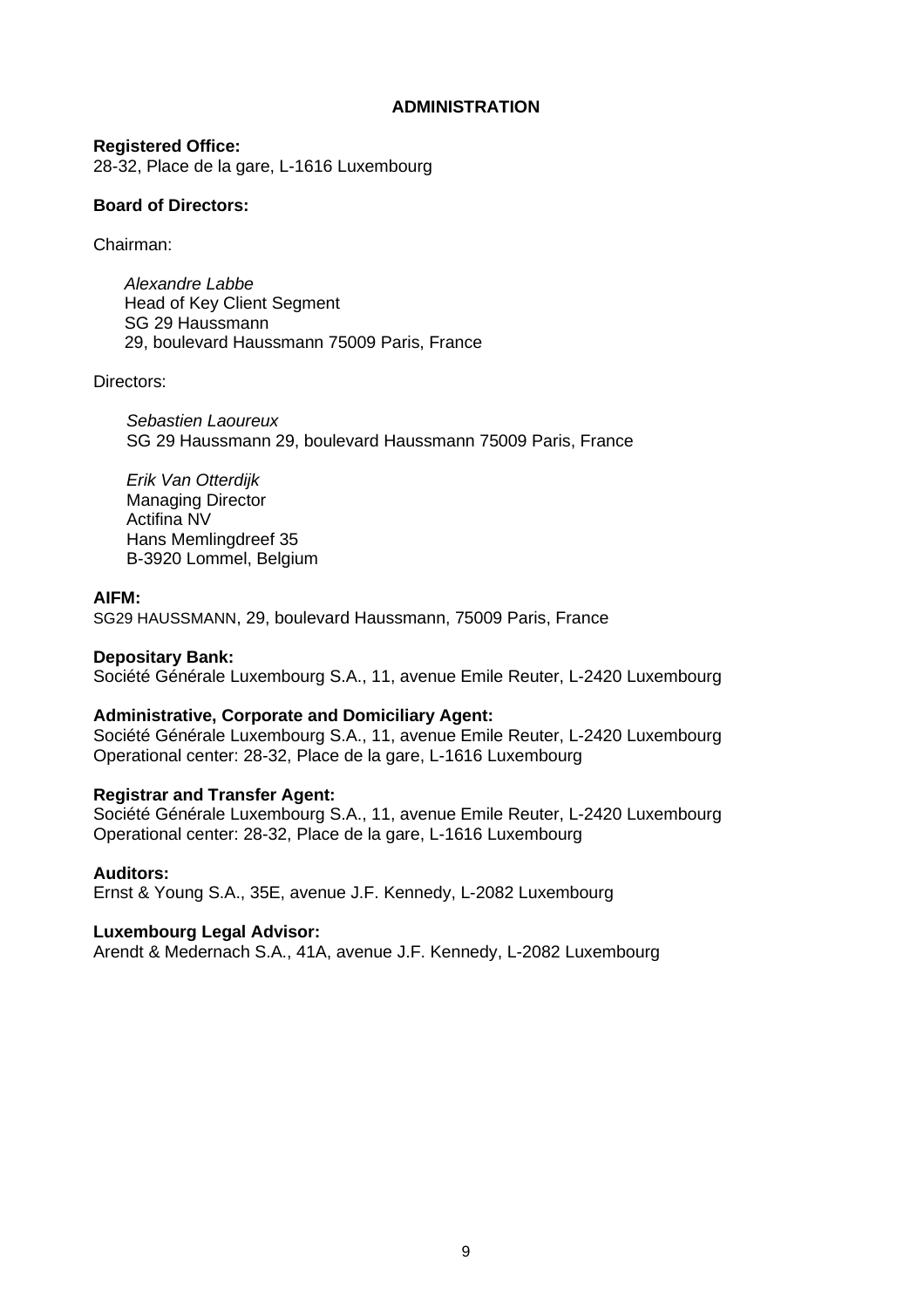### **I. THE COMPANY**

## **1.1 STRUCTURE**

The Company is an open-ended investment company organised as a "société anonyme" under the laws of the Grand Duchy of Luxembourg and qualifies as a Société d'Investissement à Capital Variable ("SICAV") governed by Part II of the Law of 2010. The Company is an AIF within the meaning of the AIFMD and the 2013 Law.

Pursuant to the 2013 Law, the Company has appointed SG29 HAUSSMANN to act as its alternative investment fund manager (the "**AIFM**"), as further developed in the section "Administration details, charges and expenses" of this Prospectus.

The Company operates separate Funds, each of which is represented by one or more Classes of Shares. The Funds are distinguished by their specific investment policy or any other specific features.

The Company constitutes a single legal entity, but the assets of each Fund shall be invested for the exclusive benefit of the Shareholders of the corresponding Fund and the assets of a specific Fund are solely accountable for the liabilities, commitments and obligations of that Fund.

The Shares may be listed on the Luxembourg Stock Exchange. The Directors may decide to make an application to list such Shares on any other recognised stock exchange.

The Directors may at any time resolve to set up new Funds and/or create within each Fund one or more Classes of Shares and this Prospectus will be updated accordingly. The Directors may also at any time resolve to close a Fund, or one or more Classes of Shares within a Fund to further subscriptions.

## **1.2 INVESTMENT OBJECTIVES AND POLICIES**

The exclusive objective of the Company is to place the funds available to it in assets of any kind with the purpose of affording its Shareholders the results of the management of its portfolios.

The specific investment objective and policy of each Fund is described in Appendix II.

Investors should, prior to any investment being made, take due account of the risks of investment set out in Appendix I.

## **1.3 INVESTMENT RESTRICTIONS**

The Company is subject to and will conduct its investment operations in compliance with the following investment restrictions. Subject to the approval of the Board and other regulatory approvals or requirements, the investment policy of any Fund may be subject to different investment restrictions than those provided below, in which case such different restrictions are disclosed in Appendix II.

### **1.3.1 Investments in other investment funds**

As used in this section, the capitalised terms below shall have the following meanings:

"**Investment Fund**" shall mean any undertaking the sole objective of which is the collective investment in securities, financial instruments and other assets, including, without limitation, any Luxembourg Investment Fund, Foreign Regulated Investment Fund and Foreign Unregulated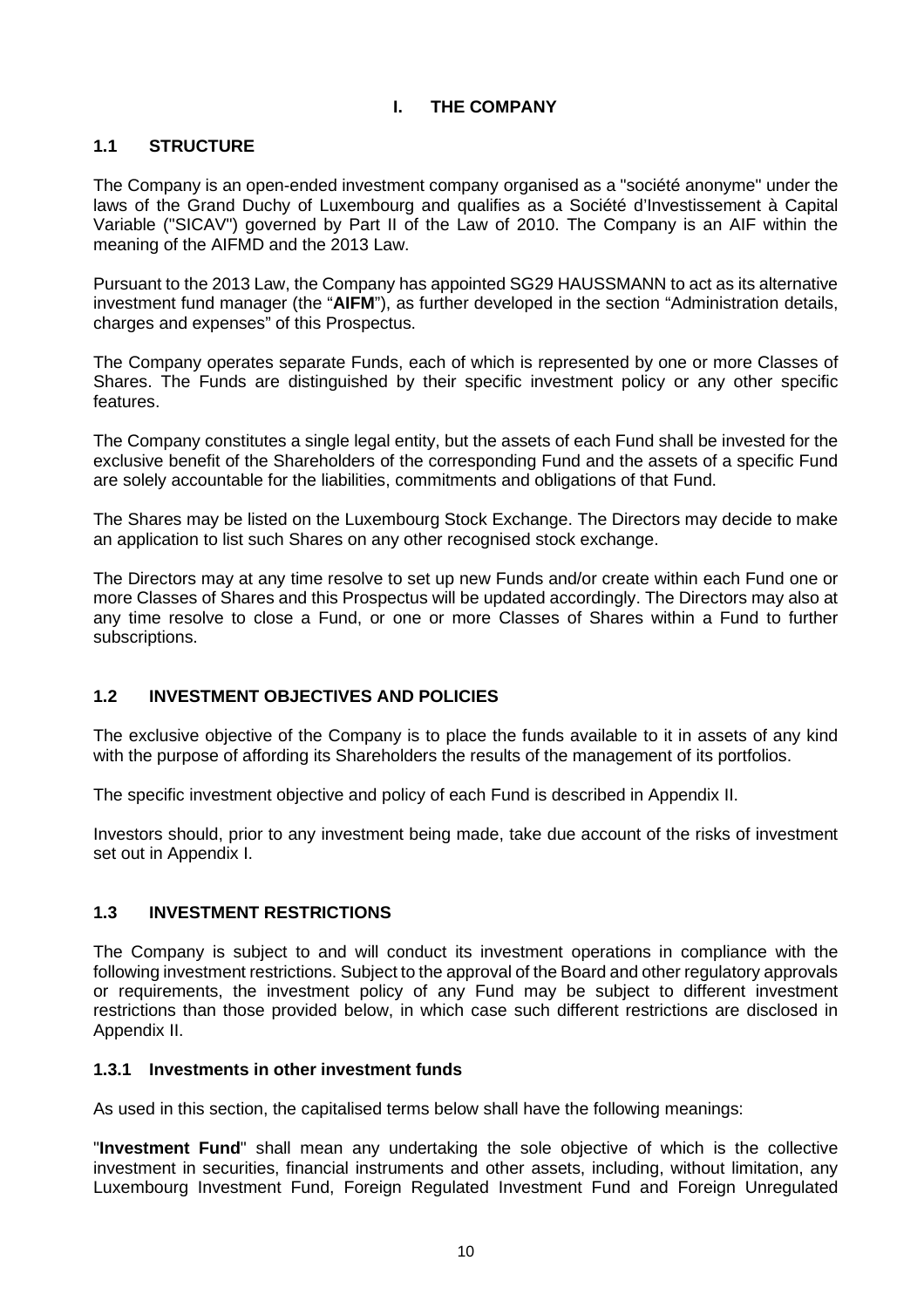Investment Fund.

"**Luxembourg Investment Fund**" shall mean any Open-ended Investment Fund or Closed-ended Investment Fund registered under Luxembourg law.

"**Foreign Regulated Investment Fund**" shall mean any Open-ended Investment Fund or Closedended Investment Fund which (i) is subject to risk spreading requirements comparable to those applicable to Luxembourg Investment Funds and (ii) has been formed or organised under the laws of Canada, Hong Kong, Japan, Norway, Switzerland, the United States or of any member-State of the European Union ("EU").

"**Foreign Unregulated Investment Fund**" shall mean any Open-ended Investment Fund or Closedended Investment Fund other than a Foreign Regulated Investment Fund.

"**Open-ended Investment Fund**" shall mean an Investment Fund the securities of which are, at the request of holders, repurchased or redeemed directly or indirectly out of the assets of such Investment Fund on a quarterly or more frequent basis (actions taken by such Investment Fund to ensure that the stock exchange or market value of its securities does not significantly vary from their net asset value shall be regarded as equivalent to such repurchase or redemption).

"**Closed-ended Investment Fund**" shall mean an Investment Fund which does not qualify as an Open-ended Investment Fund.

1.3.1.1. No Fund may invest more than 20% of its net assets in shares or units issued by any single Investment Fund.

> For the purpose of this 20% limit, each compartment of an Investment Fund with multiple compartments is to be considered as a distinct Investment Fund, provided that the principle of segregation of the commitments of the different compartments vis-à-vis third parties is ensured.

> This restriction does not apply to shares or units issued by any Foreign Regulated Investment Fund (provided, however, that such investment does not, in the judgement of the Board, lead to an excessive concentration in any such Investment Fund) or by any Luxembourg Investment Fund.

- 1.3.1.2. In principle, no Fund may acquire more than 20% of the shares or units of any Investment Fund. This restriction is not applicable in relation to newly created Investment Funds nor to the acquisition of shares or units in Luxembourg Investment Funds or Foreign Regulated Investment Funds. If a Fund acquires a percentage of shares or units of newly created Investments Funds exceeding 20%, it will use its best endeavours to reduce such holding so as to represent no more than 20% within one year from the acquisition. If the Investment Fund is a multiple compartment structure, the Fund's investment into the Investment Fund must represent less than 50% of the Fund's total net assets. This restriction is applicable to the Company as a whole.
- 1.3.1.3. A Fund may not invest more than 20% of its net assets in Investment Funds the investment policy of which is the investment in other funds.

The foregoing paragraph shall not apply to Feeder Funds. Feeder Funds are Investment Funds that invest substantially all their assets (except cash) in one other Investment Fund (a Master Fund). In relation to a Master-Feeder structure, the 20% limits referred to in 1.3.1.1. and 1.3.1.2. above do not apply at the level of the Feeder Fund but shall apply at the level of the Master Fund if investments by the Fund in the Master Fund can only be made through one or more Feeder Funds. However, the Company may not acquire shares or units carrying voting rights that would enable it to exercise a significant influence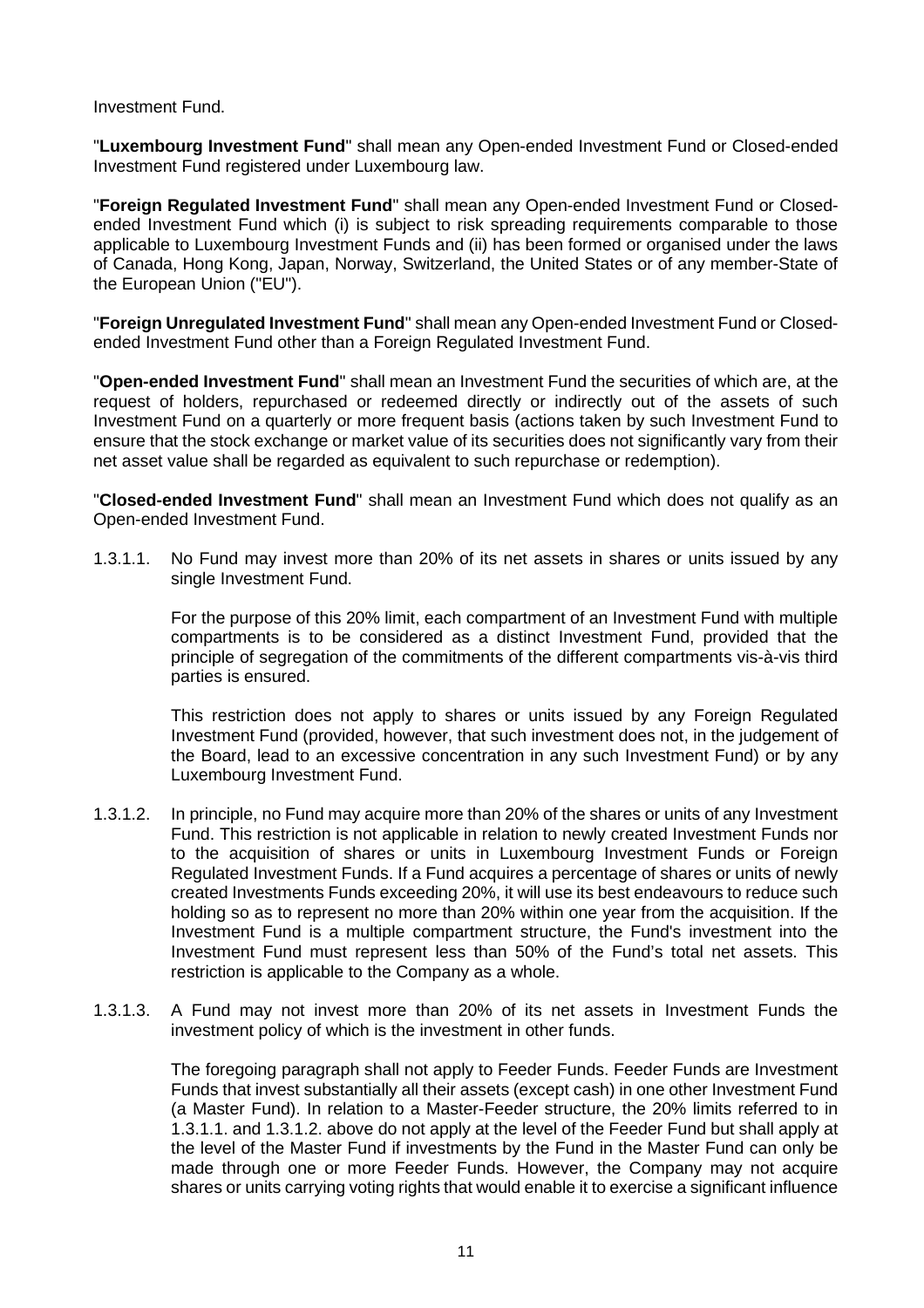over the management of a Feeder Fund. The Fund shall only invest in Master-Feeder structures that would not cause a duplication of fees between the Master and the Feeder.

1.3.1.4. No Fund will invest more than 20% of its net assets in Closed-ended Investment Funds that are not listed on a stock exchange or dealt in on another Regulated Market.

#### **1.3.2. Investments in securities**

Each Fund of the Company may invest in securities of issuers (other than Investments Funds), provided that the Company shall not:

- 1.3.2.1. invest more than 20% of the net assets of any Fund in the securities of a single issuer;
- 1.3.2.2. acquire any securities if, as a result, the Company or any Fund would then own more than 20% of securities of the same issuer;
- 1.3.2.3. invest more than 20% of the net assets of any Fund in securities (including Closed-ended Investment Funds under section 1.3.1.4. above) which are not listed on a stock exchange or dealt in on another Regulated Market. This restriction is not applicable to regularly negotiated money market instruments.

The above restrictions are not applicable to securities issued or guaranteed by member-States of the Organisation of Economic Co-operation and Development ("OECD") or their local authorities or public international bodies with EU, regional or world-wide scope.

When the Company invests its net assets in structured products, restrictions 1.3.2.1 to 1.3.2.3 above apply to both the issuer of the relevant structured product and to the relevant structured product final debtor risk (i.e. the components of the "underlying").

### **1.3.3. Additional investment restrictions**

- 1.3.3.1. Unless specifically provided otherwise in Appendix II, each Fund may borrow up to 50% of its net assets for investment purposes or to bridge short term liabilities.
- 1.3.3.2. Unless specifically provided otherwise in Appendix II, the Funds may not invest through the use of managed accounts.
- 1.3.3.3. Each Fund may acquire any foreign currency by means of a back-to-back loan.
- 1.3.3.4. No Fund may make any investment which exposes the Company to unlimited liability.
- 1.3.3.5. No Fund may issue warrants or other rights to subscribe for Shares in such Fund.
- 1.3.3.6. No Fund may acquire or sell real estate, provided however that a Fund may invest in securities secured by real estate or interests therein or issued by companies such as real estate investment trust which invest in real estate or interests therein.
- 1.3.3.7. No Fund may effect short sales, provided however that any Investment Fund in which a Fund invests may effect such sales.
- 1.3.3.8. No Fund may invest in physical commodities, precious metals or other physical assets (such as art, antiques etc.), provided however that any Investment Fund in which a Fund invests may affect such investments.
- 1.3.3.9. No Fund may grant loans or guarantees in favour of a third party.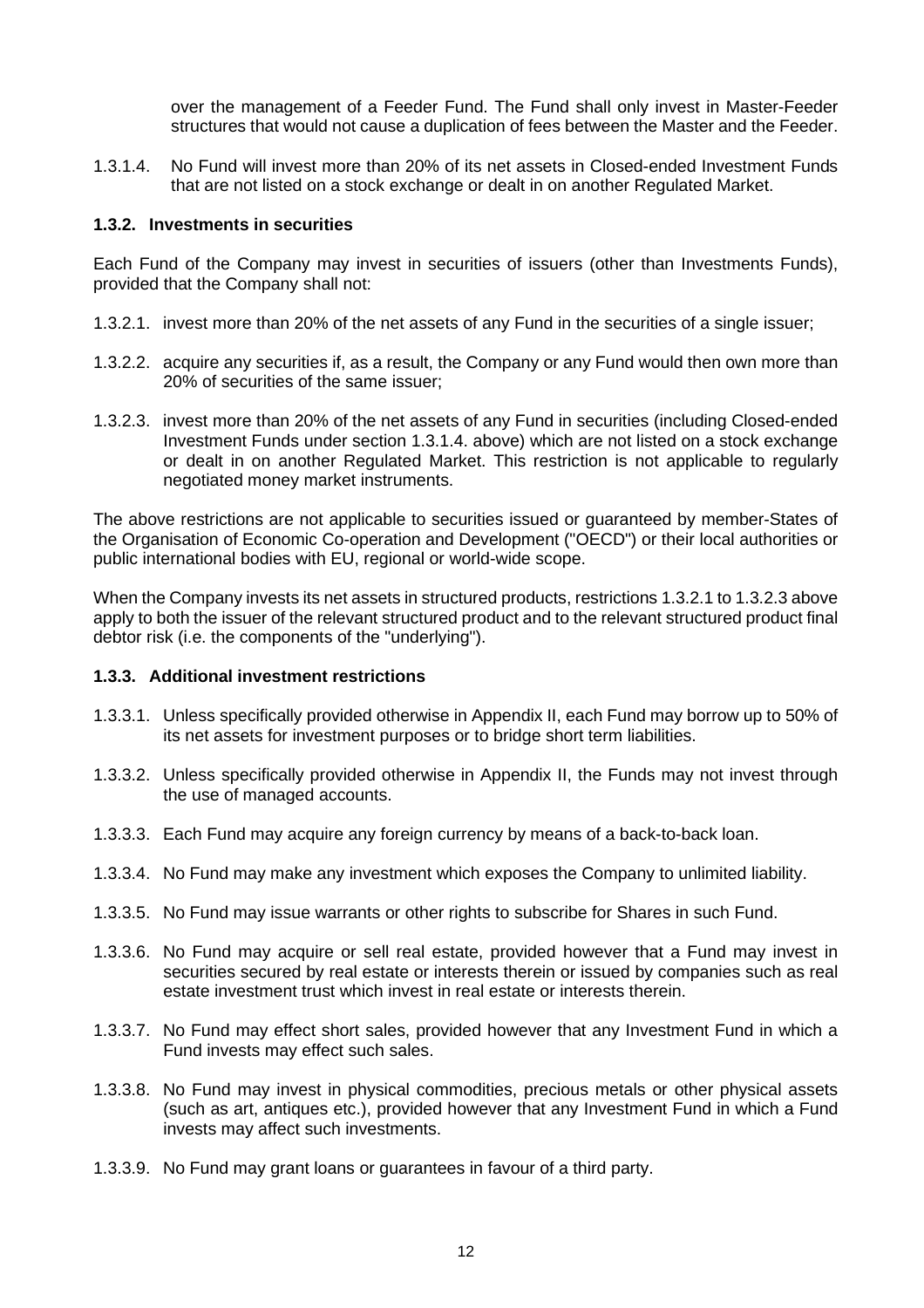### **1.3.4. Restrictions applicable to derivative financial instruments**

- 1.3.4.1. Derivative financial instruments must be quoted on an exchange, dealt in on a regulated market or constitute private agreements with Eligible Counterparties (as defined hereafter). The counterparties with whom a Fund enters into forward, option and swap contracts and any other derivative contracts by private agreement must be highly rated financial institutions based in OECD countries and specialising in the relevant type of transaction ("Eligible Counterparties").
- 1.3.4.2. Margin deposits in relation to derivative financial instruments dealt on an organised market, premiums paid for the acquisition of options outstanding as well as the commitments arising from derivative financial instruments contracted by private agreement may not exceed, in aggregate, 50% of the Net Asset Value. The commitment in relation to a transaction on a derivative financial instrument entered into by private agreement by the relevant Fund corresponds to any non-realised loss resulting, at that time, from the relevant transaction.
- 1.3.4.3. Each Fund must maintain a reserve of liquid assets in an amount at least equal to the margin deposits made by the relevant Fund. Liquid assets do not only comprise time deposits and regularly negotiated money market instruments the remaining maturity of which is less than 12 months, but also treasury bills and bonds issued by OECD member countries or their local authorities or by supranational institutions and organisations with European, regional or worldwide scope as well as bonds listed on a stock exchange or dealt on a regulated market, which operates regularly and is open to the public, issued by first class issuers and being highly liquid.
- 1.3.4.4. A Fund may not enter into contracts relating to commodities other than commodity futures contracts. Any futures or options contracts on securities that call for physical delivery of the underlying security will be liquidated prior to delivery unless otherwise required by applicable law or exchange rules or regulations.
- 1.3.4.5. Each Fund will ensure an adequate spread of investment risks by sufficient diversification.
- 1.3.4.6. A Fund may not hold an open position in any one single contract relating to a derivative financial instrument, for which the aggregate margin requirement represents 5% or more of the assets of such Fund.
- 1.3.4.7. Premiums paid to acquire options outstanding having identical characteristics may not exceed 5% of the net assets of any Fund.
- 1.3.4.8. A Fund may not hold an open position in derivative financial instruments relating to a single commodity or a single category of financial futures for which the required margin (in relation to derivative financial instruments dealt in on a Regulated Market) as well as the commitment (in relation to derivative financial instruments entered into by private agreement) represent 20% or more of the assets of such Fund. In relation to this restriction, the commitment of a Fund in relation to a transaction on a derivative financial instrument entered into by private agreement corresponds to the non-realised loss resulting for that Fund, at that time, from the relevant transaction.
- 1.3.4.9. A Fund may not use monies borrowed to finance margin deposits for derivative financial instruments.

Restrictions 1.3.4.6. and 1.3.4.8 above are not applicable in relation to currency transactions.

The Company will ensure that the global exposure relating to derivative financial instruments does not exceed 100% of the Net Asset Value per Share of the Fund to which they apply.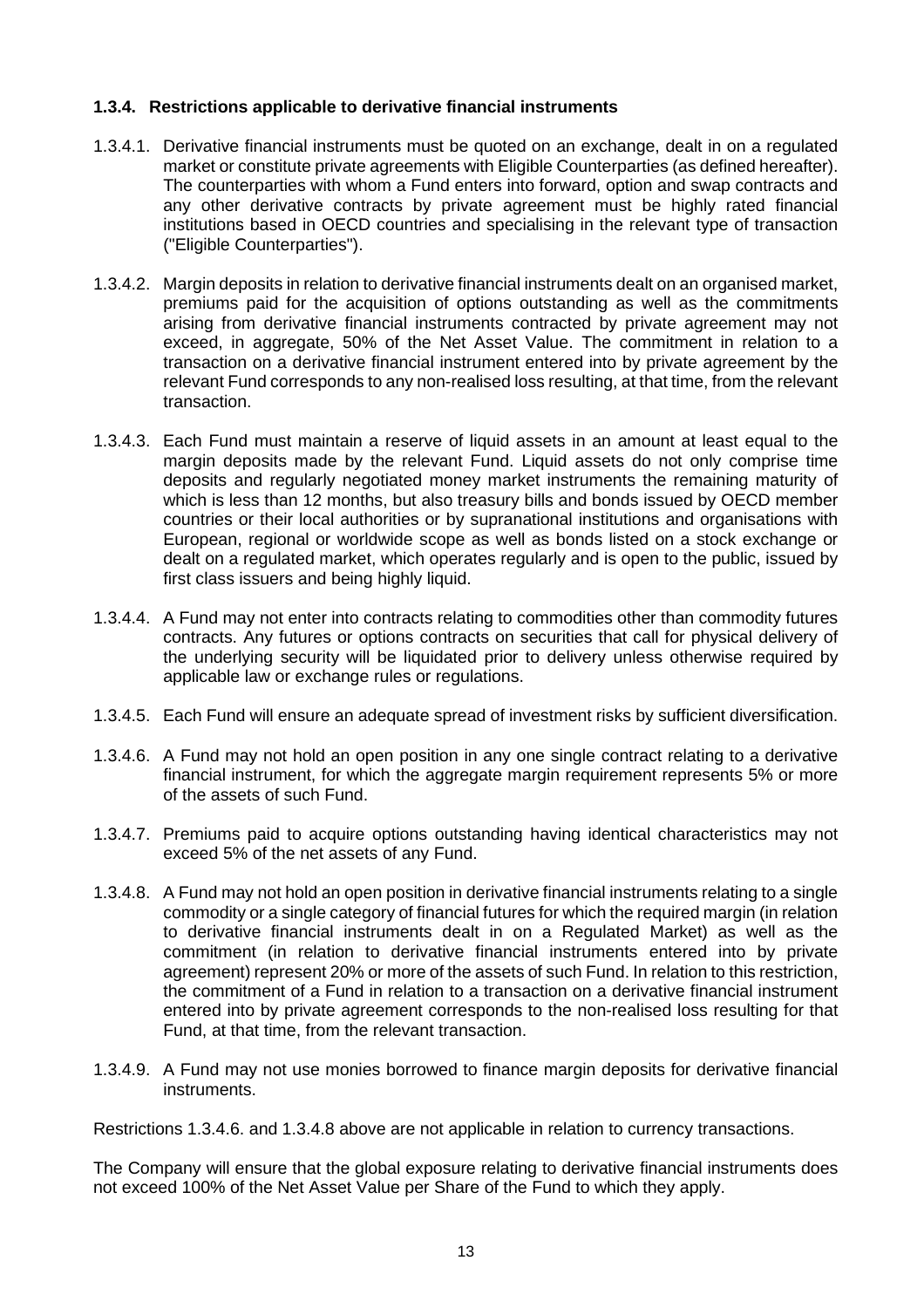The Fund will ensure it can dispose of the necessary assets at any time in order to pay redemption proceeds resulting from redemption requests.

#### **1.3.5. Excess of ceilings**

- 1.3.5.1. The Company need not comply with the investment limit percentages above when exercising subscription rights attaching to securities, which form part of the assets of the Company.
- 1.3.5.2. If any of the above percentages are exceeded for reasons beyond the control of the Company or as a result of the exercise of subscription rights, the Company must adopt as a priority objective for its sales transactions the remedying of that situation, taking due account of the interests of its Shareholders.

### **1.4 DERIVATIVES AND SECURITIES FINANCING TRANSACTIONS**

#### *Financial derivative instruments*

Any Fund may use financial derivative instruments for efficient portfolio management, hedging, investment purposes and/or other risk management, as specified in the relevant Fund's investment policy, provided that such financial derivative instruments comply with the relevant restrictions set forth in the previous section entitled "Investment Restrictions".

The financial derivative instruments may include, among others, options, futures contracts, forward contracts on financial instruments and options on such contracts as well as swap contracts by private agreement (i.e. over-the-counter) on any type of financial instruments or indices. The financial derivative instruments must be dealt on an organized market or contracted by private agreement with well-known institutions specialized in this type of transaction.

The Company can also enter into one or several total return swap(s) ("TRS") to gain exposure to reference assets, which may be invested according to the investment policy of the relevant Fund. In particular, TRS may be used to gain exposures where a direct investible instrument is not available, or to implement the stated investment policy of the relevant Fund in a more efficient manner.

A TRS is an agreement in which one party (total return payer) transfers the total economic performance of a reference asset (stock, bond...) to the other party (total return receiver). Total economic performance includes income from interest and dividends, capital gains or losses from market movements. TRS entered into by a Fund may be in the form of funded and/or unfunded swaps. An unfunded swap is a swap where no upfront payment is made by the total return receiver at inception. A funded swap is a swap where the total return receiver pays an upfront amount in return for the total return of the reference asset. Funded swaps tend to be costlier due to the upfront payment requirement.

In addition, the Company may only enter into TRS with regulated financial institutions which have their registered office in one of the OECD countries, and which are specialised in such types of transactions, have a minimum credit rating of investment grade quality and are subject to prudential supervision (such as credit institutions or investment firms).The identity of the counterparties will be disclosed in the Annual Rreport.

The AIFM uses a process for accurate and independent assessment of the value of financial derivatives in accordance with applicable laws and regulations.

In order to limit the exposure of a Fund to the risk of default of the counterparty under financial derivatives, the Fund may receive cash or other assets as collateral, subject to the rules and conditions set forth under the section entitled "Collateral Management".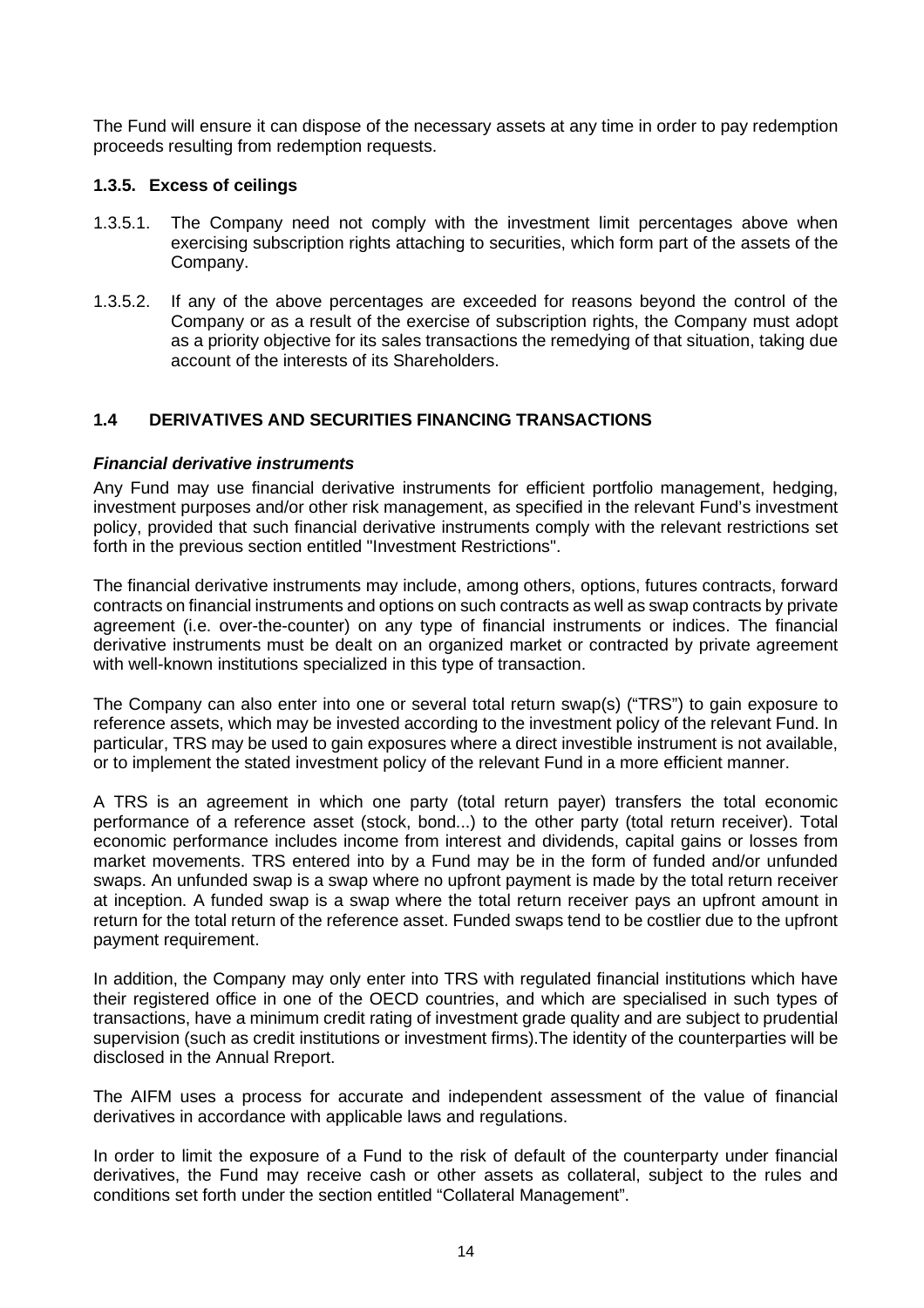Each Fund may incur costs and fees in connection with TRS or other financial derivative instruments with similar characteristics, upon entering into total return swaps and/or any increase or decrease of their notional amount. The amount of these fees may be fixed or variable. Information on costs and fees incurred by each Fund in this respect, as well as the identity of the recipients and any affiliation they may have with the Depositary Bank, the Investment Adviser or the AIFM, if applicable, may be available in the annual report. All revenues arising from TRS, net of direct and indirect operational costs and fees, will be returned to the relevant Fund.

### **The use by any Fund of TRS will be specified in the relevant Appendix.**

#### *Securities Financing Transactions*

The Company may employ techniques and instruments provided that such techniques and instruments are used for the purposes of efficient portfolio management within the meaning of, and under the conditions set out in, applicable laws, regulations and circulars issued by the CSSF from time to time, in particular, but not limited to CSSF circulars 08/356 and Regulation (EU) 2015/2365 such as securities lending and borrowing transactions repurchase and reverse repurchase transactions and buy-sell back or sell-buy back transactions. In particular, those techniques and instruments should not result in a change of the declared investment objective of the relevant Fund or add substantial supplementary risks in comparison to the stated risk profile of such Fund.

Securities lending transactions consist in transactions whereby a lender transfers securities or instruments to a borrower, subject to a commitment that the borrower will return equivalent securities or instruments on a future date or when requested to do so by the lender, such transaction being considered as securities lending for the party transferring the securities or instruments and being considered as securities borrowing for the counterparty to which they are transferred.

Repurchase agreements consist of transactions governed by an agreement whereby a party sells securities or instruments to a counterparty, subject to a commitment to repurchase them, or substituted securities or instruments of the same description, from the counterparty at a specified price on a future date specified, or to be specified, by the transferor. Such transactions are commonly referred to as repurchase agreements for the party selling the securities or instruments, and reverse repurchase agreements for the counterparty buying them.

Buy-sell back transactions consist of transactions, not being governed by a repurchase agreement or a reverse repurchase agreement as described above, whereby a party buys or sells securities or instruments to a counterparty, agreeing, respectively, to sell to or buy back from that counterparty securities or instruments of the same description at a specified price on a future date. Such transactions are commonly referred to as buy-sell back transactions for the party buying the securities or instruments, and sell-buy back transactions for the counterparty selling them.

### **The use by any Fund of securities financing transactions will be specified in the relevant Appendix.**

### **1.5 COLLATERAL MANAGEMENT**

In the context of OTC derivatives and securities financing transactions, the Fund may receive collateral with a view to reduce its counterparty risk. This section sets out the collateral policy applied in such case. All assets received by the Fund in such context shall be considered as collateral for the purposes of this section.

### **Eligible Collateral**

Collateral received by the Fund may be used to reduce its counterparty risk exposure if it complies with the following conditions in terms of liquidity, valuation, issuer credit quality, correlation, risks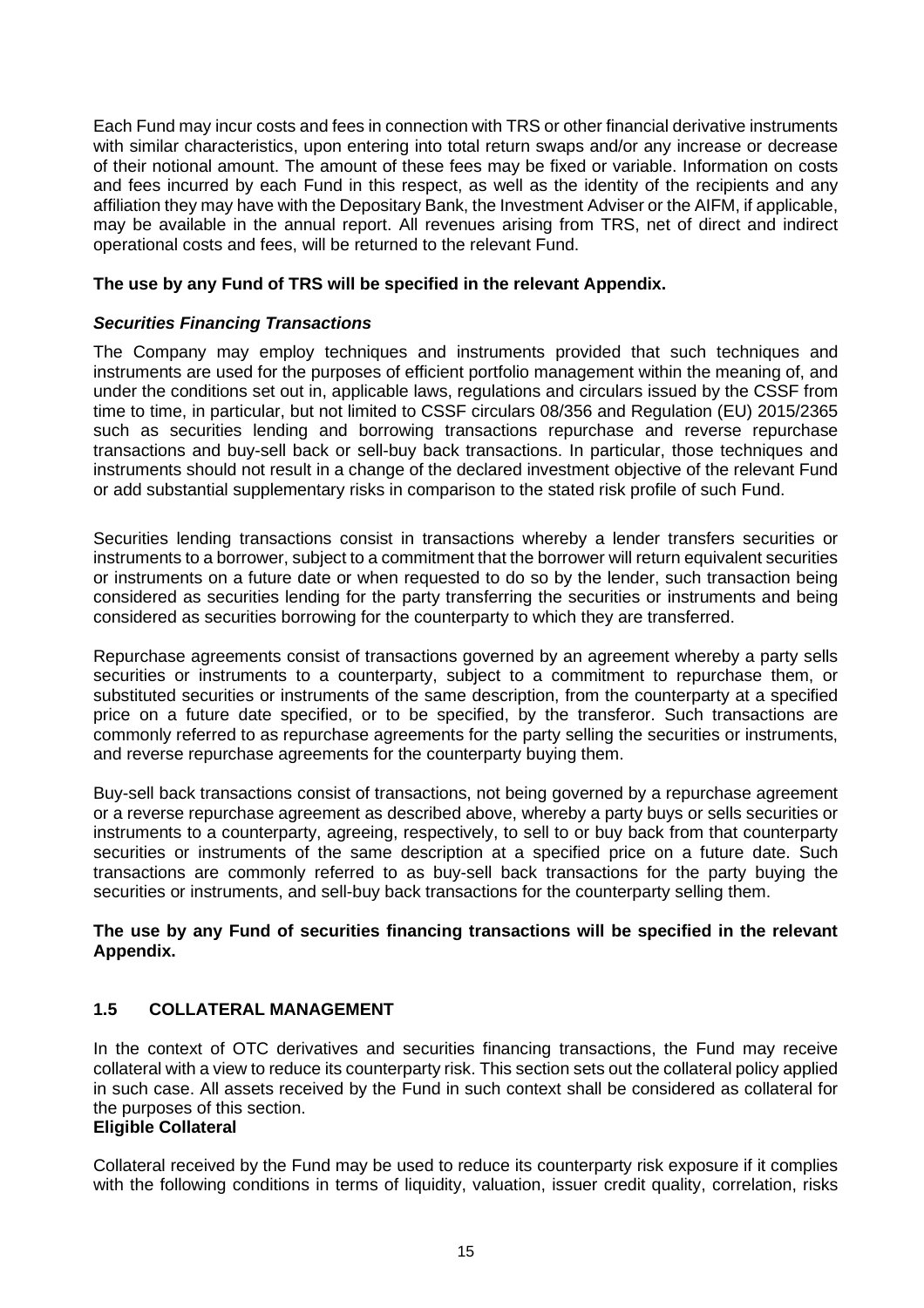linked to the management of collateral:

- a) any collateral received other than cash should be of high quality, highly liquid and traded on a regulated market or multilateral trading facility with transparent pricing in order that it can be sold quickly at a price that is close to pre-sale valuation;
- b) it should be valued on at least a daily basis and assets that exhibit high price volatility should not be accepted as collateral unless suitably conservative haircuts are in place;
- c) it should meet correlation limits (set by the AIFM's risk management department) calculated as financial transaction under EMIR regulation;
- d) it should be capable of being fully enforced at any time without reference to or approval from the counterparty.

Subject to the abovementioned conditions, collateral received by the Fund may consist of:

- a) cash and cash equivalents, including short-term bank certificates and Money Market Instruments;
- b) bonds issued or guaranteed by a state with a minimum credit rating;
- c) shares or units issued by money market UCIs calculating a daily net asset value and being assigned a rating of AAA or its equivalent;
- d) shares or units issued by UCI investing mainly in bonds/shares mentioned in (e) and (f) below;
- e) bonds issued or guaranteed by first class issuers offering adequate liquidity;
- f) shares admitted to or dealt in on a regulated market, on the condition that these shares are included in a main index.

#### **Safekeeping of collateral**

Collateral posted in favour of a Fund under a title transfer arrangement should be held by the Depositary or one of its correspondents or sub-custodians or a third party custodian which is subject to prudential supervision. Collateral posted in favour of a Fund under a security interest arrangement (e.g., a pledge) can be held by a third party custodian which is subject to prudential supervision, and which is unrelated to the provider of the collateral.

#### **Level and valuation of Collateral**

The Fund will determine the required level of collateral for OTC financial derivatives transactions and efficient portfolio management techniques by reference to the applicable counterparty risk limits set out in this Prospectus and taking into account the nature and characteristics of transactions, the creditworthiness and identity of counterparties and prevailing market conditions.

Collateral will be valued, on a daily basis, using available market prices and taking into account appropriate discounts which will be determined by the Company for each asset class based on its haircut policy.

### **Haircut Policy**

A haircut may be applied to the value of the securities acquired by the Fund as collateral for OTC financial derivatives transactions and efficient portfolio management techniques. Such haircut will be determined by the AIFM based on criteria, including, but not limited to:

- nature of the security
- maturity of the security (when applicable)
- the security issuer rating (when applicable)

The following margin requirements for OTC financial derivatives transactions and efficient portfolio management techniques are applied by the AIFM (the AIFM reserves the right to vary this policy at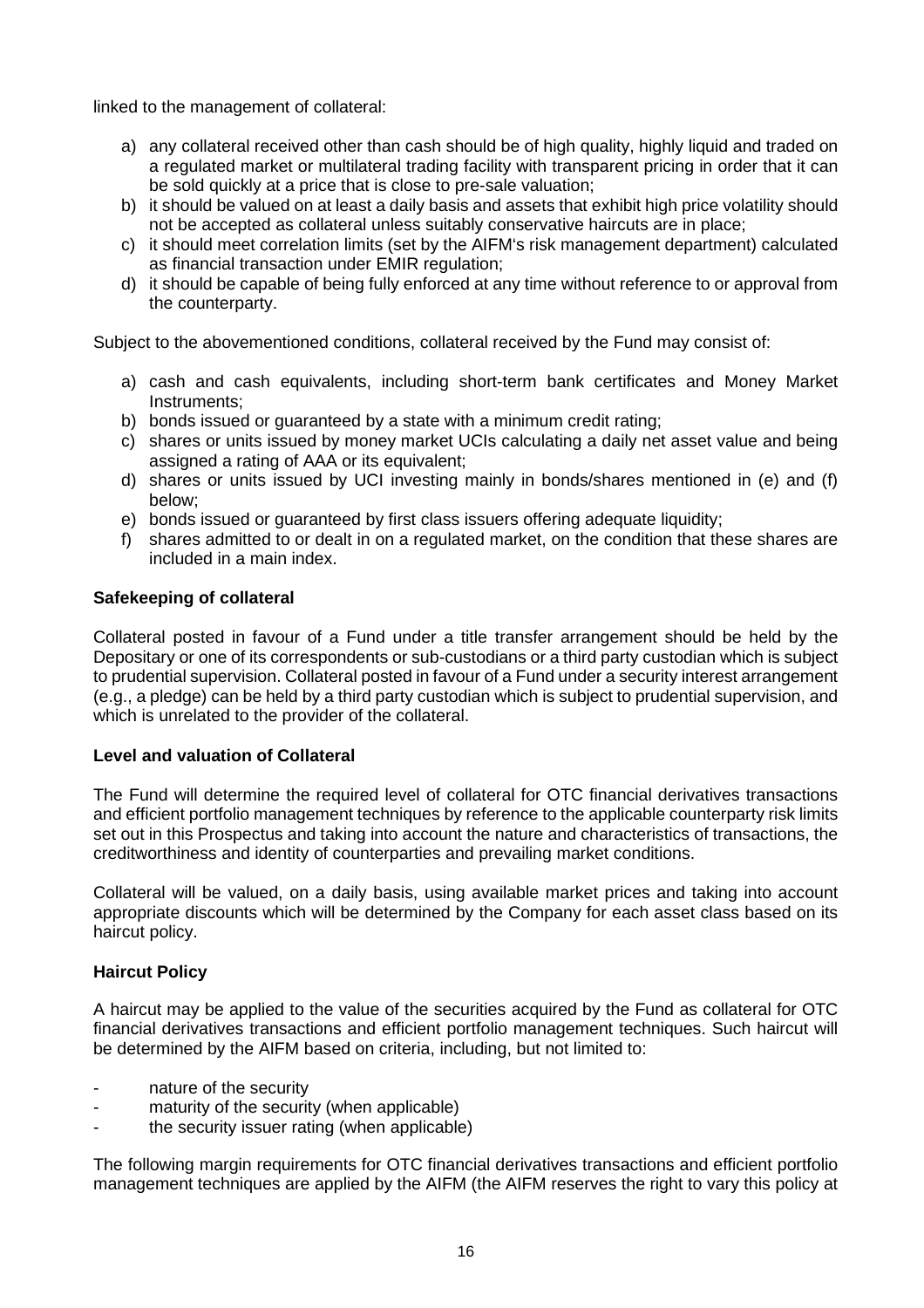any time in which case this Prospectus will be updated accordingly):

| Eligible   | Collateral   Margin |             |
|------------|---------------------|-------------|
| Type       |                     |             |
| 'a)        |                     | 100% - 102% |
| 'b)        |                     | 100% - 110% |
| C)         |                     | 100% - 102% |
| ď          |                     | 100% - 135% |
| $\epsilon$ |                     | 100% - 115% |
|            |                     | 100% - 135% |

Collateral types denominated in a currency other than the reference currency may be subject to an additional haircut.

### **Reinvestment of Collateral**

Unless especially foreseen for a Fund, a Fund will not reinvest cash collateral received.

## **1.6 CHANGE OF INVESTMENT POLICY OR OBJECTIVE AND OF INVESTMENT RESTRICTIONS**

The Board of Directors is entitled to modify the investment strategy or policy as well as the objective and investment restrictions of one or several Funds, subject to the prior approval of the CSSF. In this case, Shareholders of the relevant Fund(s) will be informed prior to the effective date of the modifications and will be granted the right to request redemption of their Shares, free of redemption fees or, whenever possible, to convert their Shares in Shares of the same or another Class in a different Fund if applicable. The Prospectus will be updated to reflect the modifications decided by the Board of Directors.

### **1.7 RISK MANAGEMENT**

The AIFM will implement a risk management process in order to detect, measure, manage and follow the risks related to investments of each Fund and their effect on the risk profile of the relevant Fund, as determined in the relevant Appendix. As such, the AIFM shall ensure that the risk profile of each Fund is relevant in light of the size, portfolio's structure, strategies and investment objectives of the Company, as provided for, among other things in the Prospectus.

### *Leverage*

The leverage effect is determined by the AIFMD as being any method by which the AIFM increases the exposure of the Company whether through borrowing of cash or securities, leverage embedded in derivative positions or by any other means. The leverage creates risks for the Company.

The leverage is controlled on a frequent basis and shall not exceed a threshold as further described in the relevant Appendix of each Fund. In certain circumstances (e.g. low market volatility), the leverage can exceed the level disclosed in the Appendix.

Leverage is the ratio between the exposure of the Fund and its Net Asset Value per Share.

### *Exposure calculation*

The Company's exposure is calculated by the AIFM in accordance with two cumulative methods: the "gross method" and the "commitment method". The gross method gives the overall exposure of the Company whereas the commitment method gives insight in the hedging and netting techniques used by the AIFM.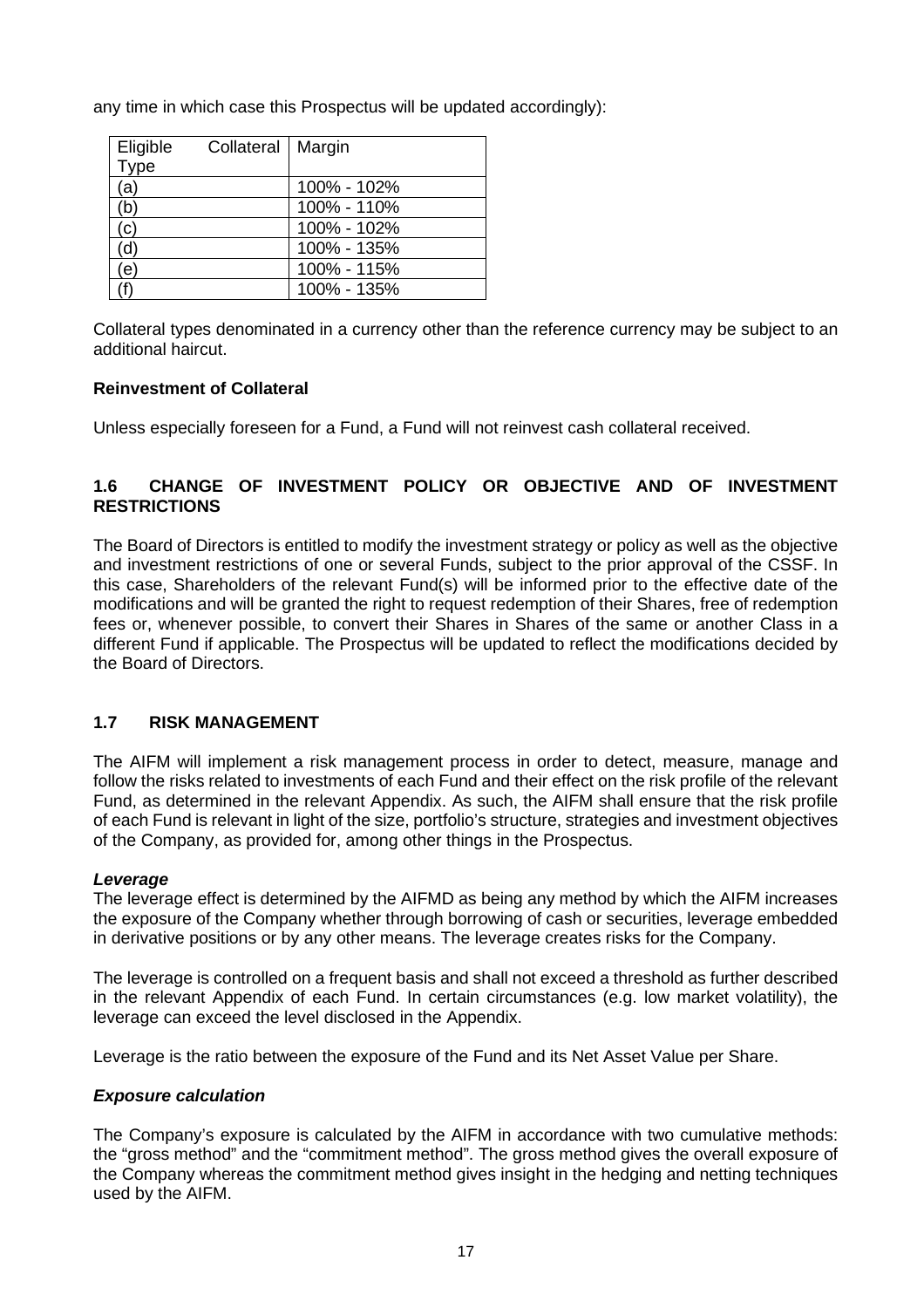For any detail on the gross method and the commitment method, please refer to the AIFMD.

## **1.8 LIQUIDITY MANAGEMENT**

In accordance with the AIFMD, the AIFM has adopted appropriate liquidity management tools and procedures allowing to measure the liquidity risk of each Fund, so as to ensure that the liquidity profile of the Fund's investments are in line with their obligations and notably that they will be in a position to satisfy the Shareholders' redemption request in accordance with the provisions of the Prospectus and the Articles.

The AIFM proceeds, on a regular basis, with stress tests, simulating normal and exceptional circumstances in order to evaluate and measure the liquidity risk of the Funds.

If deemed necessary, the AIFM may recommend to the Board of Directors to take the appropriate measure in order to ensure the liquidity of the relevant Fund.

The AIFM shall ensure that, for each Fund, the coherence of the investment strategy, the liquidity profile and the redemption policy.

## **1.9 CLASSES OF SHARES**

The Directors may decide to create within each Fund different Classes of Shares whose assets will be commonly invested pursuant to the specific investment policy of the relevant Fund, but where a specific fee structure, currency of denomination or other specific feature may apply to each Class. A separate Net Asset Value per Share, which may differ as a consequence of these variable factors, will be calculated for each Class. The characteristics of such classes of Shares are described in the relevant Appendix in relation to each Fund.

The Directors of the Company may, at their discretion, delay the acceptance of any subscription for classes of Shares restricted to Institutional Investors until such date as the Administrator has received sufficient evidence on the qualification of the relevant Investor as an Institutional Investor. If it appears at any time that a holder of Classes of Shares reserved to Institutional Investors is not an Institutional Investor, the Directors of the Company will instruct the Administrator to propose that the said holder convert their Shares into Shares of a Class within the relevant Fund which is not restricted to Institutional Investors (provided that there exists such a Class with similar characteristics). In the event that the Shareholder refuses such conversion, the Directors of the Company will instruct the Administrator to redeem the relevant Shares in accordance with the provisions under "Compulsory Redemption of Shares".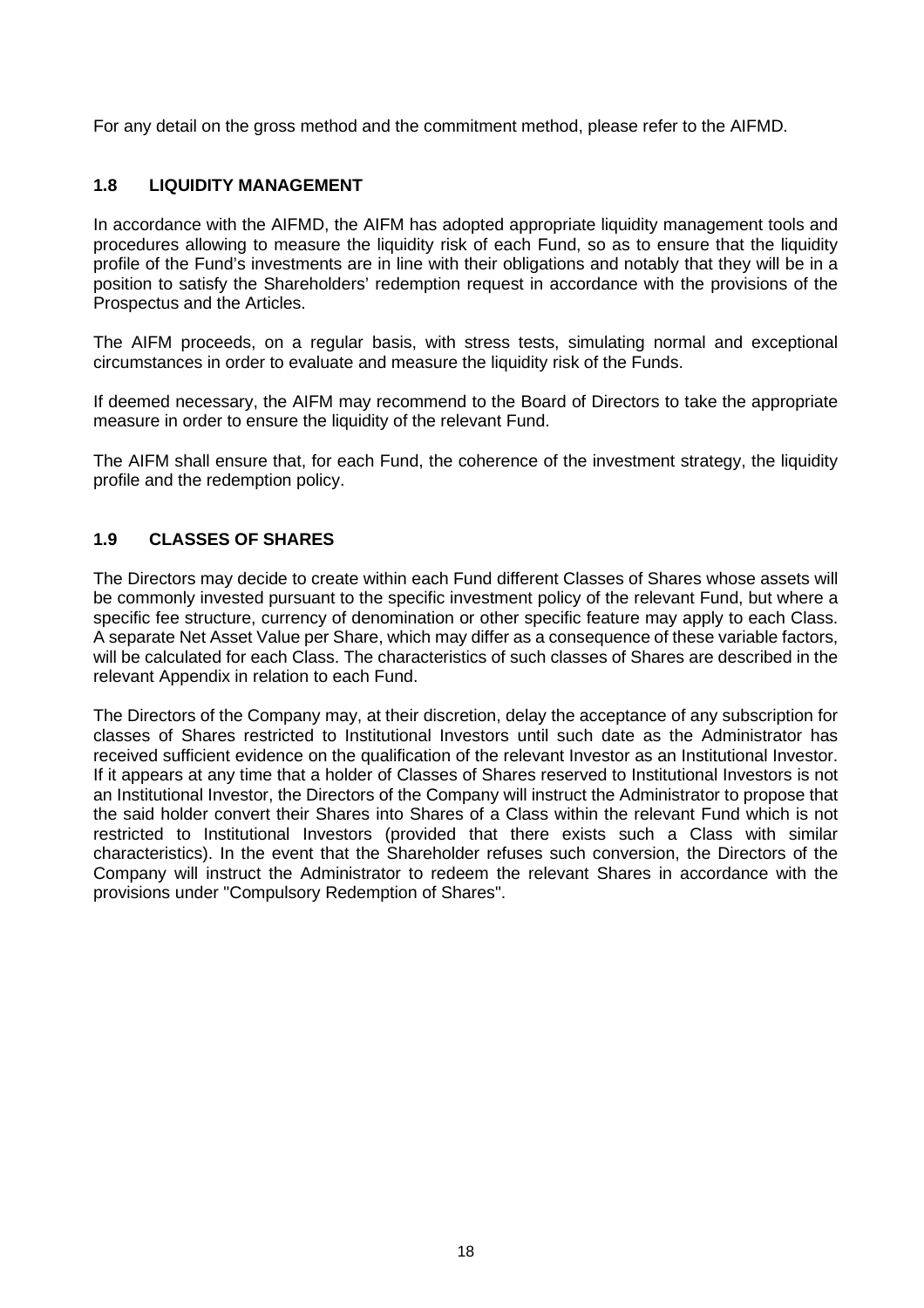### **II. SHARE DEALING**

### **2.1 SUBSCRIPTION FOR SHARES**

#### **Initial Offer Period**

Applications for subscription may be made during the Initial Offer Period specified for each Class in Appendix II.

#### **Initial Issue Price**

During any Initial Offer Period, the issue price per Share of each Class is the price specified in Appendix II plus any applicable subscription charge.

#### **Minimum Initial Subscription and Holding Amounts**

The Directors will set and waive in their discretion a minimum initial subscription amount and a minimum ongoing holding amount per Class in each Fund for each Shareholder, to be specified in Appendix.

#### **Subsequent Subscriptions**

If the Directors determine that it is in the interest of Shareholders of a Fund to accept subscriptions after the Initial Offer Period, applications for subscription may be made on or prior to any day that is a Valuation Day for the Fund or Class concerned (or on such other days as the Directors may from time to time determine), subject to any prior notice requirements specified in Appendix II. The Directors may discontinue the issue of new Shares in any Fund or Class at any time in their discretion.

### **Minimum Subsequent Subscription Amount**

The Directors will set and waive in their discretion a minimum subsequent subscription amount, to be specified in Appendix II.

### **Prior Notice Requirements**

The Directors may in their discretion refuse to accept any application for subscription received after the first day of any prior notice period specified for each Class in Appendix II.

#### **Subscription Price Per Share**

After any Initial Offer Period, the Subscription Price per Share of each Class is the Net Asset Value per Share of such Class determined as at the Valuation Day on which the application has been accepted, increased by any applicable subscription charge.

#### **Subscription Charge**

The subscription charge attributed to each Class of Share is specified in Appendix II.

### **Payment of Subscription Price**

The full purchase price of the Shares subscribed must be received in immediately available funds by the Depositary Bank or its agent in the reference currency of the Class concerned not later than the date specified in Appendix II. Unless otherwise specified in Appendix II, no interest will be paid on payments received prior to the closing date of any Initial Offer Period or prior to any Valuation Day.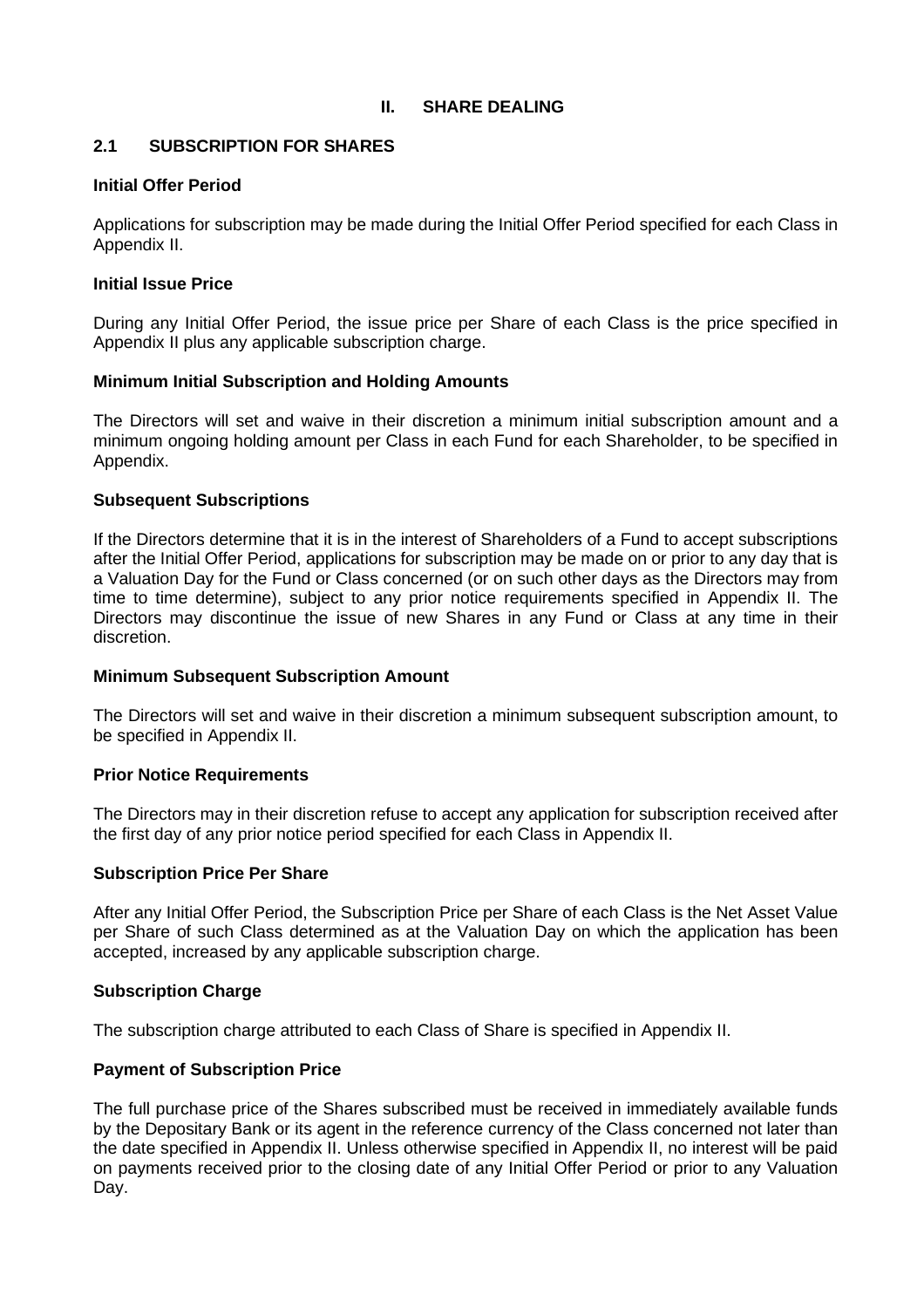### **Subscriptions in kind**

The Board of Directors may from time to time accept subscriptions for Shares against contribution in kind of securities or other assets which could be acquired by the relevant Fund pursuant to its investment policy and restrictions. Any such subscriptions in kind will be made at the Net Asset Value of the assets contributed calculated in accordance with the rules set out under "Calculation of Net Asset Value" and will be subject, to the extent required by Luxembourg laws and regulations, to a report of the Company's approved statutory auditor drawn up in accordance with the requirements of Luxembourg law.

### **Acceptance of Subscriptions**

The Directors reserve the right to accept or refuse any application to subscribe Shares in whole or in part.

The Directors may decide at any time to close any Fund to further subscriptions when the assets under management are deemed to have reached their optimal size.

### **Suspension of Subscriptions**

The Directors will suspend the issue of Shares of any Fund whenever the determination of the Net Asset Value of such Fund or Class is suspended.

### **Price Information**

The Net Asset Value per Share of one or more Share Classes is published daily in such newspapers or other electronic services as determined from time to time by the Directors. It is available from the registered office of the Company. Neither the Company nor the Distributors accept responsibility for any error in publication or for non-publication of the Net Asset Value per Share.

### **Types of Share**

Shares will be issued in registered form. Registered Shares are in non-certificated form. Fractional entitlements to registered Shares will be rounded downwards to three decimal places. Fractions of Shares do not confer voting rights at any meeting of Shareholders but entitle the holder thereof to a correspondent amount in case of payment of dividend distribution or liquidation proceeds.

#### **Anti-Money Laundering Procedures**

Pursuant to international rules and Luxembourg laws and regulations comprising, but not limited to, the law of 12 November 2004 on the fight against money laundering and financing of terrorism, as amended (the "**AML Law**"), and circulars of the supervising authority, obligations have been imposed on all professionals of the financial sector to prevent the use of undertakings for collective investment for money laundering and financing of terrorism purposes. As a result of such provisions, the registrar and transfer agent of a Luxembourg undertaking for collective investment must in principle ascertain the identity of the subscriber in accordance with Luxembourg laws and regulations. The registrar and transfer agent may require subscribers to provide any document it deems necessary to effect such identification.

In case of delay or failure by an applicant to provide the documents required, the application for subscription (or, if applicable, for redemption) will not be accepted. Neither the undertakings for collective investment nor the registrar and transfer agent have any liability for delays or failure to process deals as a result of the applicant providing no or only incomplete documentation.

Shareholders may be requested to provide additional or updated identification documents from time to time pursuant to ongoing client due diligence requirements under relevant laws and regulations.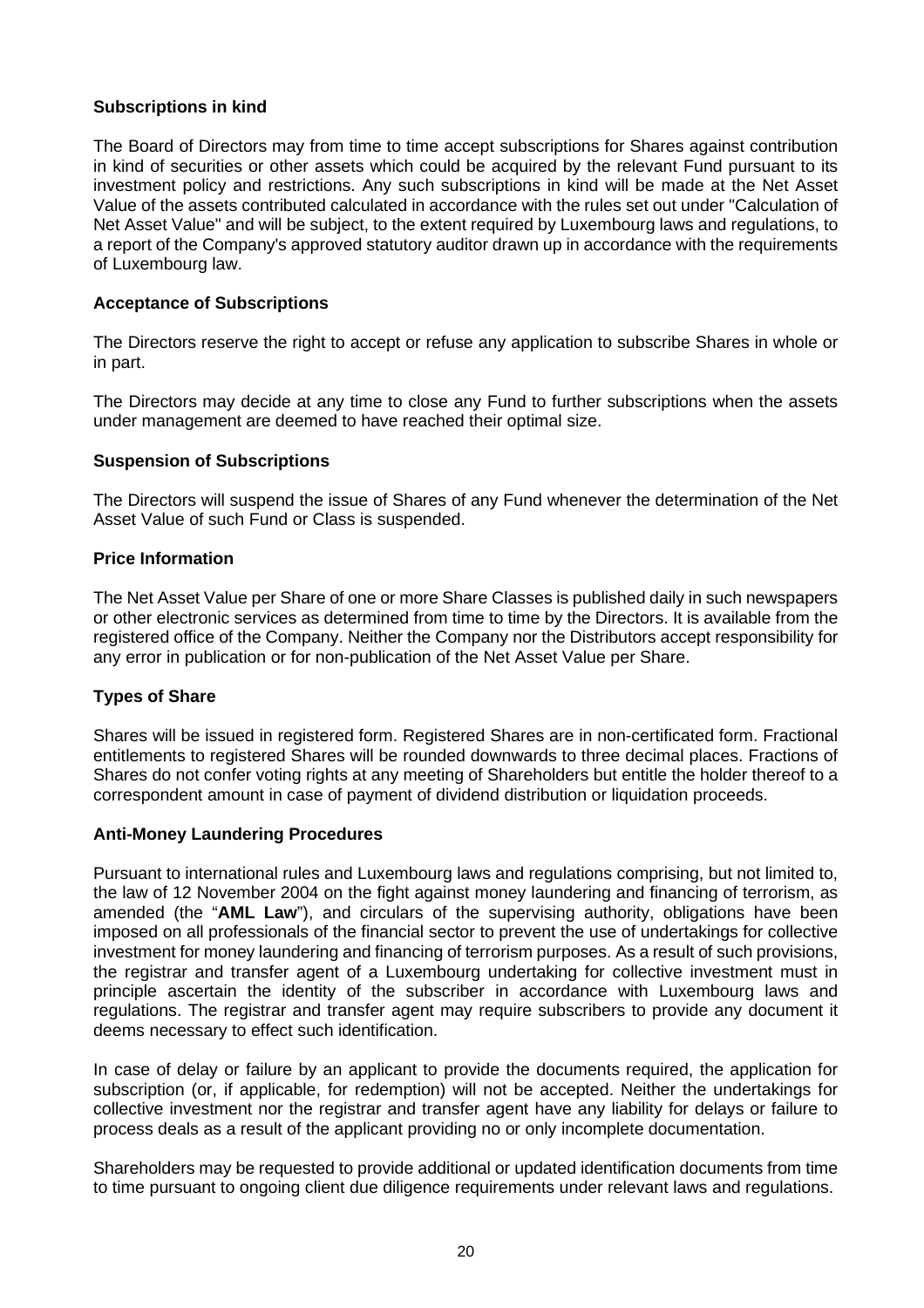The Company nonetheless ensures that an enhanced due diligence is performed on nominees/intermediaries, if shares of the Company are subscribed through an intermediary acting on behalf of its customers. Reference is made in this respect to the terms of article 3-2 (3) and Annex IV (1) (d) of the AML Law, article 3 (3) of the Grand-ducal Regulation of 1 February 2010 providing details on certain provisions of the amended law of 12 November 2004 on the fight against money laundering and terrorist financing (the "**AML Regulation**") and articles 3 and 28 of the CSSF Regulation N° 12-02 of 14 December 2012 on the fight against money laundering and terrorist financing.

The Company performs a specific due diligence and regular monitoring and applies precautionary measures on both the liability and asset side of the balance sheet (*i.e.* including in the context of investments/divestments), in accordance with Articles 3 (7) and 4 (1) of the AML Law.

The Company should assess, using its risk based approach, the extent to which the offering of its products and services presents potential vulnerabilities to placement, layering or integration of criminal proceeds into the financial system. As a general rule, the Company will perform target financial sanction screening as well as counter proliferation financing screening on the assets acquired by the Company.

More specifically, and in line with the recommendations and guidelines of the Financial Action Task Force, in the context of private equity transactions, if any, in which the investment fund acts as seller or buyer, as a rule an enhanced due diligence on the seller/buyer, using the risk based approach is performed. A reduction of such enhanced due diligence on the seller/buyer may only exceptionally be acceptable to the extent the seller/buyer is regulated for AML/CTF purposes in a jurisdiction deemed equivalent for the purposes of AML/CTF.

Due diligence on the seller/buyer in the context of an investment or divestment entails a targeted financial sanctions screening and an identification and verification of the identity of the seller/buyer as well as of any beneficial owner.

Such information provided to the Registrar and Transfer Agent is collected for 'Know Your Customer' compliance purposes.

Investors understand and acknowledge that the Company is subject to the obligation to file certain information on the natural persons considered as their beneficial owner as defined in the AML Law, in the register of beneficial owner in Luxembourg pursuant to the law of 13 January 2019 on the register of beneficial owners. In case an investor is considered to be a beneficial owner of the Company, the Company will thus be legally required to provide certain information concerning such investor to the aforementioned register of beneficial owners. Investors understand and acknowledge that certain information on the beneficial owners of the Company as contained in the register of beneficial owners will be publically accessible.

Investors further understand and acknowledge that any person considered as a beneficial owner of the Company within the meaning of the aforementioned law is legally required under the law of 13 January 2019 on the register of beneficial owners to provide the necessary information in this context to the Company.

#### **Ineligible Investors**

Shares may not be offered, issued or transferred to any person in circumstances which, in the opinion of the Directors, might result in the Company incurring any liability to taxation or suffering any other pecuniary disadvantage which the Company might not otherwise incur or suffer, or would result in the Company being required to register under any applicable US securities laws.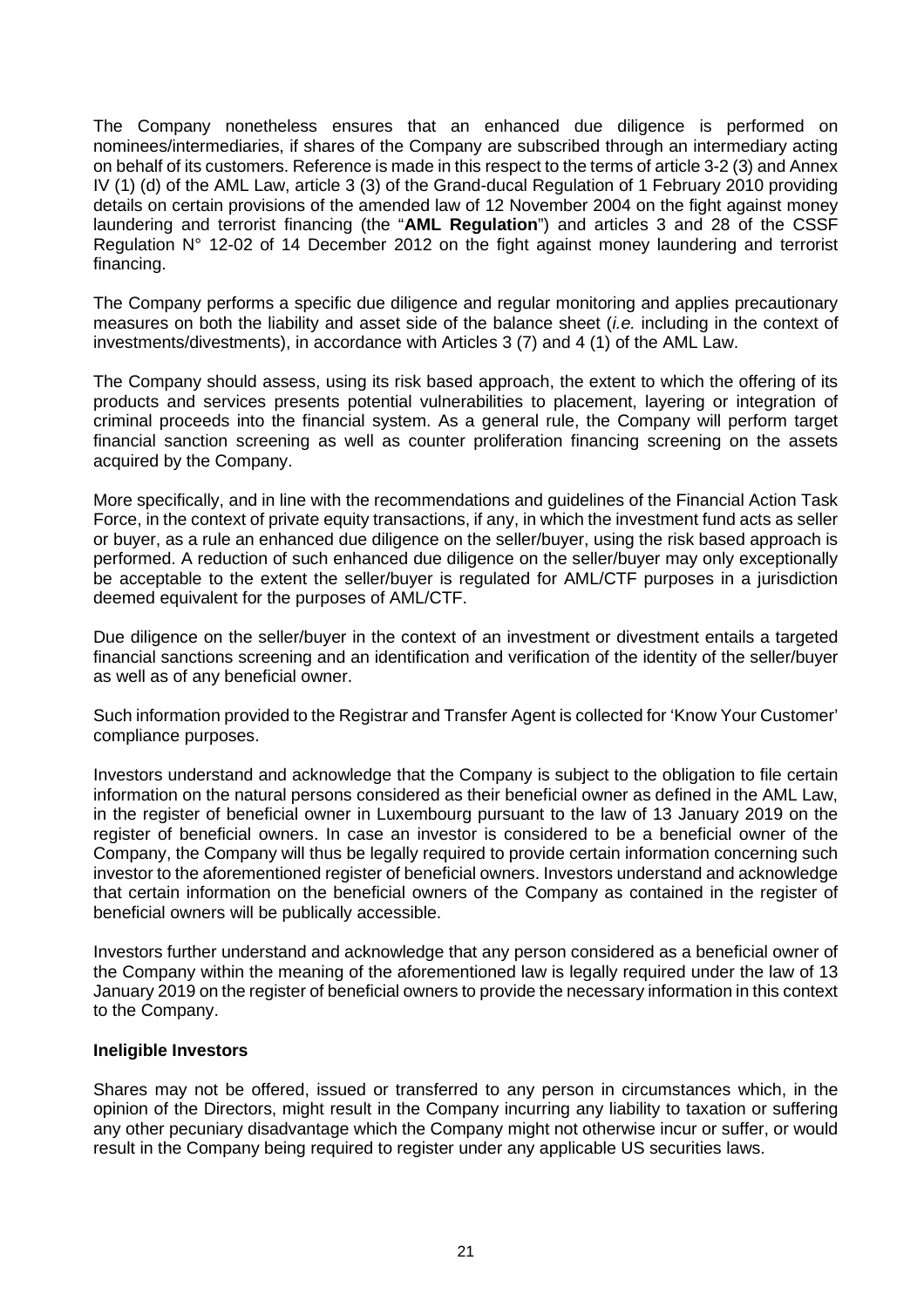Shares may generally not be issued or transferred to any United States Person, except that the Directors may authorise the issue or transfer of Shares to or for the account of a United States Person provided that:

- (a) such United States Person certifies that it is an "accredited investor" and a "qualified purchaser", in each case as defined under applicable US federal securities laws;
- (b) such issue or transfer does not result in a violation of the 1933 Act or the securities laws of any of the States of the United States;
- (c) such issue or transfer will not require the Company to register under the 1940 Act or to file a prospectus with the US Commodity Futures Trading Commission or the US National Futures Association pursuant to regulations under the US Commodity Exchange Act, as amended;
- (d) such issue or transfer will not cause any assets of the Company to be "plan assets" for the purposes of ERISA; and
- (e) such issue or transfer will not result in any adverse regulatory or tax consequences to the Company or its Shareholders as a whole.

Each applicant for, and transferee of, Shares who is a United States Person will be required to provide such representations, warranties or documentation as may be required to ensure that these requirements are met prior to the issue, or the registration of any, transfer of Shares. Based on such representations, warranties and documentation, the Directors will make a determination whether to authorise the issue or transfer of Shares to or for the account of a United States Person. If the transferee is not already a Shareholder, he will be required to complete the appropriate application form.

The Directors may require the compulsory redemption of Shares owned by investors in breach of the restrictions of this section in accordance with the provisions of the Articles and the section "Compulsory Redemption" of this Prospectus.

### **2.2 REDEMPTION OF SHARES**

#### **Redemption Procedure**

Subject to the restrictions provided in this document and Appendix II, Shareholders may apply for the redemption of some or all of his Shares or of a fixed amount. Shares will be redeemed at the Net Asset Value per Share determined as at the Valuation Day on which the redemption application has been accepted. If the value of a Shareholder's holding on the relevant Valuation Day is less than the fixed amount which the Shareholder has applied to redeem, the Shareholder will be deemed to have requested the redemption of all of his Shares.

### **Prior Notice Requirements**

The Directors may in their discretion refuse to accept any application for redemption received after the first day of any prior notice period specified in Appendix II. Such applications will be dealt with as of the next Valuation Day.

#### **Minimum Holding Amount**

If as a result of a redemption, the value of a Shareholder's holding would become less than the minimum holding amount specified for each Class in Appendix II, the Directors may decide that the redeeming Shareholder shall be deemed to have requested the conversion of the rest of his Shares into Shares of the Class of the same Fund with a lower minimum holding amount (subject to the fulfilment of any requirements imposed on such Class) and, if the redeeming Shareholder was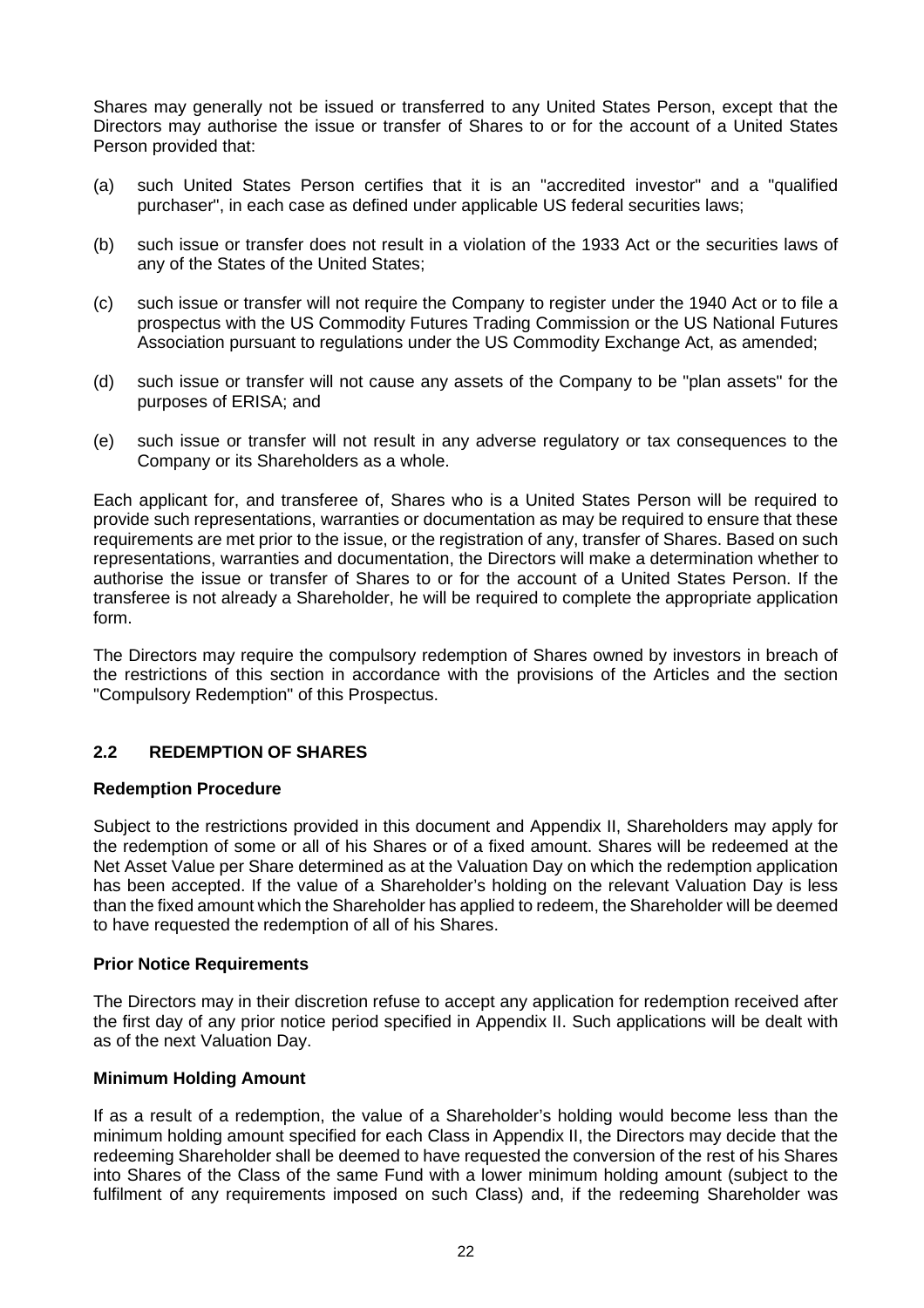holding Shares of the Class with the lowest minimum holding amount, the Directors may decide that the redeeming Shareholder shall be deemed to have requested the redemption of all of his Shares. The Directors may also at any time decide to compulsorily redeem all Shares from any Shareholder whose holding is less than the minimum holding amount specified for each Class in Appendix II. Before any such compulsory redemption or conversion, each Shareholder concerned will receive one months' prior notice to increase his holding above the applicable minimum holding amount at the applicable Net Asset Value per Share.

### **Redemption Charge**

In each Class of each Fund, a redemption charge may be charged or waived in whole or in part, as specified in Appendix II.

### **Redemption Price per Share**

The Redemption Price per Share of each Class is the Net Asset Value per Share of such Class determined as at the Valuation Day on which the redemption application has been accepted, reduced by any applicable redemption charge.

### **Payment of Redemption Proceeds**

Redemption proceeds, net of any applicable redemption charge and any cash transfer charges, are paid in the reference currency of the relevant Fund or Class by or on behalf of the Depositary Bank on the date specified in Appendix II.

### **Redemptions in kind**

In exceptional circumstances the Directors may request in accordance with the provisions of the Articles, that a Shareholder accepts 'redemption in kind' i.e. receives a portfolio of stock from the relevant Fund of equivalent value to the appropriate cash redemption payment. In such circumstances the Shareholder must specifically accept the redemption in kind. He may always request a cash redemption payment in the reference currency of the Class. Where the Shareholder agrees to accept redemption in kind he will, as far as possible, receive a representative selection of the Class' holdings pro rata to the number of Shares redeemed and the Directors will make sure that the remaining Shareholders do not suffer any loss therefrom. The value of the redemption in kind will, to the extent required by Luxembourg laws and regulations, be certified by a certificate drawn up by the approved statutory auditors of the Company in accordance with the requirements of Luxembourg law.

### **Compulsory Redemption of Shares**

If the Directors become aware that a Shareholder is holding Shares for the account of a person who does not meet the Shareholder eligibility requirements specified in this Prospectus, or is holding Shares in breach of any law or regulation or otherwise in circumstances having, or which may have, adverse regulatory, tax or fiscal consequences for the Company or a majority of its Shareholders, or otherwise be detrimental to the interests of the Company, the Directors may compulsorily redeem such Shares in accordance with the provisions of the Articles. Shareholders are required to notify the Company and the Administrator immediately if they cease to meet the Shareholder eligibility requirements specified for each Class of Shares, or hold Shares for the account or benefit of any person who does not or has ceased to meet such requirements, or hold Shares in breach of any law or regulation or otherwise in circumstances having, or which may either have adverse regulatory, tax or fiscal consequences for the Company or be detrimental to the interests of the Company.

If the Directors become aware that a Shareholder has failed to provide any information or declaration required by the Directors within ten days of being requested to do so, the Directors may compulsorily redeem the relevant Shares in accordance with the provisions of the Articles.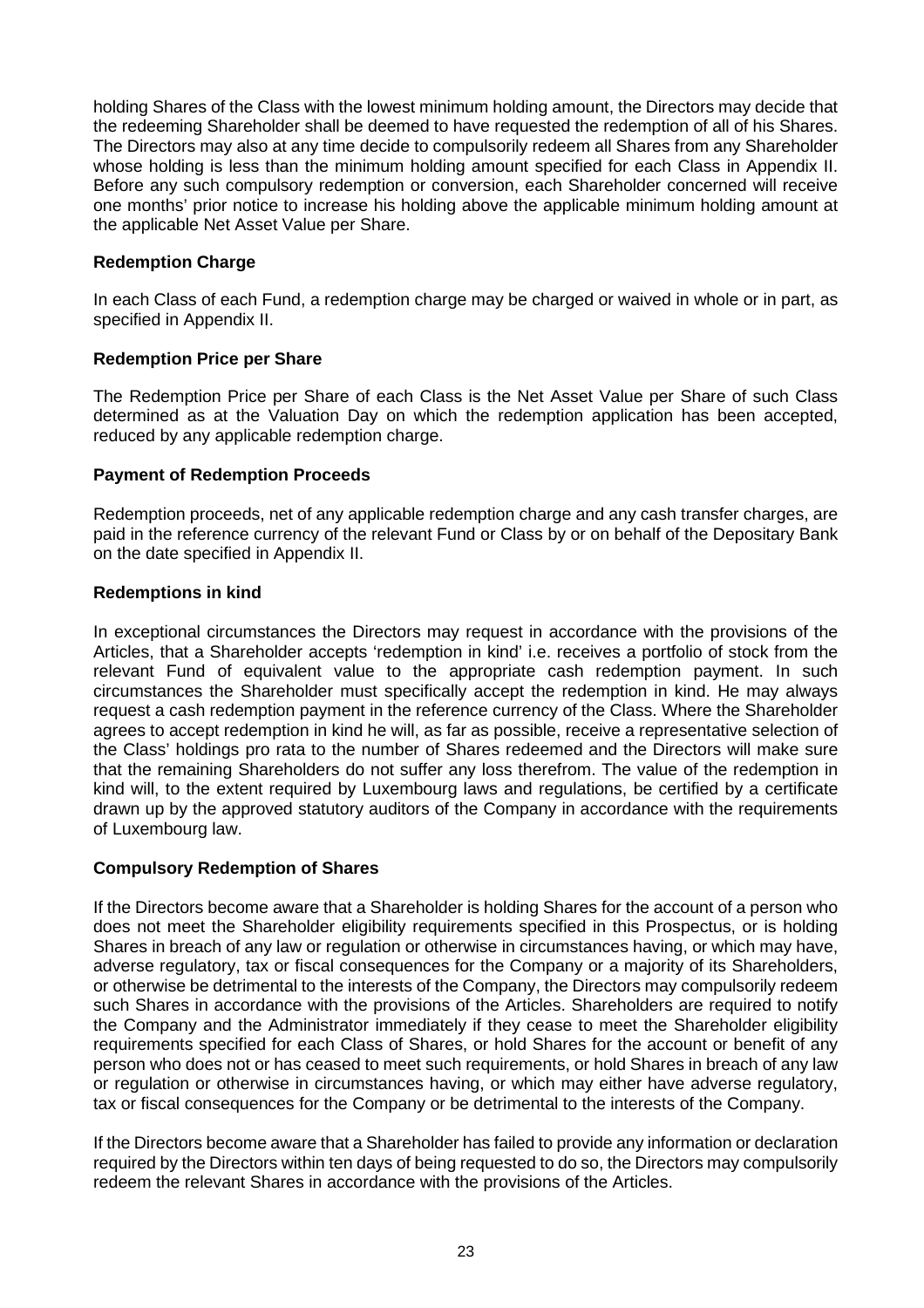### **Suspension of Redemptions**

Redemption of Shares of any Fund or Class will be suspended whenever the determination of the Net Asset Value of such Fund or Class is suspended.

## **2.3 CONVERSION OF SHARES**

Conversions between Funds will only be accepted if specifically mentioned in Appendix II. The provisions contained in this section 2.3 shall therefore only apply subject thereto.

No conversion of Shares into Shares of another existing Class within the same or a different Fund may be made at any time when issues and redemptions of Shares in either or both of the relevant Classes are suspended.

### **Conditions**

Acceptance of any application for conversion is contingent upon the satisfaction of any conditions (including any minimum subscription and prior notice requirements) applicable to the Class into which the conversion is to be effected. If as a result of a conversion, the value of a Shareholder's holding in the new Class would be less than any minimum holding amount specified in Appendix II, the Directors may decide not to accept the conversion request. If as a result of a conversion, the value of a Shareholder's holding in the original Class would become less than the minimum subscription amount specified for each Class in Appendix II, the Directors may decide that such Shareholder shall be deemed to have requested the conversion of all of his Shares.

#### **Prior Notice Requirements**

Unless specifically otherwise provided, the prior notice requirements for redemptions as specified for a given Fund in Appendix II shall be applicable to conversion requests.

#### **Conversion Value**

The number of full and fractional Shares issued upon conversion is determined on the basis of the Net Asset Value per Share of each Class concerned on the common Valuation Day on which the conversion request is effected. If there is no common Valuation Day for any two Classes, the conversion is made on the basis of the Net Asset Value calculated on the next following Valuation Day of the Class of Shares to be converted and on the following Valuation Day of the Class into which conversion is requested, or on such other days as the Directors may reasonably determine.

#### **Compulsory Conversions**

If the Shareholder of a given Class accumulates a number of Shares of that Class with an aggregate Net Asset Value equal to or in excess of the minimum subscription amount of a parallel Class within the same Fund and such parallel Class is subject to a lower fee structure, the Directors may in their discretion convert the Shareholder's Shares into Shares of the parallel Class with such lower fee structure. A "parallel class" within a Fund is a Class that is identical in all material respects (including investment objective and policy) save for the minimum subscription amount and fee structure applicable to it.

### **Conversion Fee**

To cover any transaction costs which may arise from the conversion, the Directors may charge, for the benefit of the original Fund, a conversion fee of up to the amount of the Redemption Charge applicable to the Shares to be converted.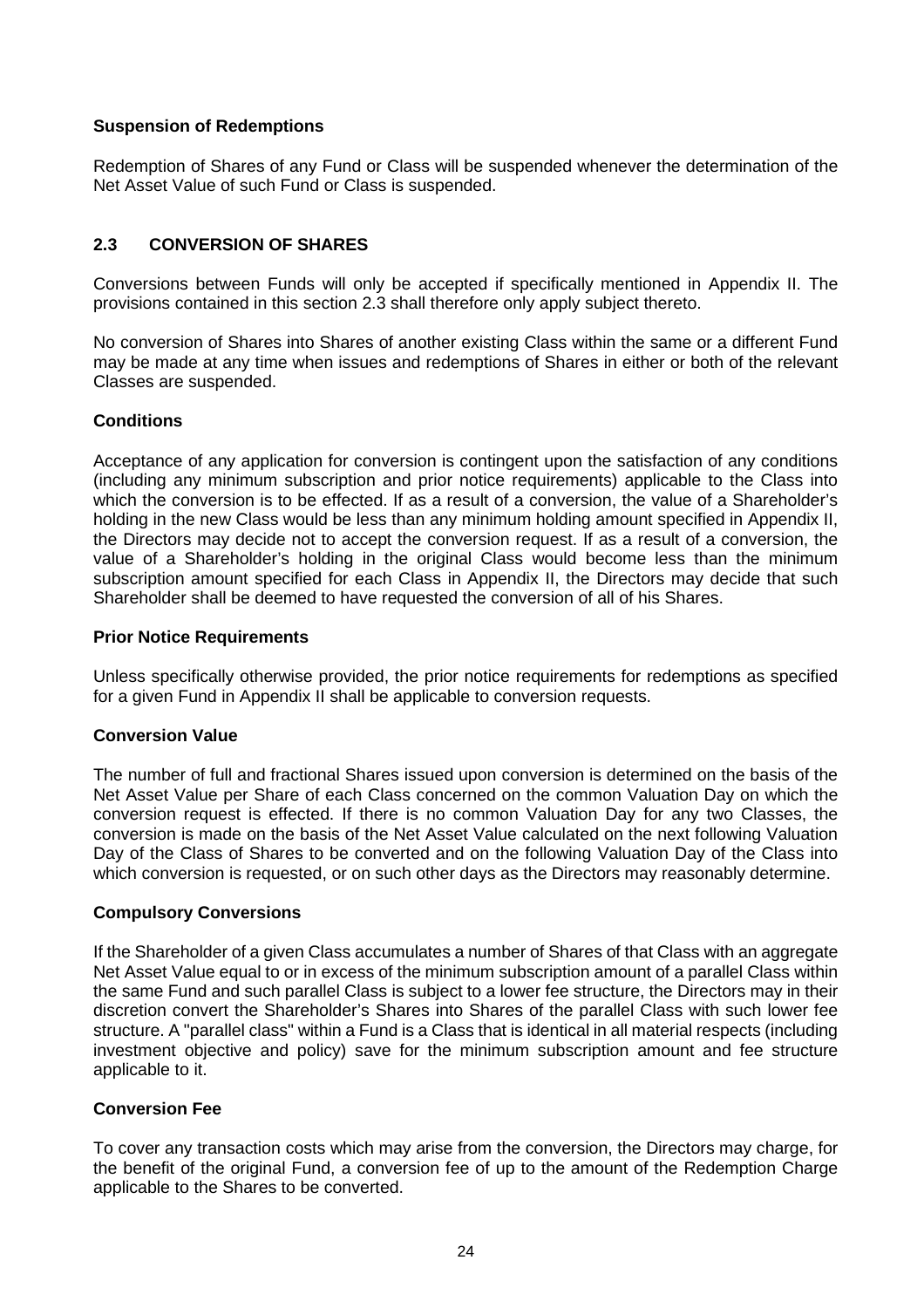In addition, the subscription charge of the Class or Fund in which the conversion is effected may be levied as if the investor were subscribing in that Class or Fund.

## **2.4 CALCULATION OF NET ASSET VALUE**

#### **Calculation of the Net Asset Value per Share**

- (A) The Net Asset Value per Share of each Class will be calculated as of each Valuation Day (and in any case at least once per month) in the currency of the relevant Class. It will be calculated by dividing the net asset value attributable to each Class, being the proportionate value of its assets less its liabilities, by the number of Shares of such Class then in issue. The resulting sum shall be rounded downwards to the nearest five decimal places.
- (B) The Directors reserve the right to allow the Net Asset Value per Share of each Class of Shares to be calculated more frequently than once daily, or to otherwise alter dealing arrangements on a permanent or a temporary basis, for example, where the Directors consider that a material change to the market value of the investments in one or more Funds so demands. The Prospectus will be amended, following any such permanent alteration, and Shareholders will be informed accordingly.
- (C) Valuation and independent valuer(s)

The AIFM shall establish, maintain, implement and review for the Company written policies and procedures that ensure a sound, transparent, comprehensive and appropriately documented valuation process. Where one or more external valuers are appointed, the valuation policies and procedures shall set out a process for the exchange of information between the AIFM and the external valuer(s) to ensure that all necessary information required for the purpose of performing the valuation task is provided. The valuation policies and procedures shall ensure that the AIFM conducts initial and periodic due diligence on third parties that are appointed to perform valuation services.

Independent valuer(s) may be appointed by the Company in its sole discretion for the purpose of assisting the Company and the Administrator in the calculation of the Net Asset Value per Share of the relevant Classes.

- (D) In valuing total assets, the following rules will apply:
	- (1) The value of any cash in hand or on deposit, bills and demand notes and accounts receivable, prepaid expenses, cash dividends and interest declared or accrued as aforesaid and not yet received shall be deemed to be the full amount thereof, unless in any case the same is unlikely to be paid or received in full, in which case the value thereof shall be arrived at after making such discount as the Company may consider appropriate in such case to reflect the true value thereof.
	- (2) The value of any securities (including shares or units in Closed-ended Investment Funds), money market instruments and derivative instruments will be determined on the basis of the last available price on the stock exchange or any other Regulated Market as aforesaid on which these securities, money market instruments or derivative instruments are traded or admitted for trading unless otherwise mentioned in Appendix II. Where such securities, money market instruments or derivative instruments are quoted or dealt in one or by more than one stock exchange or any other Regulated Market, the Directors shall make regulations for the order of priority in which stock exchanges or other Regulated Markets shall be used for the provision of prices of securities, assets or derivative instruments.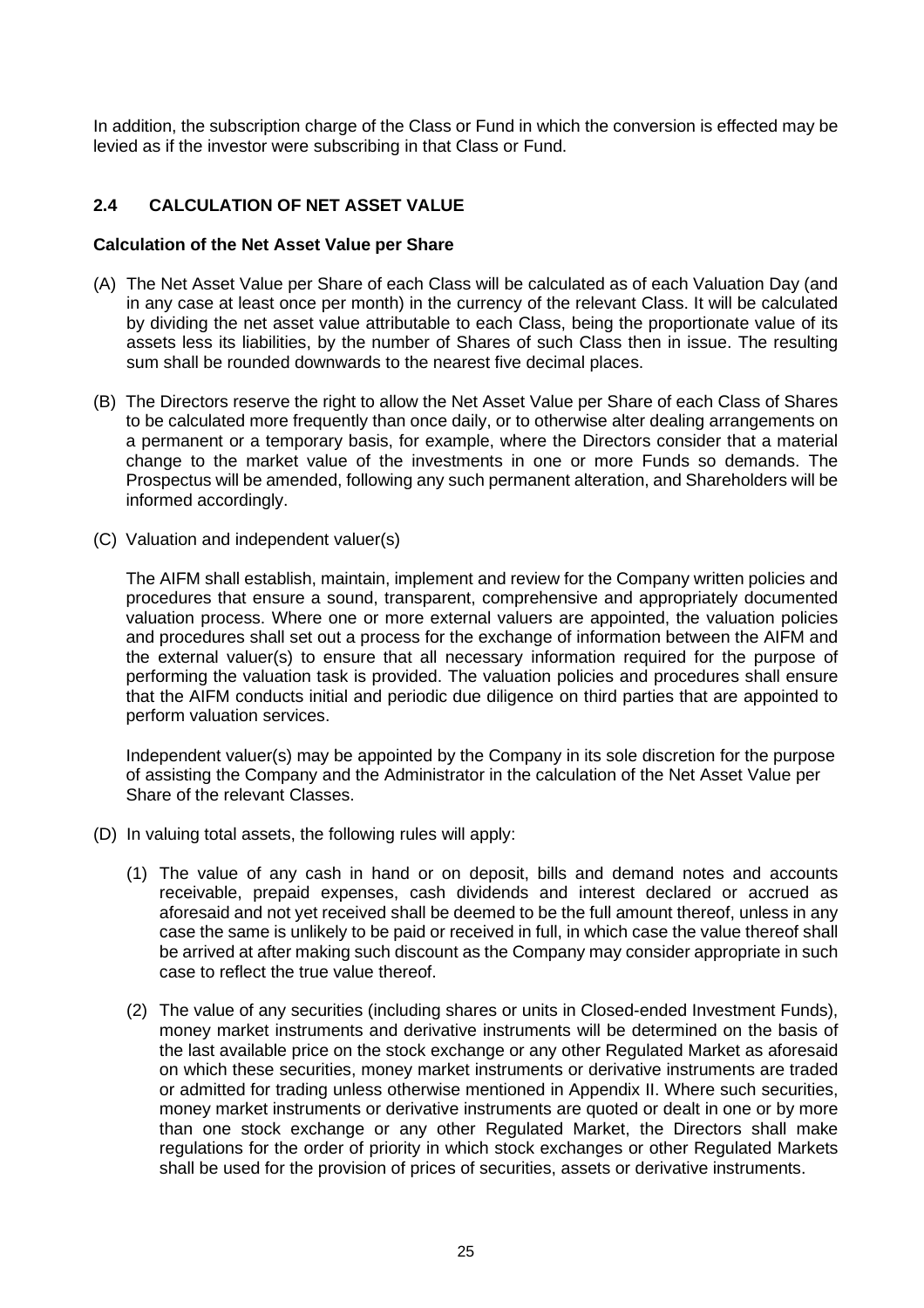- (3) If a security, money market instrument or derivative instrument is not traded or admitted on any official stock exchange or any Regulated Market, or in the case of securities, money market instruments and derivative instruments so traded or admitted the last available price of which does not reflect their true value, the Directors are required to proceed on the basis of their expected sales price, which shall be valued with prudence and in good faith.
- (4) Swaps contracts will be valued at the market value fixed in good faith by the Directors and according to generally accepted valuation rules that can be verified by auditors. Asset based swap contracts will be valued by reference to the market value of the underlying assets. Cash flow based swap contracts will be valued by reference to the net present value of the underlying future cash flows.
- (5) Each share or unit in an Open-ended Investment Fund will be valued at the last available net asset value (or bid price for dual priced Investment Funds) whether estimated or final, which is computed for such unit or shares on the same Valuation Day, failing which, it shall be the last net asset value (or bid price for dual priced Investment Funds) computed prior to the Valuation Day on which the Net Asset Value of the Shares in the Company is determined.
- (6) In respect of shares or units of an Investment Fund held by the Company, for which issues and redemptions are restricted and a secondary market trading is effected between dealers who, as main market makers, offer prices in response to market conditions, the Directors may decide to value such shares or units in line with the prices so established.
- (7) If, since the day on which the latest net asset value was calculated, events have occurred which may have resulted in a material change of the net asset value of shares or units in other Investment Funds held by the Company, the value of such shares or units may be adjusted in order to reflect, in the reasonable opinion of the Directors, such change of value.
- (8) The value of any security which is dealt principally on a market made among professional dealers and institutional investors shall be determined by reference to the last available price.
- (9) If any of the aforesaid valuation principles do not reflect the valuation method commonly used in specific markets or if any such valuation principles do not seem accurate for the purpose of determining the value of the Company's assets, the Directors may fix different valuation principles in good faith and in accordance with generally accepted valuation principles and procedures.
- (10) Any assets or liabilities in currencies other than the reference currency of the Funds will be converted using the relevant spot rate quoted by a bank or other responsible financial institution.
- (11) In circumstances where the interests of the Company or its Shareholders so justify (avoidance of market timing practices, for example), the Directors may take any appropriate measures, such as applying a fair value pricing methodology to adjust the value of the Company's assets, as further described below under 2.6 "Market Timing and Frequent Trading Policy".

Any Fund investing in Investment Funds will determine its Net Asset Value primarily on the basis of the value of its interests in such Investment Funds, as reported or provided by such Investment Funds, their respective administrators, Submanagers, market-makers, or other sources believed to be reliable. The calculation of the Net Asset Value may be based upon an estimate of the net asset value of one or more Investment Funds as calculated by the relevant Investment Fund(s) or their agents. The Company and its Administrator, acting upon the recommendations provided by the AIFM and under the supervision of the Directors, will make all reasonable efforts to correctly assess the value of all portfolio securities based on the information made available to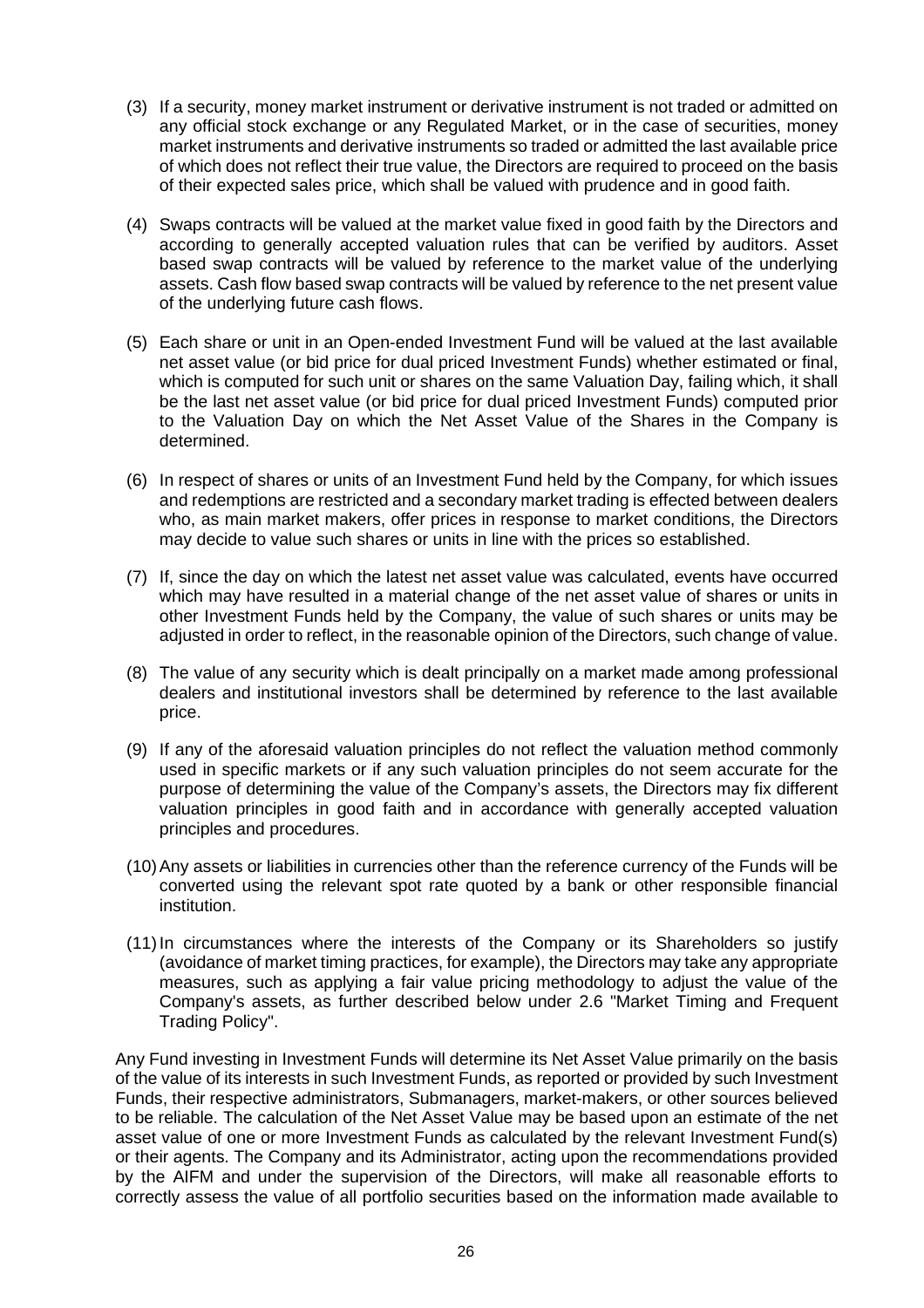them, and such valuations will be binding upon the Company and its Shareholders in the absence of manifest error. Neither the Company, nor its Administrator, nor the AIFM have any control over the valuation methods and accounting rules adopted by the Investment Funds in which a Fund may invest and no assurance can be given that such methods and rules will at all times allow the Company to correctly assess the value of its assets and investments. If the value of a Fund's assets is adjusted after any Valuation Day (as a consequence, for instance, of any adjustment made by an Investment Fund to the value of its own assets), the Directors will not be required to revise or recalculate the Net Asset Value on the basis of which subscriptions, redemptions or conversions of Shares of that Fund may have been previously accepted. In any Fund, the Directors may determine to establish reserves which may be caused by revaluation of assets and make provisions for contingencies.

The Net Asset Value per Share of each Class and the issue and redemption prices thereof are available at the registered office of the Company and the Luxembourg office of the Administrator. The Directors may from time to time in their discretion publish the Net Asset Value per Share of certain Classes and Funds in newspapers of international circulation.

## **2.5 SUSPENSIONS OR DEFERRALS**

### (A) **Deferral of Redemptions**

If applications for the redemption of more than 10% of the total number of Shares outstanding of any Fund are received in respect of any Valuation Day, the Directors may decide to defer redemption requests so that the 10% limit is not exceeded. Under these circumstances, redemptions may be deferred to the following Valuation Day, as the Directors may decide. Any redemption requests in respect of the relevant Valuation Day so reduced will be given priority over subsequent redemption requests received for the succeeding Valuation Day, subject always to the 10% limit. The above limitations will be applied pro rata to all Shareholders who have requested redemptions to be effected on or as at such Valuation Day so that the proportion redeemed of each holding so requested is the same for all such Shareholders.

- (B) The Company reserves the right to extend the period of payment of redemption proceeds to such period as shall be necessary to repatriate proceeds of the sale of investments in the event of impediments due to exchange control regulations or similar constraints in the markets in which a substantial part of the assets of the Company are invested or in exceptional circumstances where the liquidity of the Company is not sufficient to meet the redemption requests.
- (C) The Company may suspend or defer the calculation of the Net Asset Value of any Class of Shares in any Fund and the issue and redemption of any Class of Shares in such Fund, as well as the right to convert Shares of any Class in any Fund into Shares of the same Class of the same Fund or any other Fund:
	- (a) during any period when any of the principal stock exchanges or any other Regulated Market on which any substantial portion of the Company's investments of the relevant Class for the time being are quoted, is closed (otherwise than for ordinary holidays), or during which dealings are restricted or suspended; or
	- (b) any period when the Net Asset Value of one or more Investment Funds, in which the Company will have invested and the units or the shares of which constitute a significant part of the assets of the Company, cannot be determined accurately so as to reflect their fair market value as at the Valuation Day; or
	- (c) during the existence of any state of affairs which constitutes an emergency as a result of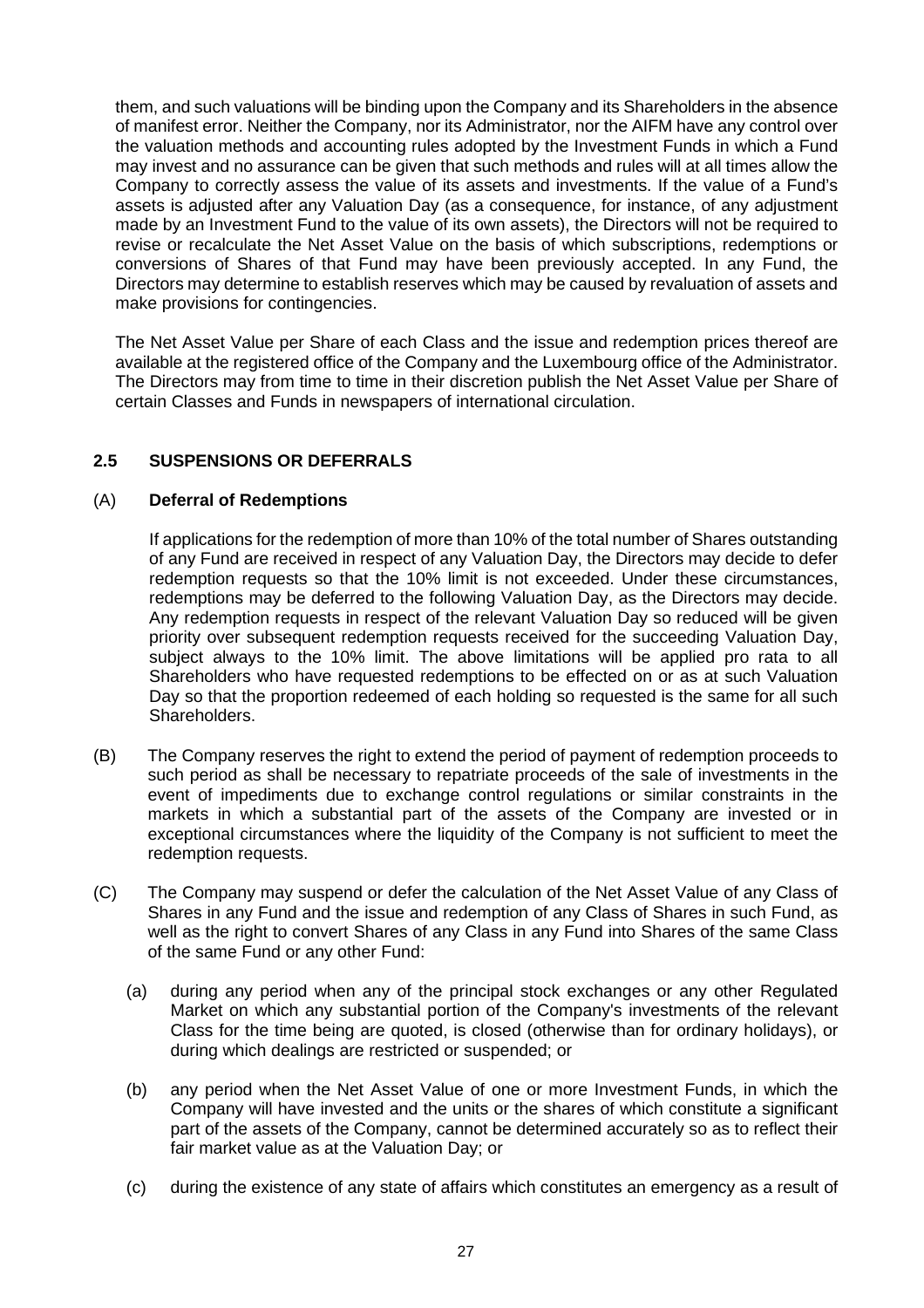which disposal or valuation of investments of the relevant Fund by the Company is impracticable; or

- (d) during any breakdown in the means of communication normally employed in determining the price or value of any of the Company's investments or the current prices or values on any market or stock exchange; or
- (e) during any period when the Company is unable to repatriate funds for the purpose of making payments on the redemption of such Shares or during which any transfer of funds involved in the realisation or acquisition of investments or payments due on redemption of such Shares cannot in the opinion of the Directors be effected at normal rates of exchange; or
- (f) if the Company or the relevant Fund is being or may be wound-up on or following the date on which notice is given of the meeting of Shareholders at which a resolution to wind up the Company or the Fund is proposed; or
- (g) if the Directors have determined that there has been a material change in the valuations of a substantial proportion of the investments of the Company attributable to a particular Class of Shares in the preparation or use of a valuation or the carrying out of a later or subsequent valuation.
- (h) during any other circumstance or circumstances where a failure to do so might result in the Company or its Shareholders incurring any liability to taxation or suffering other pecuniary disadvantages or other detriment which the Company or its Shareholders might so otherwise have suffered.
- (D) The suspension of the calculation of the Net Asset Value of any Fund or Class shall not affect the valuation of other Funds or Classes, unless these Funds or Classes are also affected.

### (E) **Revocability of Applications**

Except in the event of a suspension of the determination of the Net Asset Value of the relevant Fund, applications for subscription, conversion or redemptions of Shares are irrevocable and may not be withdrawn. In the event of such a suspension, the Shareholders and/or Investors of the relevant Fund, who have made an application for subscription, conversion or redemption of their Shares, may give written notice to the Company that they wish to withdraw their application. Furthermore, the Directors may, at their sole discretion, taking due account of the principle of equal treatment between Shareholders and the interest of the relevant Fund, decide to accept a withdrawal of an application for subscription, conversion or redemption.

Shareholders and applicants for Shares will be informed of any suspension or deferral as appropriate.

### **2.6 MARKET TIMING AND FREQUENT TRADING POLICY**

The Company does not knowingly allow investments which are associated with market timing or frequent trading practices, as such practices may adversely affect the interests of all Shareholders.

For the purposes of this section, market timing is held to mean subscriptions into, conversions between or redemptions from the various Classes of Shares (whether such acts are performed singly or severally at any time by one or several persons) that seek or could reasonably be considered to appear to seek profits through arbitrage or market timing opportunities. Frequent trading is held to mean subscriptions into, conversions between or redemptions from the various Classes of Shares (whether such acts are performed singly or severally at any time by one or several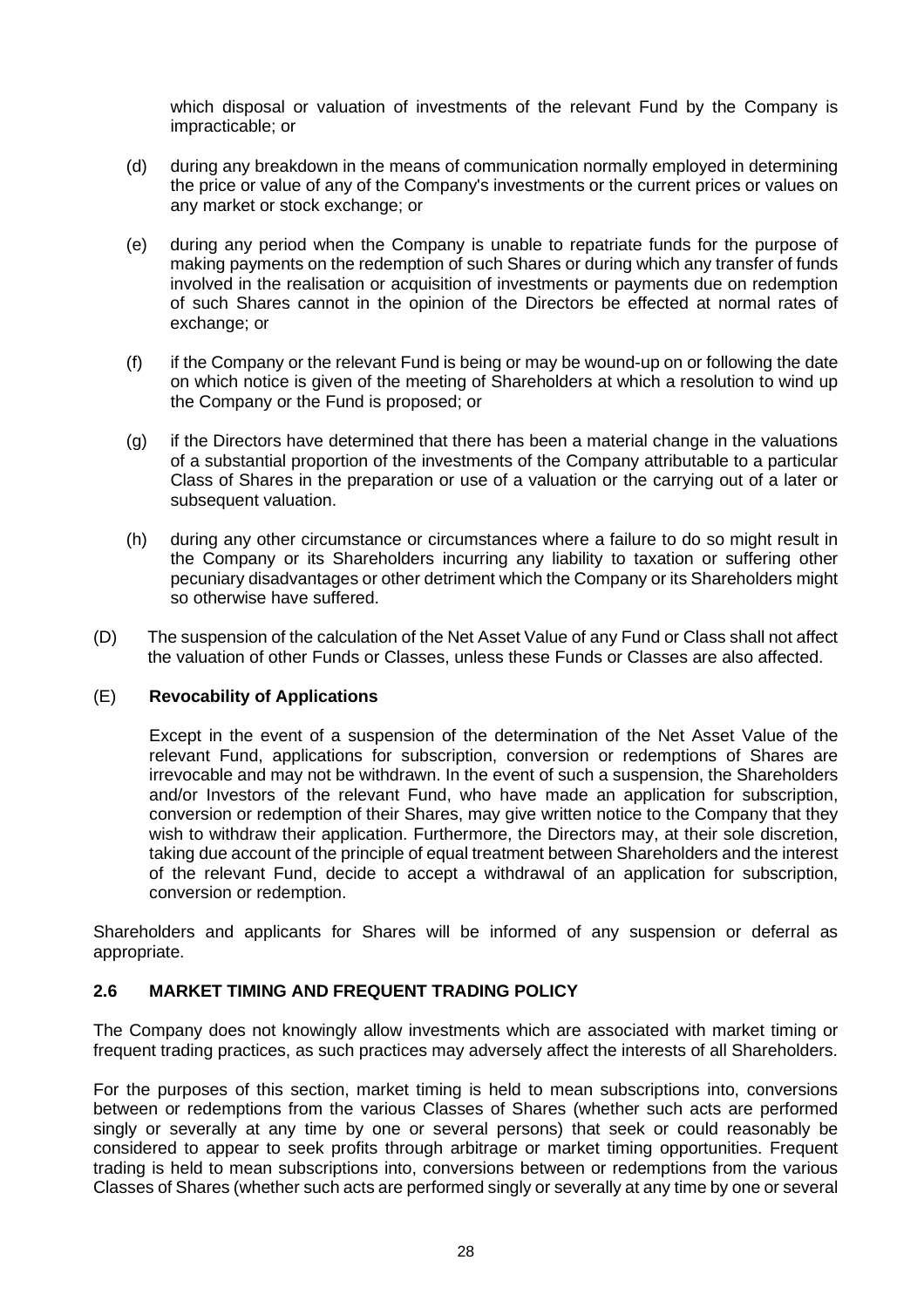persons) that by virtue of their frequency or size cause any Fund's operational expenses to increase to an extent that could reasonably be considered detrimental to the interests of the Fund's other Shareholders.

## **III. GENERAL INFORMATION**

### **3.1 ADMINISTRATION DETAILS, CHARGES AND EXPENSES**

### **Directors**

Each of the Directors of the Company is entitled to remuneration for his services at a rate determined by the Company from time to time in the general meetings. In addition, each Director may be paid reasonable expenses incurred while attending meetings of the Board of Directors or general meetings of the Company.

### **The AIFM**

Pursuant to a novation agreement entered into between the Company, Lyxor International Asset Management S.A.S. and SG 29 Haussmann on [xxx] 2021, Lyxor International Asset Management S.A.S. is acting as alternative investment fund manager (AIFM) of the Company and the Board of Directors has approved the appointment of SG29 Haussmann to act as its AIFM as from such date. This agreement is for an indefinite period of time and may be terminated by either party upon six months' notice or any other period as agreed between the parties.

The AIFM is a "*société par actions simplifiée*" incorporated under French law, with a share capital of EUR 2,000,000 which has its registered office at 29, boulevard Haussmann, 75009 Paris, France.

The AIFM has been incorporated on November 27, 2003 for a period of ninety-nine (99) years. Its registered office is established in France. The articles of incorporation of the AIFM were published in *Registre de Commerce et des Sociétés* of Nanterre – France as of October 30, 2006 and is registered under reference 450 777 008.

The AIFM has been duly authorised by the French regulator, the Autorité des Marchés Financiers as from October 9, 2006 pursuant to the Ordonnance n°2013-676 dated as of 25 July 2013.

The AIFM is entitled to receive as remuneration for its services hereunder investment management and advisory fees and / or performance fees, as specified in Appendix II.

The AIFM has been appointed by the Company as its external alternative investment fund manager within the meaning of article 4 of the 2013 Law. As external alternative investment fund manager, the AIFM is in charge of the portfolio management and the risk management of the Company as well as the activities related to the assets of the Company.

In the framework of its portfolio management function, the AIFM elaborates in collaboration with the Board of Directors, the objectives policies, strategies and investment restrictions of the Company and its Funds. It takes the investment decisions and manages the Company's assets in a discretionary manner and with the goal of reaching the investment objectives of the different Funds of the Company.

In the framework of its risk management function, the AIFM implements appropriate risk management systems in order to detect, measure, manage and follow in an adequate manner all risks relating to the investment strategies of each Fund.

The AIFM has adopted a best execution policy in order to obtain the best result possible when passing orders. Investors can obtain from the AIFM the relevant information on that best execution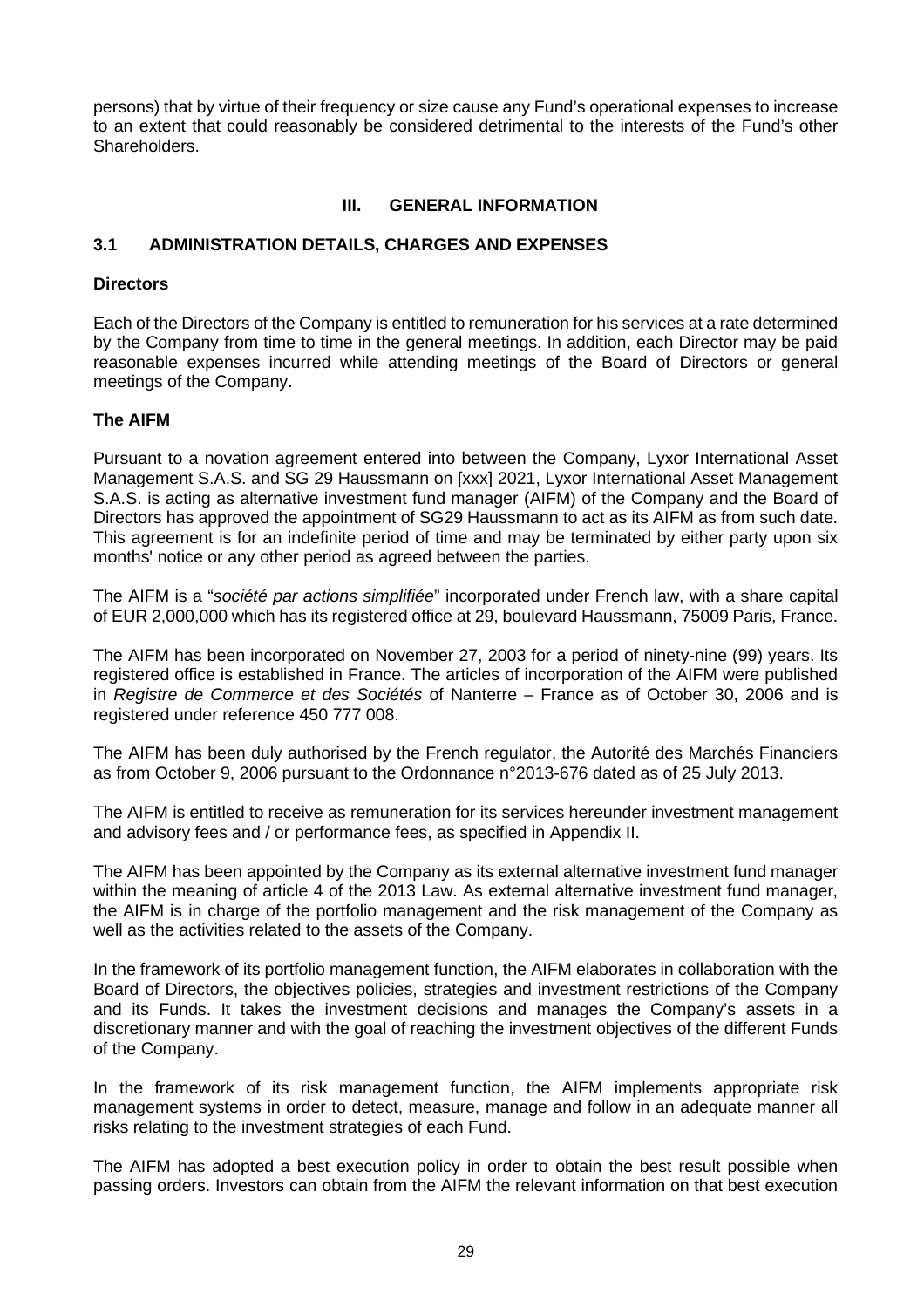### policy.

The AIFM disposes additional own funds of a sufficient amount to cover the potential liability risks arising out of professional negligence in its capacity as manager of the Company.

The AIFM shall ensure that its decision-making procedures and its own organisational structure ensure the fair treatment of Shareholders. In addition, the AIFM shall ensure on an on-going basis that Shareholders are treated fairly and equitably. No preferential treatment is expected to be granted to any Shareholder; all Shareholders shall be treated fairly and equitably. Where Shareholders would not be treated equitably, information on that preferential treatment, the type of Shareholders who obtain such preferential treatment, and where relevant, their legal or economic links with the Company or the AIFM will be made available in the annual report of the Company.

The AIFM has adopted a voting rights strategy in respect of the Company's assets. A summary description of the policy as well as the details of the actions taken under such policy are available upon request to the AIFM.

The AIFM may appoint delegates to perform portfolio management or risk management tasks. However, no delegate can be appointed if its interests are likely or will conflict with those of the AIFM or the investors, save where such delegate has separated, on a functional and hierarchical basis, the performance of its portfolio management or risk management tasks from its other potentially conflicting tasks, and the potential conflicts of interest are properly identified, managed, monitored and disclosed to the investors. Investors should consult: fr-sg29h-serviceclient.par@socgen.com in order to obtain a list of such potential conflicts of interest.

The AIFM can and is authorised to give or receive a remuneration, a commission or provide a nonmonetary benefit only if it refers to:

- a remuneration, a commission or a non-monetary benefit paid or provided to the Company or by it, or to a person acting on behalf of the Company or by itself;
- a remuneration, a commission or a non-monetary benefit paid or provided by a third party or itself or to a person acting in the name of the third party or by itself if this remuneration, commission or benefit whose objective is to improve the quality of the service provided and does not harm the obligation of the AIFM to act in the interests of the Company or of its investors;
- the appropriate remuneration which permits the provision of the necessary services or are necessary for the provision of the service, most notably the custody rights, the exchange and procedural costs, the regulatory taxes, which by their nature are not incompatible with the obligation which is incumbent on the AIFM to act honourably, loyally and in the interests of the Company or the investors.

Information relative to the existence, the nature and the amount of the remuneration or commission and where this amount cannot be determined, the explanation of the calculation method provided in the annual report of the Company.

The investors are invited to contact the Company or the AIFM in order to receive more detailed information on remuneration, commission or non-monetary benefits paid, provided or received with respect to the second point above.

#### **Investment Advisers**

The AIFM or the Company may appoint, in relation to each Fund, one or more Investment Advisers. Unless otherwise indicated in Appendix II, such Investment Advisers will act in a purely advisory capacity and shall not perform any day-to-day management functions. The Investment Advisers are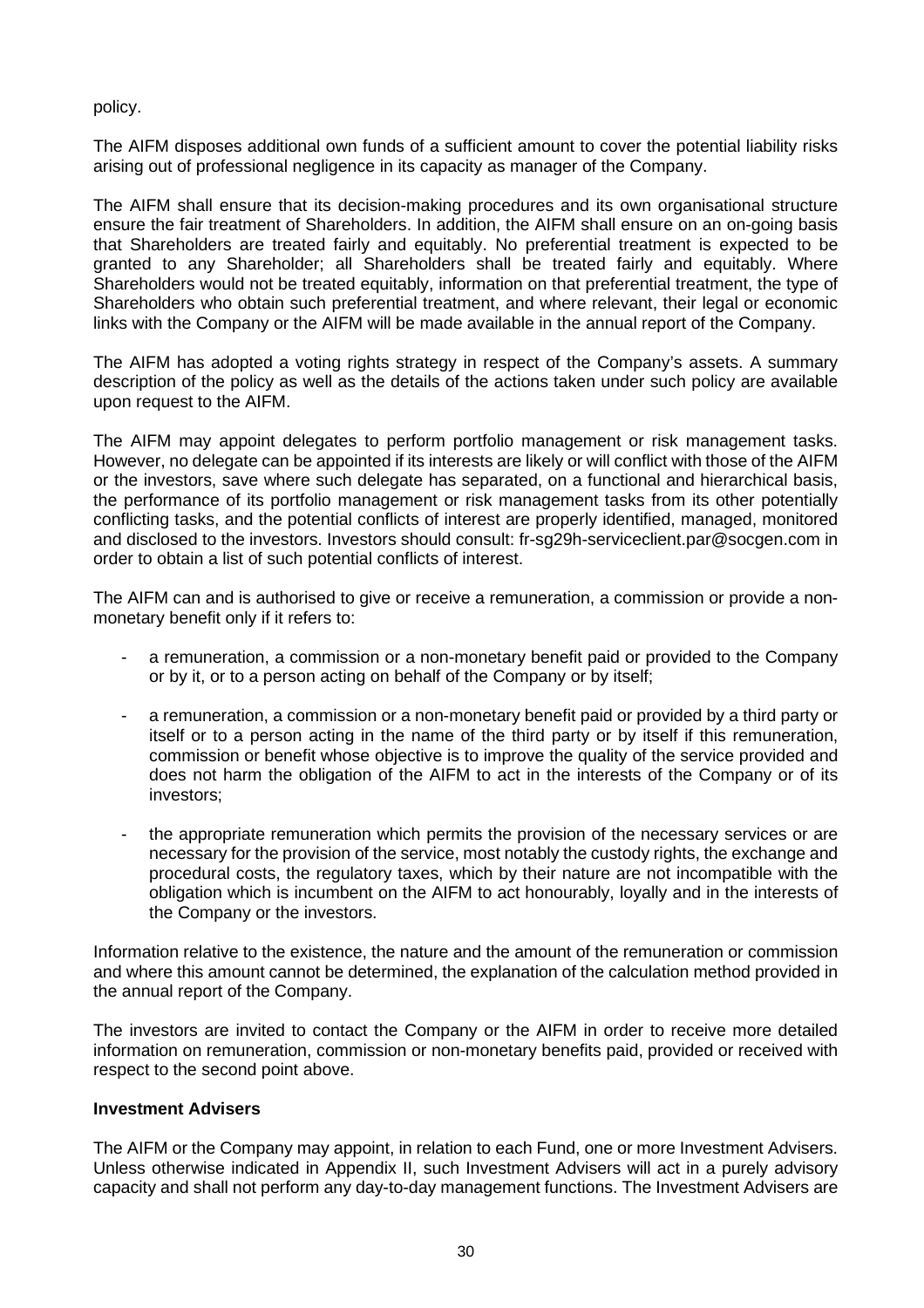entitled to receive as remuneration for their services hereunder investment management and advisory fees and/or performance fees, as specified in Appendix II.

### **Administrator**

The Directors have appointed Société Générale Luxembourg S.A.as its Administrator, to act as administrative, corporate and domiciliary agent. As such, Société Générale Luxembourg S.A. is responsible for performing the general administrative functions required by Luxembourg law, calculating the Net Asset Value of the Classes and the Net Asset Value per Share and for maintaining the accounting records of the Company.

With the prior consent of the AIFM and in respect of applicable laws and regulations, the Administrator may delegate the exercise or the performance of certain of its tasks and obligations.

Société Générale Luxembourg S.A. is a Luxembourg limited company (*société anonyme*), wholly owned by Société Générale with a share capital of EUR 1,389,042,648.

It has its registered office in Luxembourg at 11, avenue Emile Reuter, L-2420 Luxembourg and its operational center at 28-32, Place de la gare, L-1616 Luxembourg. Its corporate object is *inter alia*, to be a domiciliary agent and to provide administrative services to investment and pension funds both in Luxembourg or abroad.

The Administrator will have no decision-making discretion relating to the Company's investments. The Administrator is a service provider to the Company and is not responsible for the preparation of this document and therefore accepts no responsibility for the accuracy of any information contained in this document.

The Administrator will receive from the Company such fees and commissions as are in accordance with usual practice in Luxembourg. They will be composed of a fee calculated as a percentage of the relevant Fund's net assets and of transaction-based commissions. The amounts paid will be shown in the Company's financial statements.

### **Registrar and Transfer Agent**

Société Générale Luxembourg S.A. has also been appointed by the Directors of the Company to act as Registrar and Transfer Agent of the Company.

Société Générale Luxembourg S.A. is a Luxembourg limited company (*société anonyme*) and a member of the Société Générale Group.

The Registrar and Transfer Agent will be responsible for handling the processing of subscriptions for Shares, dealing with requests for redemptions and conversions and accepting transfers of funds, for the safekeeping of the Shareholders Register of the Company and for providing and supervising the mailing of reports, notices and other documents to the Shareholders, as further described in the above mentioned agreement.

With the prior consent of the AIFM and in respect of applicable laws and regulations, the Registrar and Transfer Agent may delegate the exercise or the performance of certain of its tasks and obligations.

The Registrar and Transfer Agent will receive from the Company such fees and commissions as are in accordance with usual practice in Luxembourg. They will be composed of flat fees calculated per Class and per Shareholder account, and of transaction-based commissions. The amounts paid will be shown in the Company's financial statements.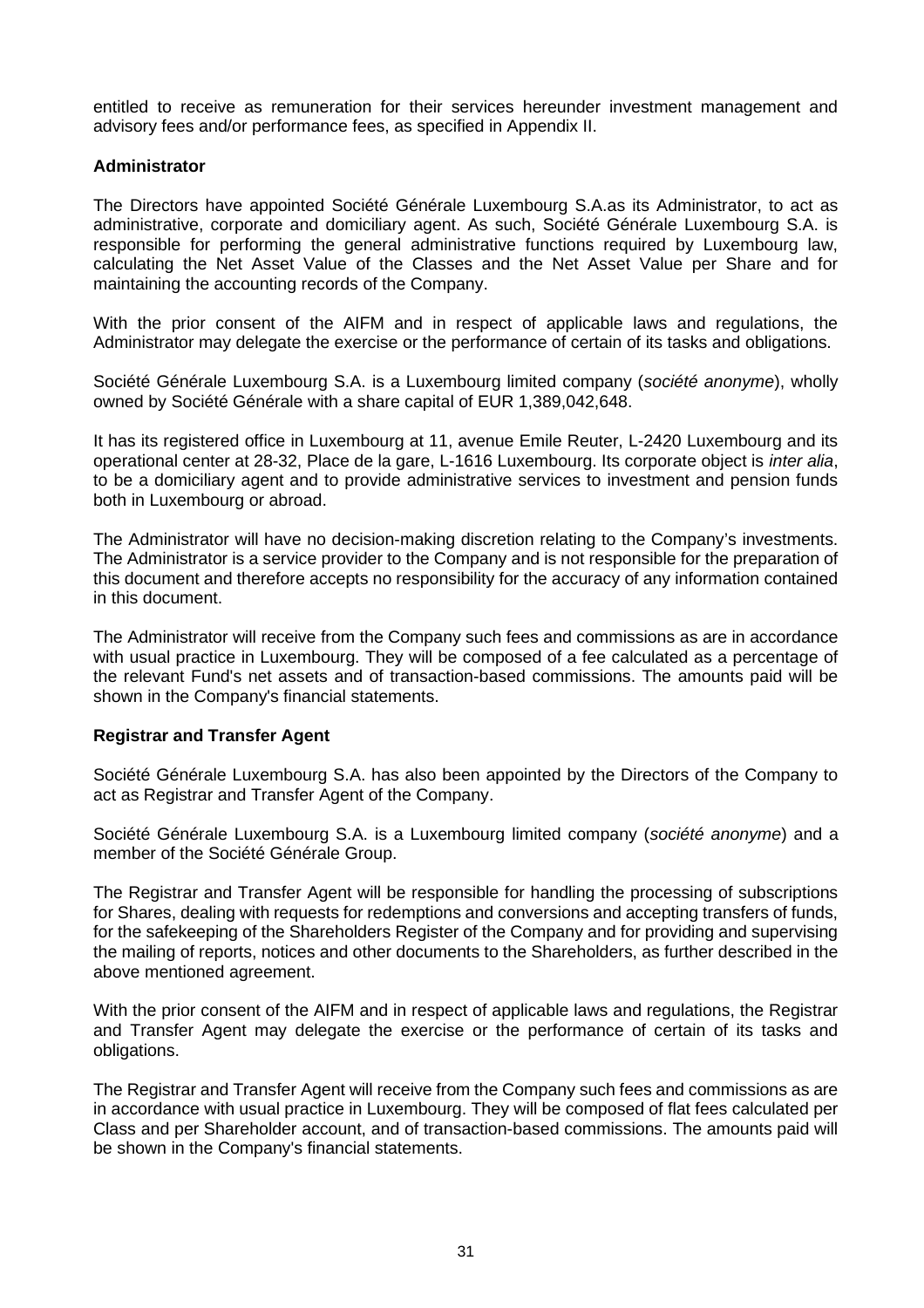### **Depositary Bank**

Société Générale Luxembourg S.A. has been appointed as depositary bank of all of the Company's assets including its cash and securities, which will be held either directly or through correspondents, nominees, agents or delegates of the Depositary Bank.

Société Générale Luxembourg S.A. is a wholly-owned subsidiary of Société Générale, Paris. Since inception it has been engaged in banking business and is member of the Luxembourg Stock Exchange. As of 21 July 2009, its share capital was EUR 1,389,042,648.

The Depositary Bank is responsible for ensuring that in transactions involving the assets of the Company the consideration is remitted to it within the usual time limits, that the income of the Company is applied in accordance with the Articles and that the sale, issue, redemption and cancellation of Shares is effected in accordance with Luxembourg law and the Articles.

The Depositary Bank will be responsible for the custody all assets of the Company other than (if applicable) assets deposited as margin with brokers. Such assets will be held by the Depositary Bank in a separate client account and will be separately designated in the books of the Depositary Bank as belonging to the Company. Assets other than cash, which are so segregated, will be unavailable to the creditors of the Depositary Bank in the event of its bankruptcy or insolvency.

The Depositary Bank may appoint agents or delegates ("Correspondents") to hold the assets of the Company. The liability of the Depositary Bank shall not be affected by the fact that it has entrusted all or some of the assets in its custody to a third party. The Depositary Bank will be responsible to the Company for the duration of any sub-custody agreement and for satisfying itself as to the ongoing suitability of the Correspondent to provide custodial services to the Company. The Depositary Bank will also maintain an appropriate level of supervision over the Correspondents and will make appropriate enquiries periodically to confirm that the obligations of the Correspondents continue to be competently discharged. Any Correspondent appointed will be paid normal commercial rates.

The Depositary Bank will have no decision-making discretion relating to the Company's investments. The Depositary Bank is a service provider to the Company and is not responsible for the preparation of this document and therefore accepts no responsibility for the accuracy of any information contained in this document.

The Depositary Bank is not allowed to carry out activities with regard to the Company that may create conflicts of interest between the Company, the AIFM, the investors and the Depositary Bank itself, unless the Depositary Bank has functionally and hierarchically separated the performance of its depositary tasks from its other potentially conflicting tasks, and the potential conflicts of interest are properly identified, managed, monitored and disclosed to the investors.

The Depositary Bank may delegate to third parties the safe-keeping of the assets of the Company subject to the conditions laid down in the AIFMD and the 2013 Law, and in particular for custody tasks referred to in point a) of paragraph (8) of article 19 of the 2013 Law, that such third parties are subject to effective prudential regulation (including minimum capital requirements, supervision in the jurisdiction concerned and external periodic audit) for the custody of financial instruments.

Where the law of a third country requires that certain financial instruments be held in custody by a local entity and there are no local entities that satisfy the delegation requirements laid down in point d) ii of paragraph (11) of article 19 of the 2013 Law, the Depositary Bank can discharge itself of liability provided that the requirements of paragraph (14) of article 19 of the 2013 Law are met.

The identity of such delegates may be obtained upon request to the AIFM or the Depositary Bank.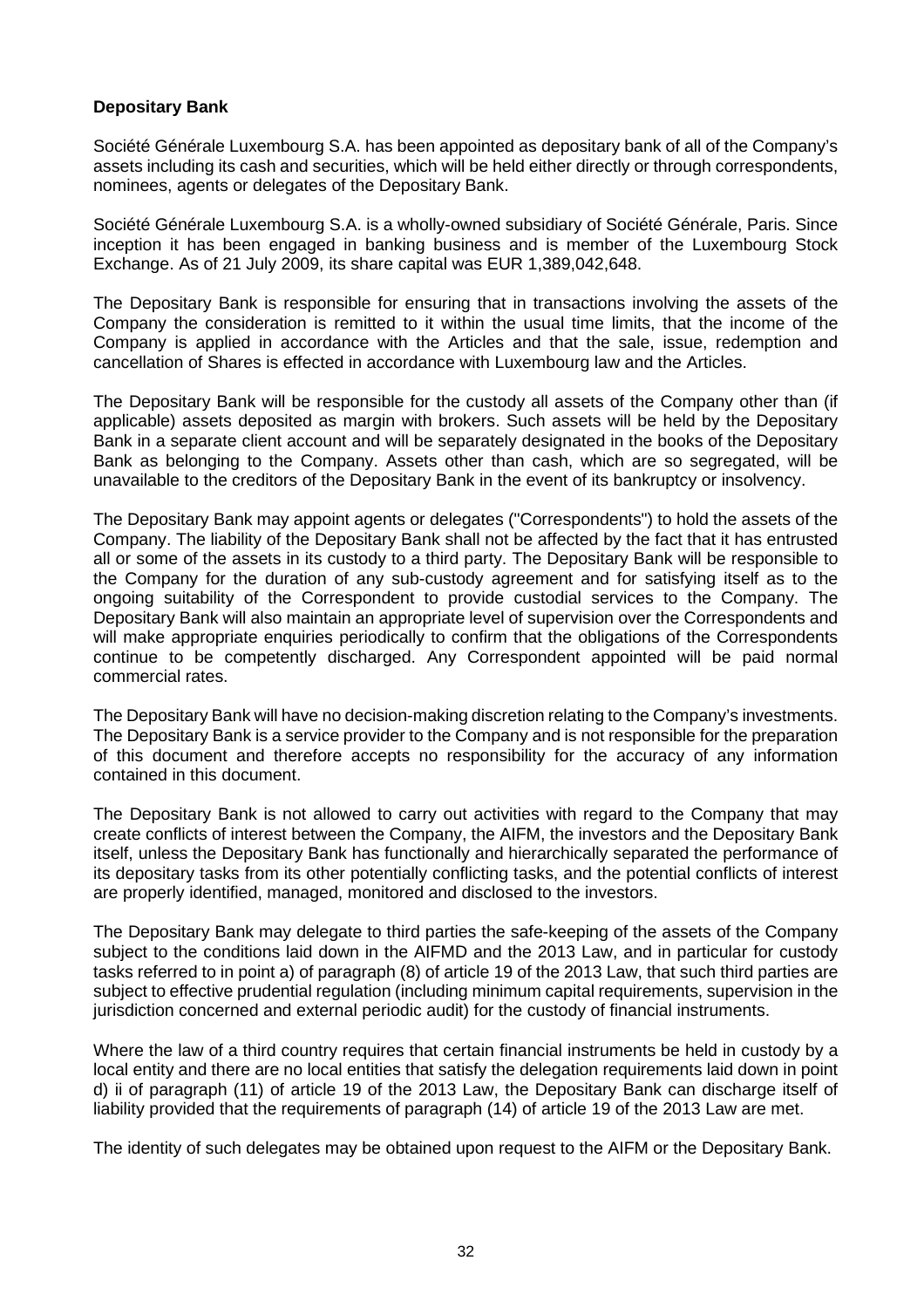The Depositary Bank's liability shall not be affected by any such delegation referred to in paragraph (11) of article 19 of the 2013 Law.

However, the Depositary Bank may discharge its liability in case of loss of assets held in custody with delegates provided that:

a) all requirements for the delegation of its safe-keeping services set forth above are met;

b) the written contract between the Depositary Bank and the relevant delegate expressly transfers the liability of the Depositary Bank to that delegate and makes it possible for the Company or the AIFM acting on behalf of the Company to make a claim against that delegate in respect of the loss of assets or for the Depositary Bank to make such a claim on behalf of the Company; and

- c) there is objective reasons for such discharge of liability which are:
	- (i) limited to precise and concrete circumstances characterising a given activity; and
	- (ii) consistent with the Depositary Bank's policies and decisions.

Such objective reasons shall be established each time the Depositary Bank intends to discharge itself of liability. There is no discharge of liability of the Depositary Bank in place for the time being. In case this situation changes, details in such connection may be obtained upon request to the AIFM and the Depositary Bank.

The Depositary Bank's liability to Shareholders may be invoked indirectly through the AIFM, in its quality as external alternative investment fund manager of the Company.

The Depositary Bank will receive from the Company such fees and commissions as are in accordance with usual practice in Luxembourg. They will be composed of a fee calculated as a percentage of the relevant Fund's net assets and of transaction-based commissions.

Fiduciary fees, custody safekeeping and transaction fees, together with fund accounting and valuation fees, may be subject to review by the Depositary Bank and the Company from time to time. In addition, the Depositary Bank is entitled to any reasonable expenses properly incurred in carrying out its duties.

The amounts paid to the Depositary Bank will be shown in the Company's financial statements.

#### **Other Charges and Expenses**

The Company will pay all charges and expenses incurred in the operation of the Company including, without limitation, taxes, expenses for legal and auditing services, brokerage, governmental duties and charges, settlement costs and bank charges, stock exchange listing expenses and fees due to supervisory authorities in various countries, including the costs incurred in obtaining and maintaining registrations so that the Shares of the Company may be marketed in different countries; expenses incurred in the issue and redemption of Shares and payment of dividends, registration fees, insurance, interest and the costs of computation and publication of Share prices and postage, telephone, facsimile transmission and the use of other electronic communication; costs of printing proxies, statements, Share certificates or confirmations of transactions, Shareholders' reports, prospectuses and supplementary documentation, explanatory brochures and any other periodical information or documentation.

Société Générale shall bear the Company's incorporation expenses, estimated at EUR 40,000, including the costs of drawing up and printing the Prospectus, notary public fees, the filing costs with administrative and stock exchange authorities, the costs of printing the certificate and any other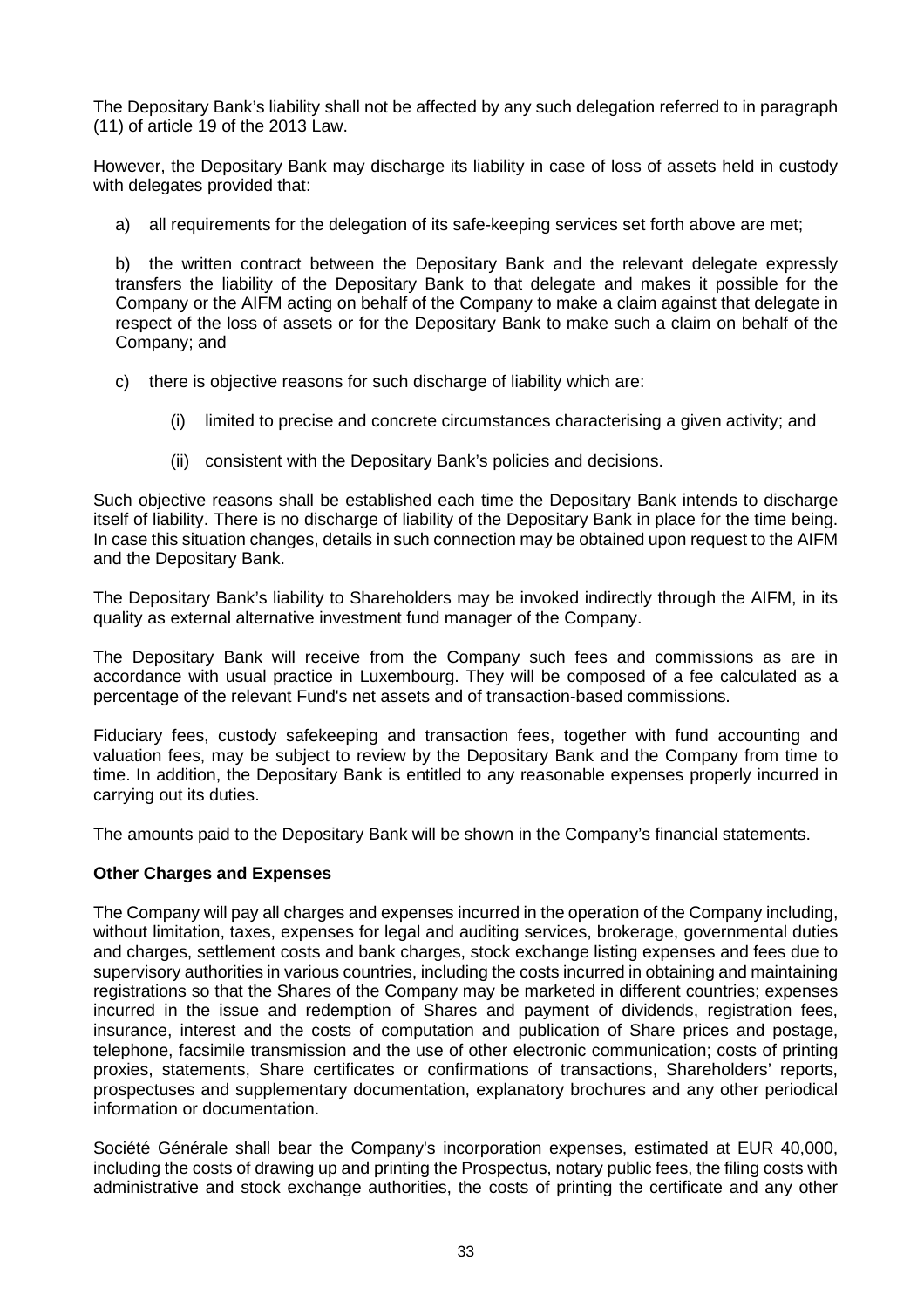costs pertaining to the setting up and launching of the Company.

The expenses incurred by the Company in relation to the launch of additional Funds may be borne by, and payable out of the assets of, those Funds and will be amortised on a straight line basis over 5 years from the launch date.

### **Data Protection**

In accordance with the provisions of the law of 1<sup>st</sup> August 2018 on the organization of the National Commission for Data Protection and the general regime on data protection and any other data protection law applicable in Luxembourg, and with the Regulation n°2016/679 of 27 April 2016 on the protection of natural persons with regard to the processing of personal data and on the free movement of such data (the "**Data Protection Law**"), the Company, as data controller (the "**Data Controller**"), collects, stores and/or processes, by electronic or other means, the personal data supplied by the investors at the time of their subscription and/or the prospective investors, for the purpose of fulfilling the services required by the investors and/or the prospective investors and complying with its legal obligations.

The personal data processed includes the name, contact details (including postal and/or e-mail address), banking details and invested amount of each investor (and, if the investor is a legal person, of its contact person(s) and/or beneficial owner(s)) (the "**Personal Data**").

The investor may, at his/her/its discretion, refuse to communicate the Personal Data to the Data Controller. In this case, however, the Data Controller may refuse to admit the investor's subscription in the Company.

The Personal Data is processed in order to admit the investor in the Company, perform contracts entered into by the Company, administer the investor's interest in and operate the Company, for the legitimate interests of the Company and to comply with the legal obligations imposed on it. In particular, such data may be processed for the purposes of: (i) account and distribution fee administration, and subscriptions and redemption; (ii) maintaining the register of shareholders; (iii) anti-money laundering identification; (iv) tax identification under the European Union Tax Savings Directive 2003/48/EC and CRS/FATCA obligations ; (v) providing client-related services; and (vi) marketing.

The "legitimate interests" referred to above are:

- the processing purposes described in points (y) and (yi) of the above paragraph of this section;
- meeting and complying with the Company's accountability requirements and regulatory obligations globally; and
- exercising the business of the partnership in accordance with reasonable market standards.

The Personal Data may also be collected, recorded, stored, adapted, transferred or otherwise processed and used by the Company's data recipients (the "**Recipients**") which, in the context of the above mentioned purposes, refer to the Registrar and Transfer Agent, the AIFM, distributors, other companies of SG 29 Haussmann and affiliates, and the Company's legal advisors and auditors. Such information shall not be passed on any unauthorised third persons.

The Recipients may disclose the Personal Data to their agents and/or delegates (the "**Sub-Recipients**"), which shall process the Personal Data for the sole purposes of assisting the Recipients in providing their services to the Data Controller and/or assisting the Recipients in fulfilling their own legal obligations. The relevant Recipient shall remain fully liable to the Company for the performance of the relevant Sub-Recipient's obligations.

The Recipients and Sub-Recipients may be located either inside or outside the European Union (the "**EU**"). Where the Recipients and Sub-Recipients are located outside the EU in a country which does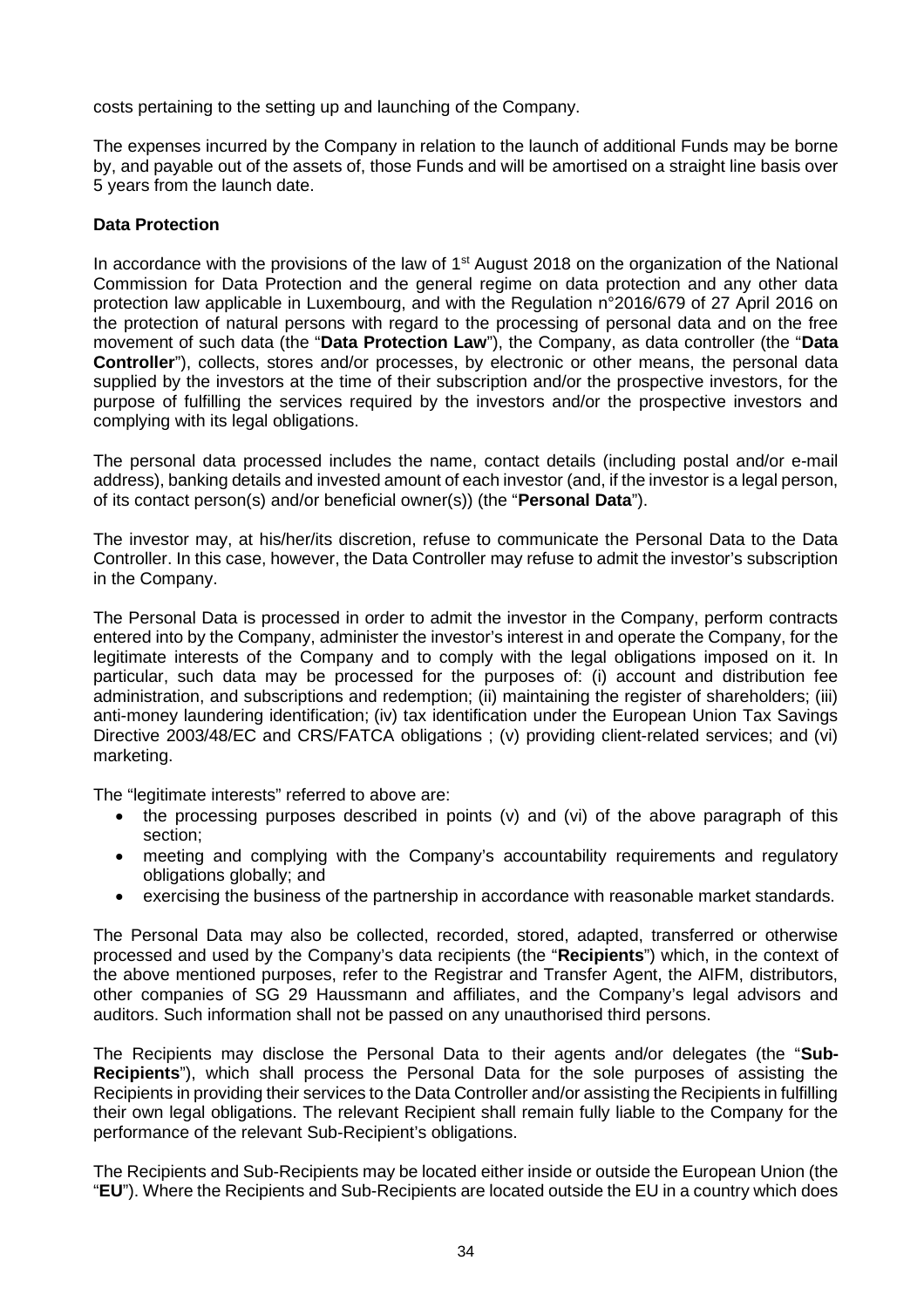not ensure an adequate level of protection to Personal Data and does not beneficiate from an adequacy decision of the European Commission, such transfer should rely on legally binding transfer agreements with the relevant Recipients and/or Sub-Recipient in the form of the EU Commission approved model clauses. In this respect, the investor has a right to request copies of the relevant document for enabling the Personal Data transfer(s) towards such countries by writing to the Data Controller.

The Recipients and Sub-Recipients may, as the case may be, process the Personal Data as data processors (when processing the Personal Data upon instructions of the Data Controller), or as distinct data controllers (when processing the Personal Data for their own purposes, namely fulfilling their own legal obligations). The Personal Data may also be transferred to third-parties such as governmental or regulatory agencies, including tax authorities, in accordance with applicable laws and regulations. In particular, Personal Data may be disclosed to the Luxembourg tax authorities which in turn may, acting as data controller, disclose the same to foreign tax authorities.

In accordance with the conditions laid down by the Data Protection Law, the investor acknowledges his/her rights to:

- access his/her Personal Data;
- correct his/her Personal Data where it is inaccurate or incomplete;
- object to the processing of his/her Personal Data;
- restrict the use of his/her Personal Data:
- ask for erasure of his/her Personal Data; and
- ask for Personal Data portability.

The investor has also the right to object to the use of his/her/its Personal Data for marketing purposes by writing to the Data Controller.

The investor may exercise the above rights by writing to the Data Controller at the following e-mail address: fr-sg29h-serviceclient.par@socgen.com.

It is stated that the exercise of some rights may result, on a case-by-case basis, in it being impossible for the Company to provide the required services.

The investor also acknowledges the existence of his/her right to lodge a complaint with the *Commission Nationale pour la Protection des Données* ("CNPD") in Luxembourg at the following address: 1, avenue du Rock'n'Roll, L-4361 Esch-sur-Alzette, Grand Duchy of Luxembourg, or with any other competent data protection supervisory authority.

### **3.2 COMPANY INFORMATION**

1. The Company is an umbrella open-ended investment company, organised as a "société anonyme" and qualifies as a "Société d'Investissement à Capital Variable" ("SICAV") under Part II of the Law of 2010 and as an AIF under the 2013 Law. The Company was incorporated on 1 August 2006 with an initial capital of EUR 31,000 and its Articles were published in the Mémorial on 18 August 2006.

The Company is registered under number B 118 101 with the "Registre de Commerce et des Sociétés" of Luxembourg, where the Articles of the Company have been filed and are available for inspection. The Company exists for an indefinite period.

2. The minimum capital of the Company required by Luxembourg law is EUR 1,250,000. The share capital of the Company is represented by fully paid Shares of no par value and is at any time equal to its Net Asset Value. Should the capital of the Company fall below two thirds of the minimum capital, an Extraordinary Meeting of Shareholders must be convened to consider the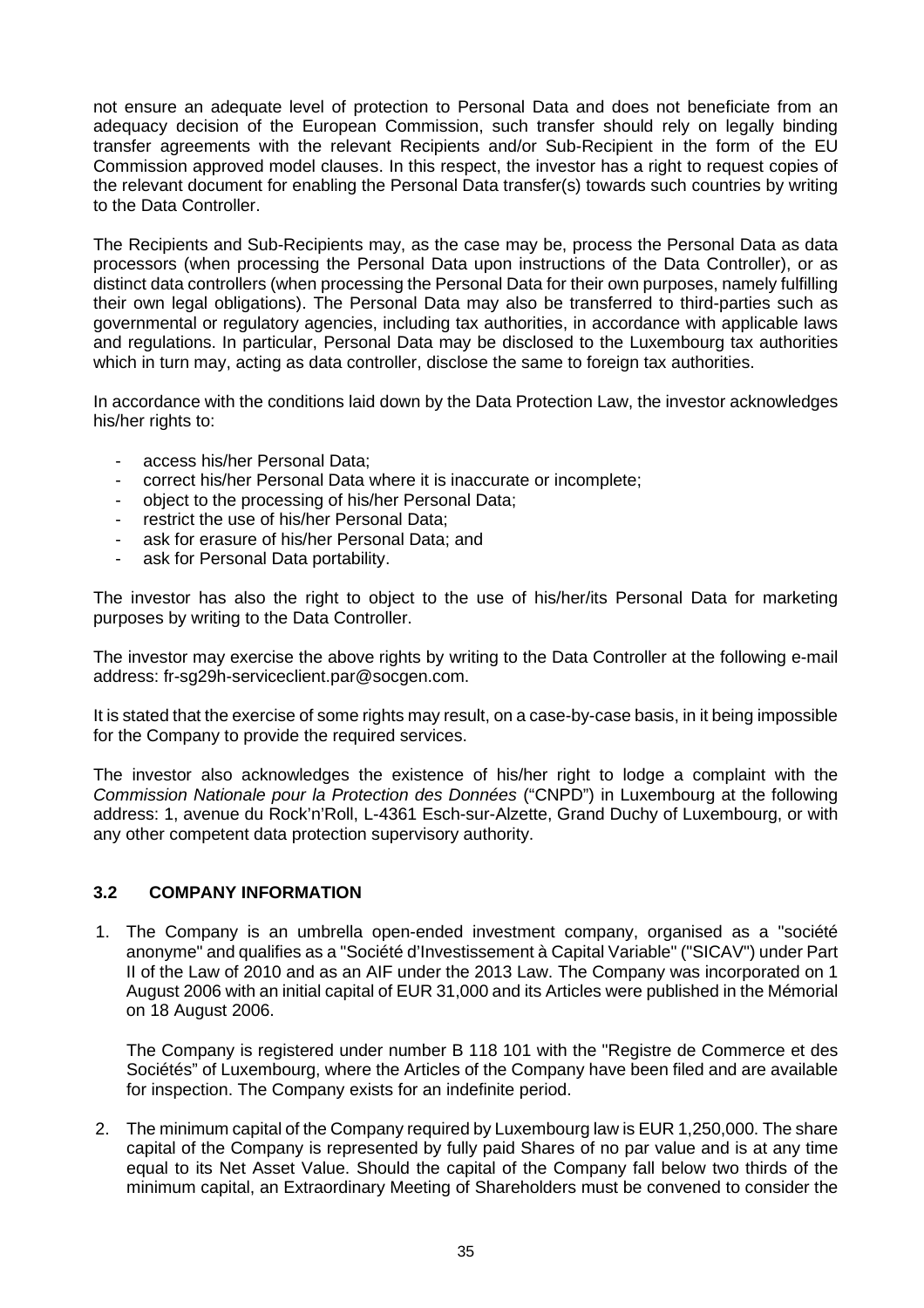dissolution of the Company. Any decision to liquidate the Company must be taken by a majority of the Shares present or represented at the meeting. Where the share capital falls below one quarter of the minimum capital, the Directors must convene an Extraordinary Meeting of Shareholders to decide upon the liquidation of the Company. At that Meeting, the decision to liquidate the Company may be taken by Shareholders holding together one quarter of the Shares present or represented.

For consolidation purposes, the reference currency of the Company is the EUR.

- 3. The following material contracts, not being contracts entered into in the ordinary course of business, have been entered into:
	- a) a Novation Agreement effective as of [xxx] to the Fund Management Agreement between the Company and the AIFM pursuant to which the AIFM has agreed to manage the investment and reinvestment of the assets of the Company on a discretionary basis in a manner consistent with the Company's investment objective, strategies, restrictions and guidelines, as described in this Prospectus. The Fund Management Agreement may be terminated by either party upon six months' notice in writing;
	- b) a Novation Agreement Agreement effective as of [xxx] to the Depositary and Paying Agent Agreement, between the Company, the AIFM and the Depositary Bank pursuant to which the latter was appointed as depositary bank of the assets of the Company. The Agreement may be terminated by either party on three months' notice in writing;
	- c) a Novation Agreement effective as of [xxx] to the Administrative, Corporate and Domiciliary Agent Agreement dated as of [xxx], between the Company, the AIFM and the Administrator pursuant to which the latter was appointed as the Company's administrator. The Agreement may be terminated by either party by not less than 90 days' prior notice in writing;
	- d) a Novation Agreement effective as of [xxx] to the Registrar and Transfer Agent Agreement dated as of [xxx], between the Company, the AIFM and the Registrar and Transfer Agent pursuant to which the latter was appointed as the Company's registrar and transfer agent. The Agreement may be terminated by either party by not less than three months' prior notice in writing.

Any of the above Agreements may be amended by mutual consent of the parties, consent on behalf of the Company being given by the Directors.

### **Documents of the Company**

Copies of the Articles, Prospectus and financial reports may be obtained free of charge and upon request, from the registered office of the Company. The material contracts referred to above are available for inspection during normal business hours, at the registered office of the Company.

As the Shares are not advised on, offered or sold to retail investors, unles otherwise specified for a particular Fund in Appendix II, no key information documents for packaged retail and insurancebased investment products (PRIIPS) with respect to any Shares, as defined by Regulation (EU) 1286/2014 and the Commission Delegated Regulation (EU) 2017/653, as each may be amended from time to time are intended to be issued.

### **3.3 DIVIDEND POLICY**

Unless otherwise stated in Appendix II, the Directors have the option, in any given accounting year, to propose to the Shareholders of any Fund or Class the payment of a dividend out of all or part of that Fund's or Class's net income, capital gains or capital.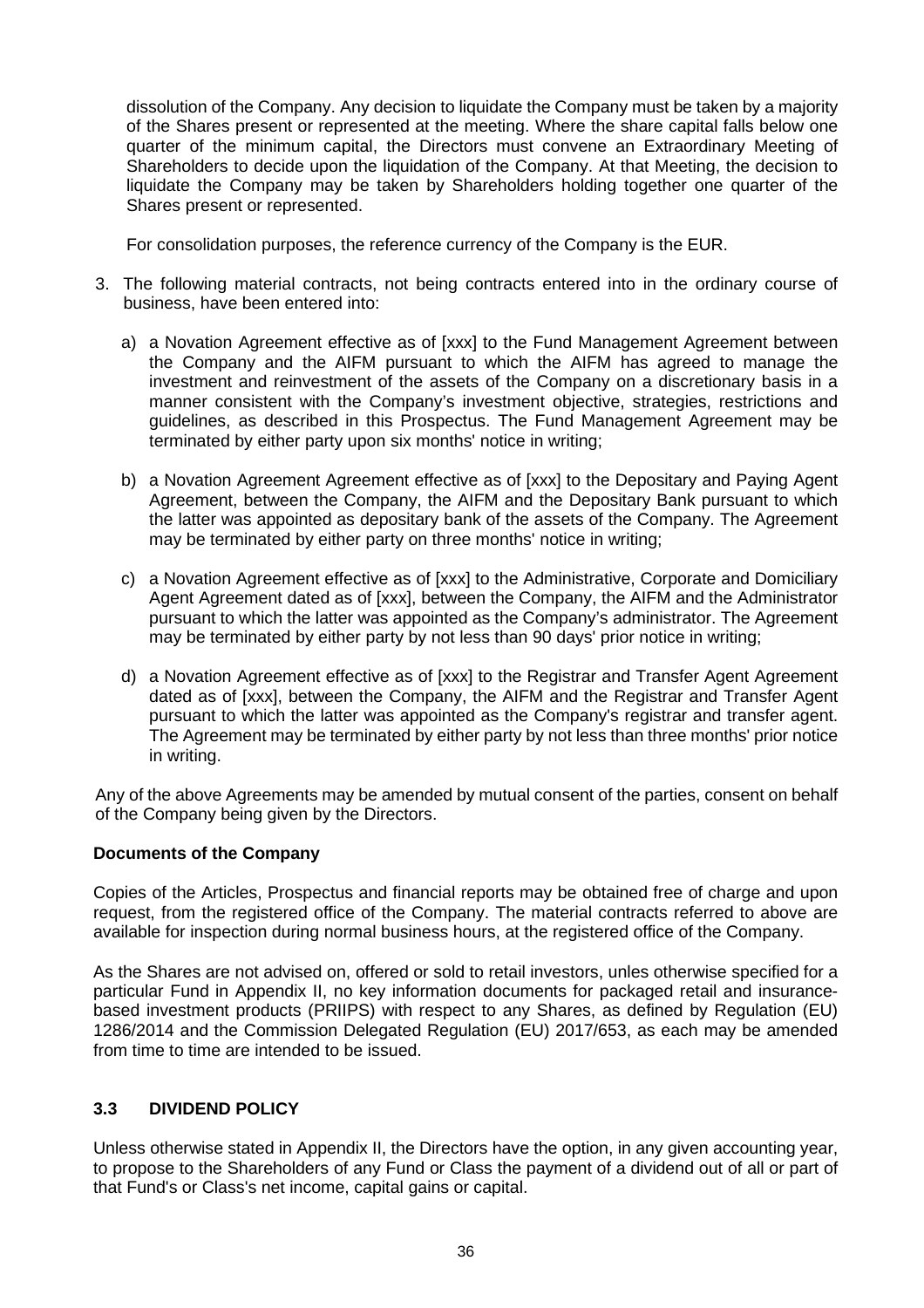Dividend payments are restricted by law in that they may not reduce the net assets of the Company below the required minimum capital imposed by Luxembourg law.

In the event that a dividend is declared and remains unclaimed after a period of five years from the date of declaration, such dividend will be forfeited and will revert to the Fund or Class in relation to which it was declared.

## **3.4 TAXATION**

## **GENERAL**

The following information is of a general nature only and is based on the Company's understanding of certain aspects of the laws and practice in force in Luxembourg as of the date of this Prospectus. It does not purport to be a comprehensive description of all of the tax considerations that might be relevant to an investment decision. It is included herein solely for preliminary information purposes. It is not intended to be, nor should it be construed to be, legal or tax advice. It is a description of the essential material Luxembourg tax consequences with respect to the Shares and may not include tax considerations that arise from rules of general application or that are generally assumed to be known to Shareholders. This summary is based on the laws in force in Luxembourg law on the date of this Prospectus and is subject to any change in law that may take effect after such date. Prospective Shareholders should consult their own professional advisors with respect to particular circumstances, the effects of state, local or foreign laws to which they may be subject and as to their tax position.

Please be aware that the residence concept used under the respective headings below applies for Luxembourg income tax assessment purposes only. Any reference in the present section to a tax, duty, levy, impost or other charge or withholding of a similar nature refers to Luxembourg tax law and/or concepts only. Also, please note that a reference to Luxembourg income tax generally encompasses corporate income tax (*impôt sur le revenu des collectivités*), municipal business tax (*impôt commercial communal*), a solidarity surcharge (*contribution au fonds pour l*'*emploi*), as well as personal income tax (*impôt sur le revenu*). Corporate Shareholders may further be subject to net wealth tax (*impôt sur la fortune*) as well as other duties, levies or taxes. Corporate income tax, municipal business tax, as well as the solidarity surcharge invariably apply to most corporate taxpayers who are residents of Luxembourg for tax purposes. Individual taxpayers are generally subject to personal income tax and to the solidarity surcharge. Under certain circumstances, where an individual taxpayer acts in the course of the management of a professional or business undertaking, municipal business tax may apply as well.

### **TAXATION OF THE COMPANY**

### **Subscription tax**

The Company is liable in Luxembourg to a subscription tax (*taxe d'abonnement*) of 0.05 per cent *per annum* of its net assets. Such tax is payable quarterly and calculated on the net asset value of the Company at the end of the relevant quarter.

This rate is however of 0.01% *per annum* for:

- undertakings the exclusive object of which is the collective investment in money market instruments and the placing of deposits with credit institutions;
- undertakings the exclusive object of which is the collective investment in deposits with credit institutions;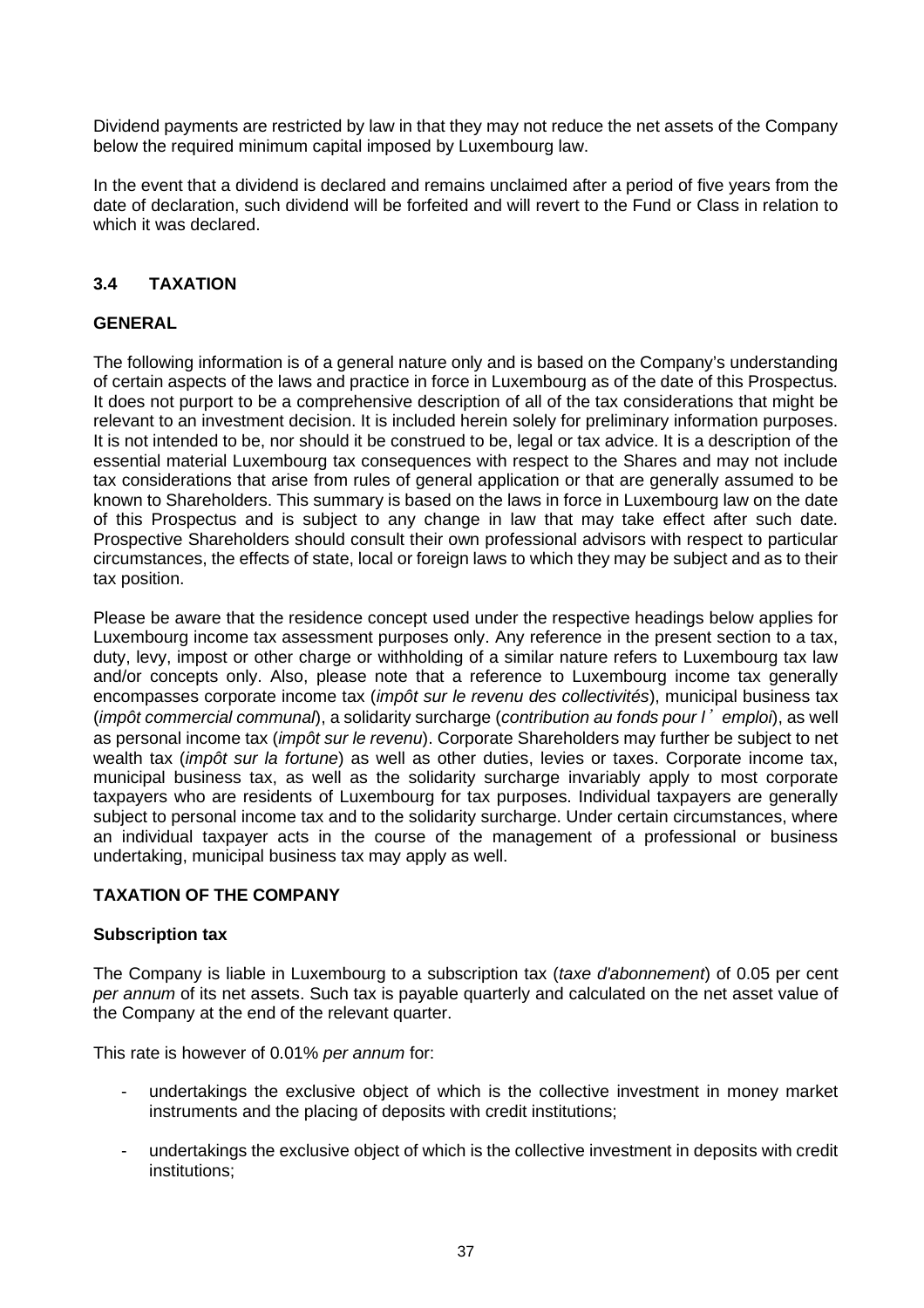individual compartments of undertakings for collective investment ("UCI(s)") with multiple compartments as well as for individual classes of securities issued within a UCI or within a compartment of a UCI with multiple compartments, provided that the securities of such compartments or classes are reserved to one or more institutional investors.

Are further exempt from the subscription tax:

- the value of the assets represented by units held in other UCIs, provided such units have already been subject to the subscription tax;
- UCIs as well as individual compartments of umbrella funds (i) whose securities are reserved for institutional investors, (ii) whose exclusive object is the collective investment in money market instruments and the placing of deposits with credit institutions, (iii) whose weighted residual portfolio maturity does not exceed ninety (90) days, and (iv) which have obtained the highest possible rating from a recognized rating agency;
- UCIs whose securities are reserved for (i) institutions for occupational retirement provision, or similar investment vehicles, created on the initiative of a same group for the benefit of its employees and (ii) undertakings of this same group investing funds they hold, to provide retirement benefits to their employees;
- UCIs as well as individual compartments of umbrella funds whose main objective is the investment in microfinance institutions; and
- UCIs as well as individual compartments of umbrella funds (i) whose securities are listed or traded on at least one stock exchange or another regulated market operating regularly, recognised and open to the public and (ii) whose exclusive object is to replicate the performance of one or more indices.

#### **Income and net wealth taxes**

The Company is not subject to Luxembourg income and net wealth taxes in Luxembourg.

### **Withholding tax**

Under current Luxembourg tax law, there is no withholding tax on any distribution, redemption or payment made by the Company to its Shareholders under the Shares. There is also no withholding tax on the distribution of liquidation proceeds to the Shareholders.

The Council of the European Union has adopted, on 3 June 2003, the European Savings Directive 2003/48/EC of the Council on savings income in the forms of interest (the "**EU Savings Directive**") implemented into Luxembourg national law by the law of 12 April 2005 (the "**2005 Law**"). According to the provision of the 2005 Law, a taxation may apply to individual resident of a Member State of the European Unions who have invested assets in another Member State of the European Union.

The EU Savings Directive has been repealed by Council Directive of 2015/2060 of 10 November 2015 with effect from 1 January 2016. However, for a transitional period, the EU Savings Directive shall continue to apply and notably regarding reporting obligations and scope of information to be provided by the Luxembourg paying agent (within the meaning of the EU Savings Directive) and regarding obligations of the EU Member States in respect of the issuance of the tax residence certificate and elimination of double taxation.

As a consequence of the repeal of the EU Savings Directive, the 2005 Law will no longer apply, save for the provisions related to the above mentioned obligations and within the transitional period foreseen by the said Council Directive.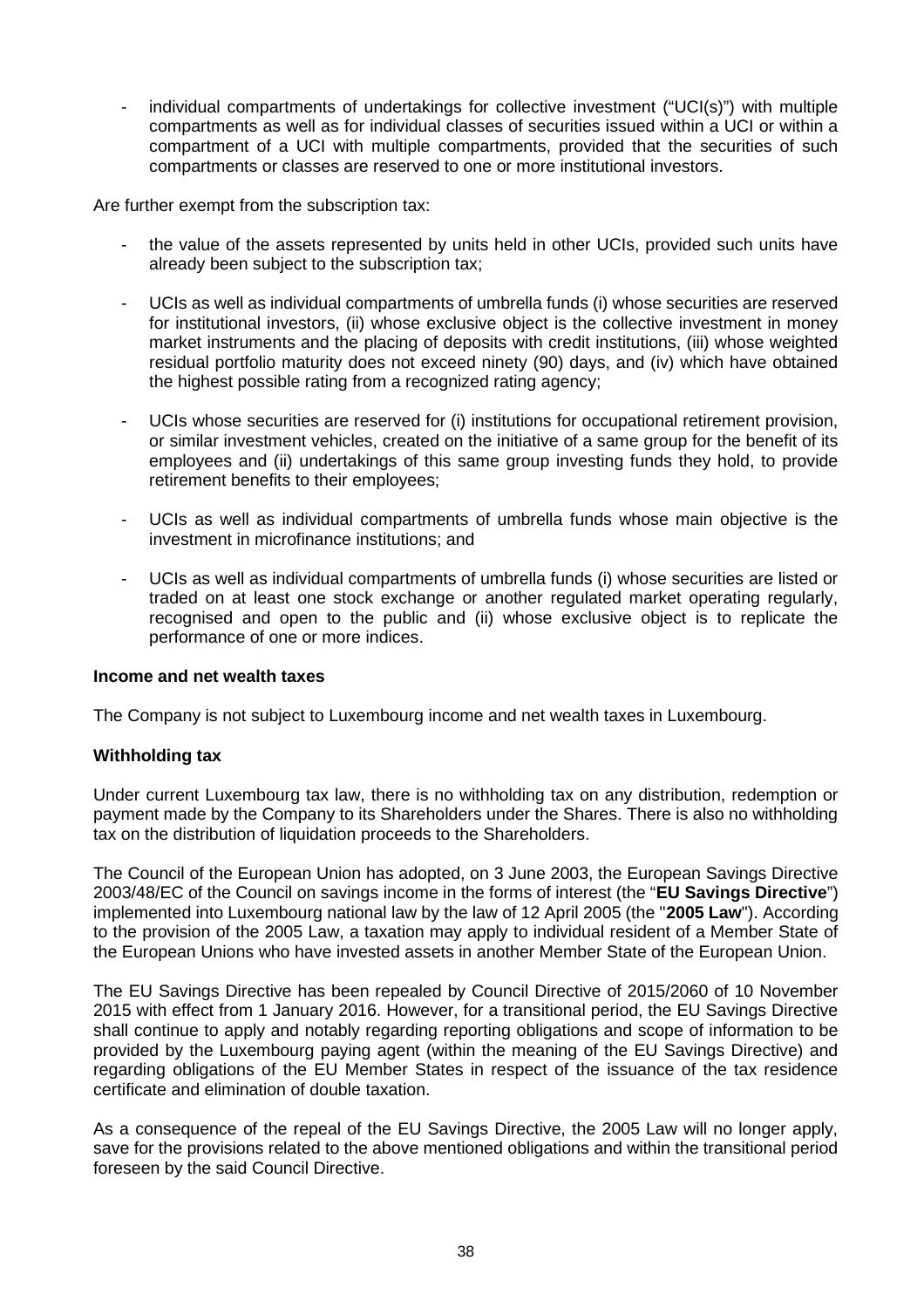On 9 December 2014, the Council of the European Union adopted Directive 2014/107/EU amending Directive 2011/16/EU of 15 February 2011 on administrative cooperation in the field of taxation, which now provides for an automatic exchange of financial account information between EU Member States ("**DAC Directive**"), including income categories contained in the EU Savings Directive. The adoption of the aforementioned directive implements the OECD Common Reporting Standard and generalizes the automatic exchange of information within the European Union as of 1 January 2016 (the "**CRS Law**").

Thus, the measures of cooperation provided by the EU Savings Directive are to be replaced by the implementation of the DAC Directive which is also to prevail in cases of overlap of scope. As Austria has been allowed to start applying the DAC Directive up to one year later than other Member States, special transitional arrangements taking account of this derogation apply to Austria.

In addition, Luxembourg signed the OECD's multilateral competent authority agreement ("**Multilateral Agreement**") to automatically exchange information under the CRS. Under this Multilateral Agreement, Luxembourg will automatically exchange financial account information with other participating jurisdictions as of 1 January 2016.

The Luxembourg law of 18 December 2015 relating to the automatic exchange of information in tax matters that implements the DAC Directive and the Multilateral Agreement in Luxembourg has been published in the official journal on 24 December 2015 and is effective as from 1 January 2016.

Shareholders should get information about, and where appropriate take advice on, the impact of the changes to the EU Savings Directive, the implementation of the DAC Directive and the Multilateral Agreement in Luxembourg and in their country of residence on their investment.

### **Value added tax**

The Company is considered in Luxembourg as a taxable person for value added tax ("**VAT**") purposes without input VAT deduction right with regards to its fund management activities. A VAT exemption applies for services qualifying as fund management services. Other services supplied to the Company could potentially trigger VAT and require the VAT registration of the Company in Luxembourg as to self-assess the VAT regarded as due in Luxembourg on taxable services (or goods to some extent) purchased from abroad.

No VAT liability in principle arises in Luxembourg in respect of any payments by the Company to its Shareholders to the extent such payments are linked to their subscription to the Company's Shares and do therefore not constitute the consideration received for any taxable services supplied.

#### **Other taxes**

No stamp duty or other tax is payable in Luxembourg on the issue of Shares in the Company against cash, except a fixed registration duty of seventy five Euros (EUR 75.-) which is paid upon the Company's incorporation or any amendment of its article of incorporation.

The Company may be subject to withholding tax on dividends and interest and to tax on capital gains in the country of origin of its investments. As the Company itself is exempt from income tax, withholding tax levied at source, if any, is not refundable in Luxembourg.

### **TAXATION OF THE SHAREHOLDERS**

### **General**

It is expected that Shareholders of the Company will be resident for tax purposes in many different countries. Consequently, except as set-out below, no attempt is made in this Prospectus to summarize the tax consequences for each Investor subscribing, converting, holding or redeeming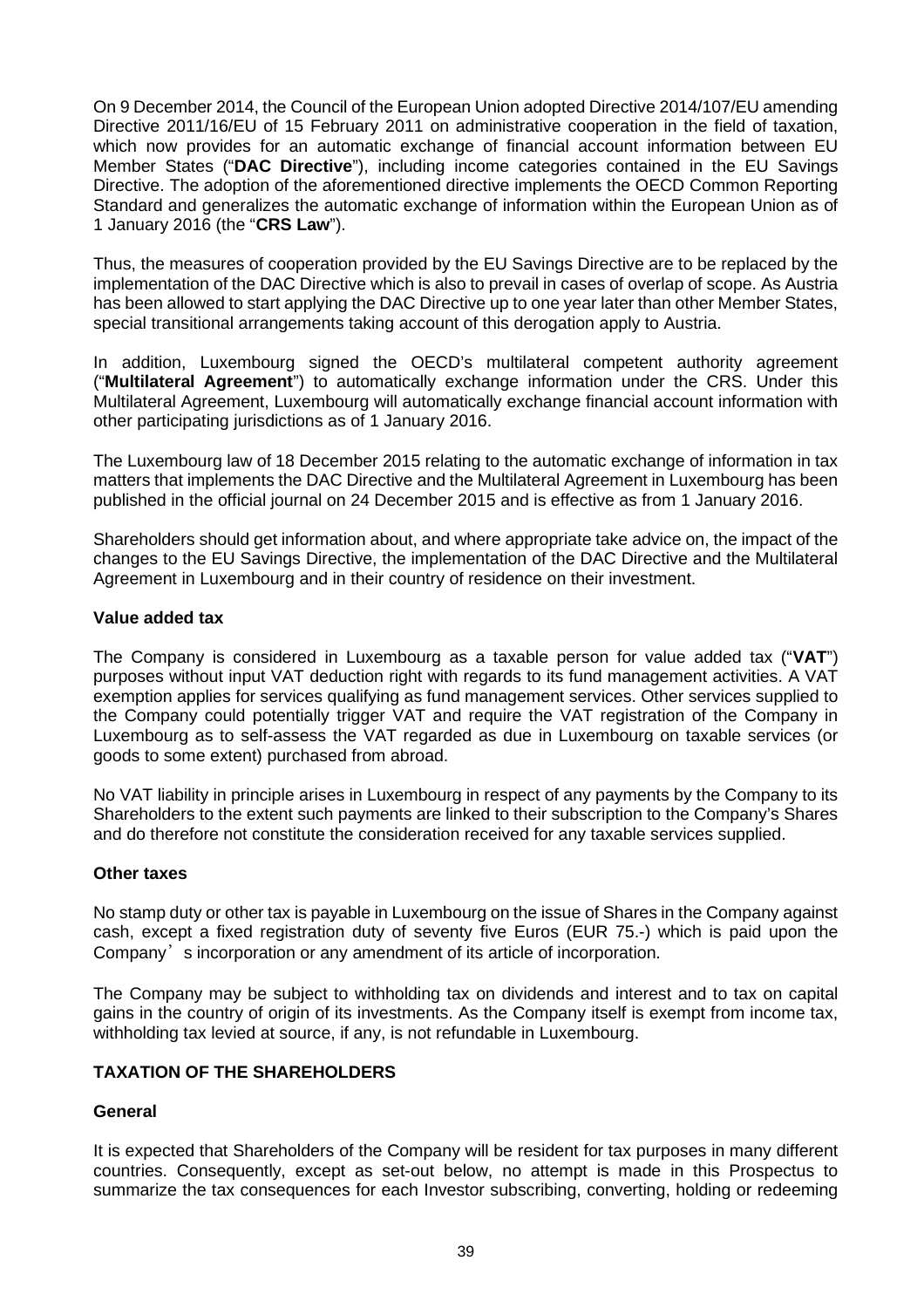or otherwise acquiring or disposing of Shares of the Company. These consequences will vary in accordance with the law and practice currently in force in a Shareholder's country of citizenship, residence, domicile or incorporation and with his/her/its personal circumstances. Shareholders resident in or citizens of certain countries which have anti-offshore fund legislation may have a current liability to tax on the undistributed income and gains of the Company.

Investors should consult their own professional advisors on the possible tax or other consequences of buying, holding, transferring or selling the Company's Shares under the laws of their countries of citizenship, residence or domicile.

#### **Luxembourg tax residency of the Shareholders**

A Shareholder will not become resident, nor be deemed to be resident, in Luxembourg, by reason only of the holding of the Shares, or the execution, performance, delivery and / or enforcement of his/her/its rights and obligations under the Shares.

#### **Non residents**

Shareholders, who are non-residents of Luxembourg and who have neither a permanent establishment nor a permanent representative in Luxembourg to which or whom the Shares are attributable, are not liable to any Luxembourg income tax on income received and capital gains realised upon the sale, disposal or redemption of the Shares).

Non-resident Shareholders having a permanent establishment or a permanent representative in Luxembourg, to which the Shares are attributable, must include any income received, as well as any gain realized on the sale, disposal or redemption of Shares, in their taxable income for Luxembourg tax assessment purposes. Taxable gains are determined as being the difference between the sale, repurchase or redemption price and the lower of the cost or book value of the Shares sold or redeemed.

#### **Residents**

#### *Luxembourg resident individuals*

Any dividends received and other payments derived from the Shares received by resident individuals, who act in the course of either their private wealth or their professional / business activity, are subject to income tax at the progressive ordinary rates.

Capital gains realised upon disposal of Shares by Luxembourg resident individual Shareholders, acting in the course of the management of their private wealth, are not subject to income tax, unless said capital gains qualify either as speculative gains or as gains on a substantial participation. Capital gains are deemed to be speculative and are thus subject to income tax at ordinary rates if the Shares are disposed of less than six months after the acquisition thereof, or if their disposal precedes their acquisition. A shareholding is considered as substantial participation in limited cases, in particular if (i) the Shareholder has held, either alone or together with his/her spouse or partner and/or his/her minor children, either directly or indirectly, at any time within the five (5) years preceding the realization of the gain, more than ten percent (10%) of the share capital of the Company or (ii) the taxpayer acquired free of charge, within the five years preceding the transfer, a participation that was constituting a substantial participation in the hands of the alienator (or the alienators in case of successive transfers free of charge within the same five-year period). Capital gains realized on a substantial participation more than six (6) months after the acquisition thereof are subject to income tax according to the half-global rate method, (*i.e.* the average rate applicable to the total income is calculated according to progressive income tax rates and half of the average rate is applied to the capital gains realized on the substantial participation). A disposal may include a sale, an exchange, a contribution or any other kind of alienation of the shareholding.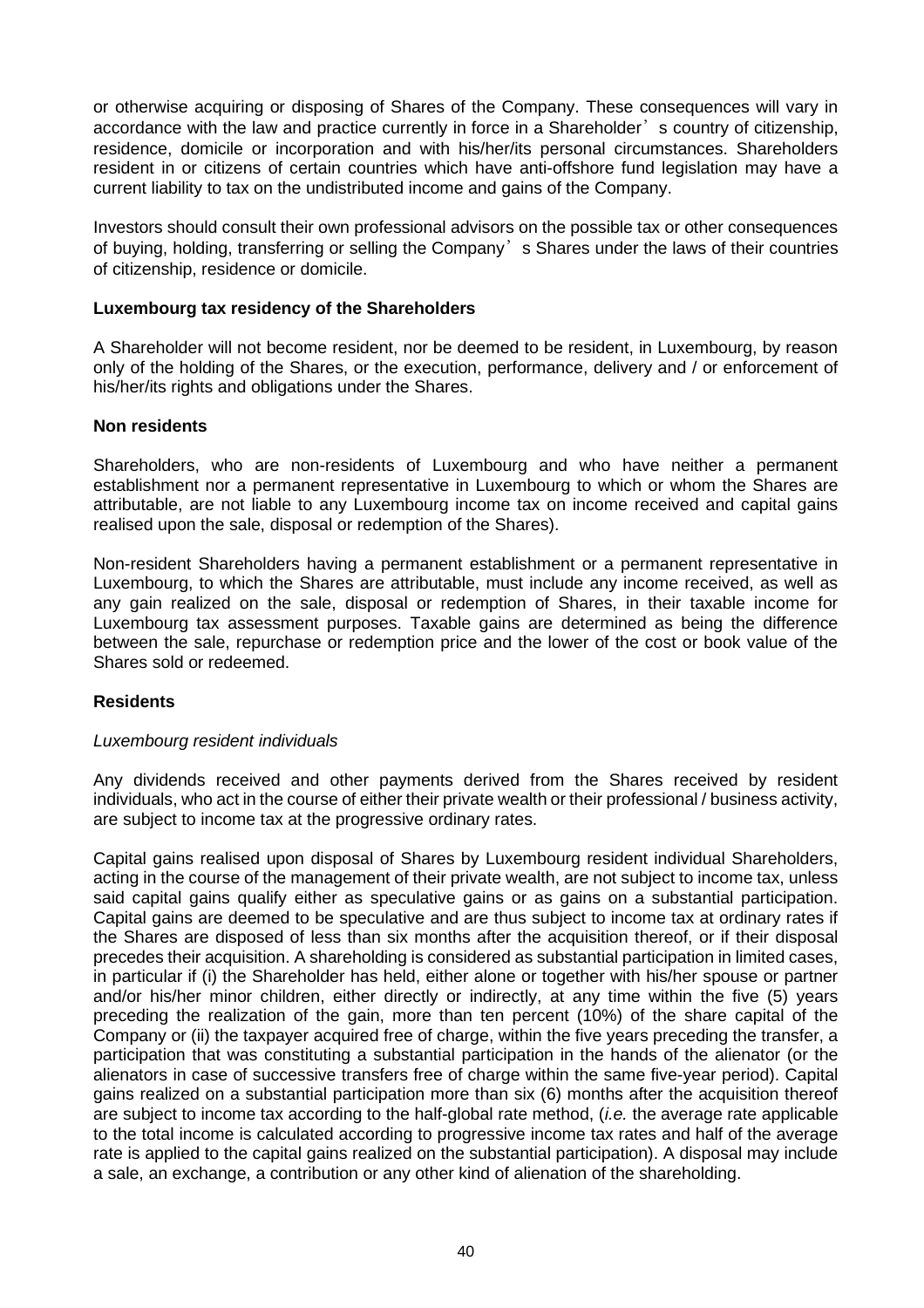Capital gains realized on the disposal of the Shares by a resident individual Shareholder, who acts in the course of the management of his/her professional/business activity, are subject to income tax at ordinary rates. Taxable gains are determined as being the difference between the price for which the Shares have been disposed of and the lower of their cost or book value.

#### *Luxembourg resident companies*

Luxembourg resident corporate (*sociétés de capitaux*) Shareholders must include any income received, as well as any gain realised on the sale, disposal or redemption of Shares, in their taxable income for Luxembourg income tax assessment purposes.

#### *Luxembourg resident companies benefiting from a special tax regime*

Luxembourg resident corporate Shareholders which are companies benefiting from a special tax regime (such as (i) UCIs governed by the Law of 2010 (ii) specialized investment funds governed by the amended law of 13 February 2007, (iii) family wealth management companies governed by the amended law of 11 May 2007) are tax exempt entities in Luxembourg, and are thus not subject to any Luxembourg income tax.

#### **Net wealth tax**

A Luxembourg resident, as well as a non-resident who has a permanent establishment or a permanent representative in Luxembourg to which or whom the Shares are attributable, are subject to Luxembourg net wealth tax on such Shares, except if the Shareholder is (i) a resident or nonresident individual taxpayer, (ii) an UCI governed by the Law of 2010, (iii) a securitization company governed by the amended law of 22 March 2004 on securitization, (iv) a company governed by the amended law of 15 June 2004 on venture capital vehicles, (v) a specialized investment fund governed by the amended law of 13 February 2007 or (vi) a family wealth management company governed by the amended law of 11 May 2007.

### **Foreign Account Tax Compliance Act (FATCA)**

Following the implementation of FATCA provisions, the Company may face a 30% withholding tax on payments of United States source income and proceeds from the sale of property that could give rise to United States source interest or dividends when the Company is not able to satisfy its obligation vis-à-vis the United States tax authorities. This ability will depend on each Shareholder providing the Company with the requested necessary information.

A Shareholder that fails to comply with such documentation requests may be charged with any taxes imposed on the Company attributable to such Shareholder's non-compliance under the FATCA provisions.

While the Company will make all reasonable efforts to seek documentation from Shareholders to comply with these rules and to allocate any taxes imposed or required to be deducted under these provisions to Shareholders whose non-compliance caused the imposition or deduction of the tax, it is unclear at this time whether other complying Shareholders may be affected by the presence of such non-complying Shareholders.

However Luxembourg considers entry into an Inter-Governmental Agreement (IGA) with the United States and will implement specific rules in the Luxembourg law and regulations.

All prospective investors and Shareholders should consult with their own tax advisors regarding the possible implications of FATCA on their investment in the Company.

### **Automatic exchange of information**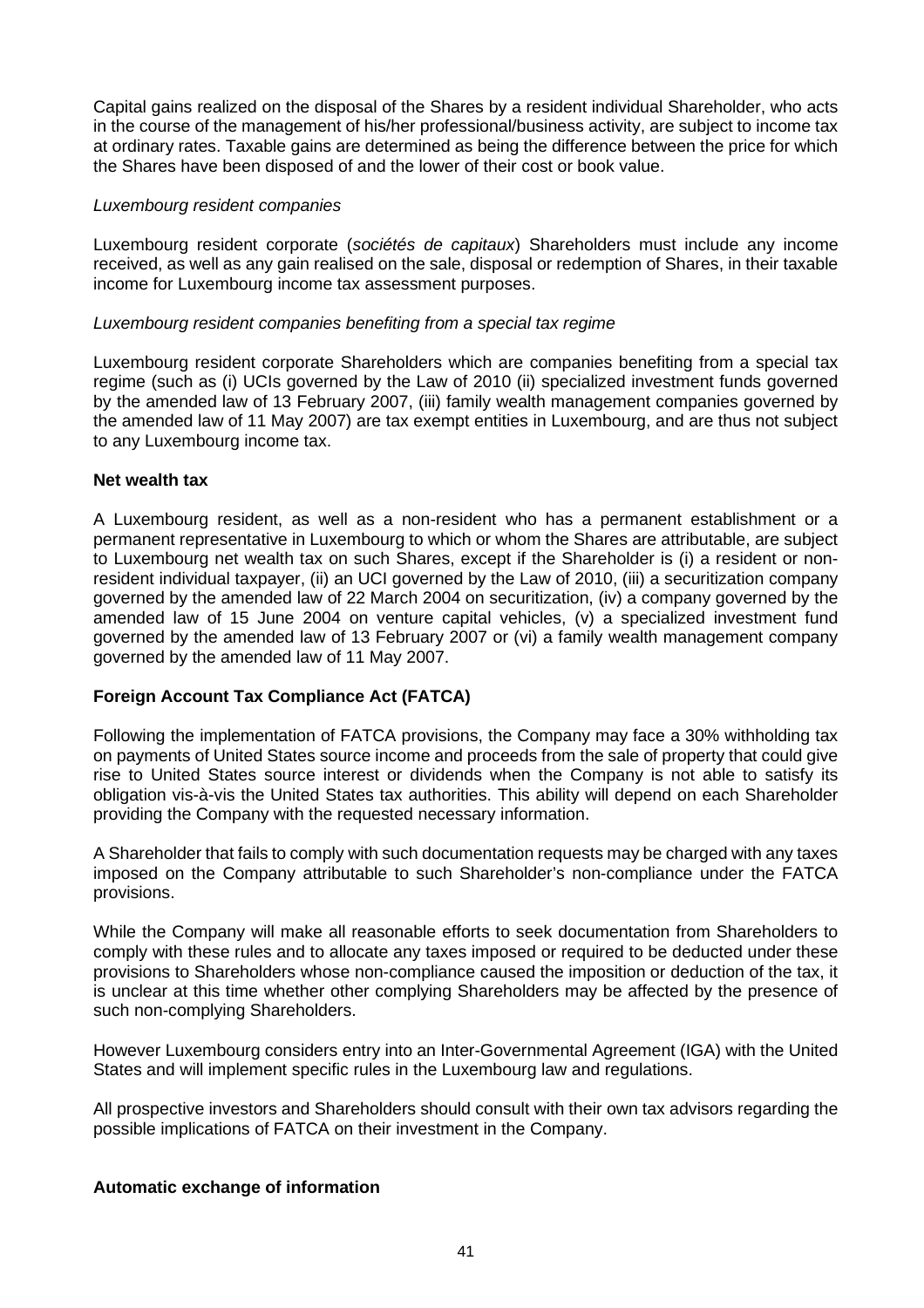The Company may be subject to the Standard for Automatic Exchange of Financial Account Information in Tax matters (the "**Standard**") and its Common Reporting Standard (the "**CRS**") as set out in the CRS Law.

Under the terms of the CRS Law, the Company is likely to be treated as a Luxembourg Reporting Financial Institution. As such, as of 30 June 2017 and without prejudice to other applicable data protection provisions as set out in the Company documentation, the Company will be required to annually report to the Luxembourg tax authority (the "**LTA**") personal and financial information related, inter alia, to the identification of, holdings by and payments made to (i) certain investors as per the CRS Law (the "**Reportable Persons**") and (ii) the controlling persons (i.e. the natural persons who exercise control over an entity, in accordance with the Financial Action Task Force Recommendations - the "**Controlling Persons**") of certain non-financial entities ("**NFEs**") which are themselves Reportable Persons. This information, as exhaustively set out in Annex I of the CRS Law (the "**Information**"), will include personal data related to the Reportable Persons.

The Company's ability to satisfy its reporting obligations under the CRS Law will depend on each investor providing the Company with the Information, along with the required supporting documentary evidence. In this context, the investors are hereby informed that, as data controller, the Company will process the Information for the purposes as set out in the CRS Law. The investors undertake to inform their Controlling Persons, if applicable, of the processing of their Information by the Company.

The investors are further informed that the Information related to Reportable Persons within the meaning of the CRS Law will be disclosed to the LTA annually for the purposes set out in the CRS Law. In particular, the investors are also informed that the AIFM or its delegates may from time to time require the investors to provide information in relation to their identity and fiscal residence of financial account holders (including certain entities and their Controlling Persons) in order to ascertain their CRS status and report information regarding a shareholder and his/her/its account to the LTA.

The investors further undertake to immediately inform the Company of, and provide the Company with all supporting documentary evidence of any changes related to the Information after occurrence of such changes.

Any investor that fails to comply with the Company's Information or documentation requests may be held liable for penalties imposed on the Company and attributable to such investor's failure to provide the Information or subject to disclosure of the Information by the Company to the LTA, in accordance with the applicable domestic legislation.

The Company reserves the right to refuse any application for Shares if the information provided or not provided does not satisfy the requirements under the CRS Law.

Investors should consult their professional advisors on the possible tax and other consequences with respect to the implementation of the CRS.

## **3.5 MEETINGS AND REPORTS**

### **Meetings**

The Annual General Meeting of Shareholders of the Company is held in Luxembourg on the last Friday of April in each year at 11.00 a.m. or, if such day is not a business day in Luxembourg, on the next business day. If permitted by and under the conditions set forth in Luxembourg laws and regulations, the Annual General Meeting of Shareholders may be held at a date, time or place other than those set forth in the preceding paragraph, that date, time or place to be decided by the Board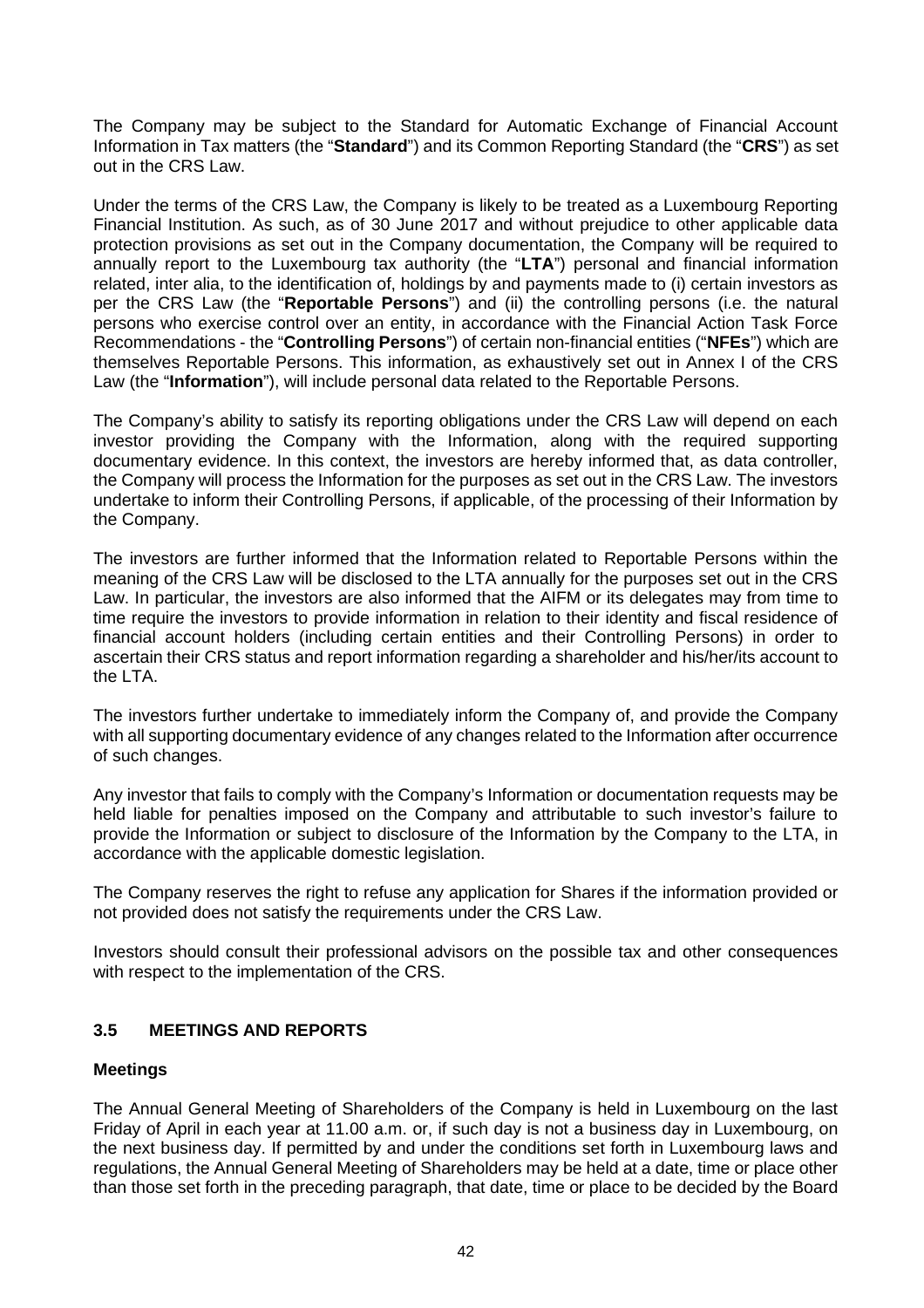of Directors. For all General Meetings of Shareholders, Shareholders will be convened in accordance with Luxembourg law. Such notices will include the agenda and specify the place of the meeting. The legal requirements as to notice, quorum and voting at all General and Fund or Class Meetings are included in the Articles. Meetings of Shareholders of any given Fund or Class shall decide upon matters relating to that Fund or Class only.

Under the conditions set forth in Luxembourg laws and regulations, the notice of any General Meeting of Shareholders may provide that the quorum and the majority at this General Meeting shall be determined according to the Shares issued and outstanding at midnight the fifth day preceding the General Meeting (the "Record Date"), whereas the right of a Shareholder to attend a General Meeting of Shareholders and to exercise the voting rights attaching to his/her/its Shares shall be determined by reference to the Shares held by this Shareholder as at the Record Date.

### **Reports**

The financial year of the Company ends on 31 December each year.

Copies of the annual and semi-annual reports and financial statements are available free of charge from the registered office of the Company. Such reports form an integral part of this Prospectus.

Such report includes a balance sheet and profit and loss account, the detailed make up of its assets, the auditor's report, a report of the activities of the exercise, notification of all substantial changes which occurred during the period to which the exercise refers, the description of any new arrangements for managing the liquidity of the Company, the percentage of the assets of the Company which are the object of special treatment because of their non-liquid nature (if such assets are held by the Company) as well as an overview of existing special treatments, the current risk profile of the Company and the management risk systems used and information regarding the level of remuneration paid during the exercise.

The financial statements of the Company will be prepared in accordance with Luxembourg GAAP.

## **3.6 DETAILS OF SHARES**

#### **Shareholder rights**

The Shares issued by the Company are freely transferable and entitled to participate equally in the profits, and, if any, dividends of the Classes to which they relate, and in the net assets of such Class upon liquidation. The Shares carry no preferential and pre-emptive rights.

### **Voting**

At General Meetings, each Shareholder has the right to one vote for each whole Share held.

A Shareholder of any particular Fund or Class will be entitled at any separate meeting of the Shareholders of that Fund or Class to one vote for each whole Share of that Fund or Class held. In the case of a joint holding, only the first named Shareholder may vote.

### **Transfers**

The transfer of registered Shares may be effected by delivery to the Administrator of a duly signed stock transfer form. Any new investors in receipt of stock transfers need to comply with section 2.1 under Subscription of Shares.

#### **Rights on a winding-up**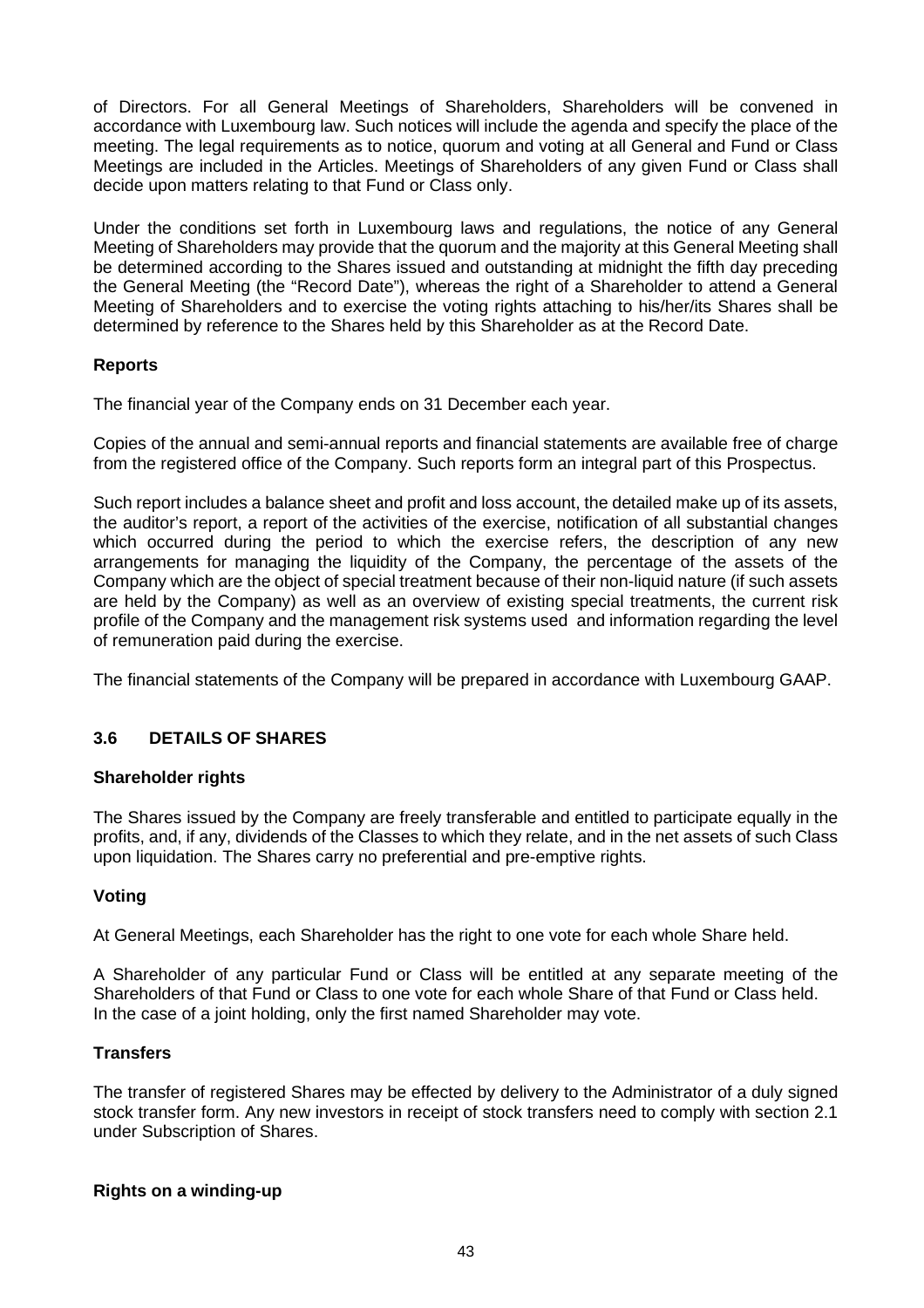The Company has been established for an unlimited period. However, the Company may be liquidated at any time by a resolution adopted by an Extraordinary Meeting of Shareholders, at which meeting one or several liquidators will be named and their powers defined. Liquidation will be carried out in accordance with the provisions of Luxembourg law. The net proceeds of liquidation corresponding to each Fund shall be distributed by the liquidators to the Shareholders of the relevant Fund in proportion to the value of their holding of Shares.

If and when the net assets of all Classes in a Fund are less than EUR 5,000,000 or its equivalent, or if any economic or political situation would constitute a compelling reason therefor, or if required in the interest of the Shareholders of the relevant Fund, the Directors may decide to redeem all the Shares of that Fund. Such decision will be published at least one calendar month prior to compulsory redemption, and will be paid the Net Asset Value of the Shares of the relevant Class held as at the redemption date.

Under the same circumstances as described above, the Directors may decide i) to merge any Fund with one or more other Funds, ii) merge any Fund into other Luxembourg Investment Fund, iii) reorganise the Shares of a Fund into two or more Classes or combine two or more Classes into a single Class provided in each case it is in the interests of Shareholders of the relevant Funds. Publication of the decision will be made as described above including details of the merger and will be made at least one calendar month prior to the merger taking effect during which time Shareholders of the Fund or Classes of Shares to be merged may request redemption of their Shares free of charge.

The decision to merge or liquidate a Fund may also be made at a meeting of Shareholders of the particular Fund concerned. When the merger is to be implemented with a Luxembourg Investment Fund of the contractual type ("*fonds commun de placement*"), the decision shall be binding only on the shareholders of the contributing Fund who have approved such merger.

Under the same circumstances as described above, the Directors may also decide upon the reorganisation of any Fund by means of a division into two or more separate Funds. Such decision will be published in the same manner as described above and, in addition, the publication will contain information in relation to the two or more separate Funds resulting from the reorganisation. Such publication will be made at least one month before the date on which the reorganisation becomes effective in order to enable Shareholders to request redemption of or convert their Shares, free of charge, before the reorganisation becomes effective.

As a general rule, such liquidation is to be closed within 9 months of the decision to liquidate. However and subject to regulatory approval, this deadline may be extended. Liquidation proceeds that could not be distributed to shareholders will be deposited in escrow with the Caisse de Consignation in Luxembourg for the benefit of their beneficiary. Amounts so deposited shall be forfeited in accordance with Luxembourg law.

## **3.7 POOLING**

For the purpose of effective management, and subject to the provisions of the Articles of Incorporation and to applicable laws and regulations, the Directors may invest and manage all or any part of the portfolio of assets established for two or more Funds (for the purposes hereof "Participating Funds") on a pooled basis. Any such asset pool shall be formed by transferring to it cash or other assets (subject to such assets being appropriate with respect to the investment policy of the pool concerned) from each of the Participating Funds. Thereafter, the Directors may from time to time make further transfers to each asset pool. Assets may also be transferred back to a Participating Fund up to the amount of the participation of the Class concerned. The share of a Participating Fund in an asset pool shall be measured by reference to notional units of equal value in the asset pool. On formation of an asset pool, the Directors shall, in their discretion, determine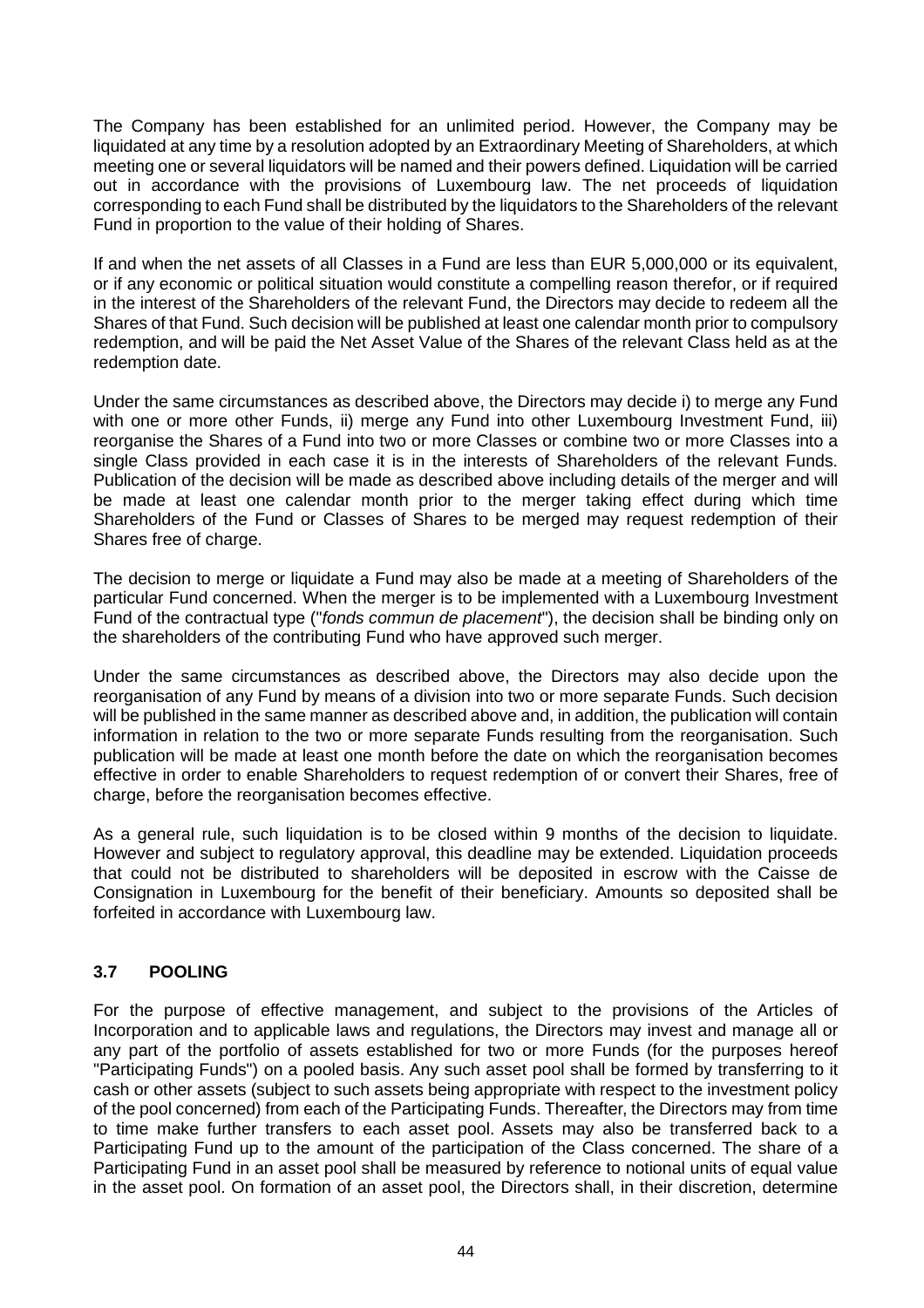the initial value of notional units (which shall be expressed in such currency as the Directors consider appropriate) and shall allocate to each Participating Fund units having an aggregate value equal to the amount of cash (or to the value of other assets) contributed. Thereafter, the value of the notional unit shall be determined by dividing the net asset value of the asset pool by the number of notional units subsisting.

When additional cash or assets are contributed to or withdrawn from an asset pool, the allocation of units of the Participating Fund concerned will be increased or reduced, as the case may be, by a number of units determined by dividing the amount of cash or the value of assets contributed or withdrawn by the current value of a unit. Where a contribution is made in cash, it will be treated for the purpose of this calculation as reduced by an amount which the Directors consider appropriate to reflect fiscal charges and dealing and purchase costs which may be incurred in investing the cash concerned; in the case of cash withdrawal, a corresponding addition will be made to reflect costs which may be incurred in realising securities or other assets of the asset pool.

Dividends, interest and other distributions of an income nature received in respect of the assets in an asset pool will be immediately credited to the Participating Funds in proportion to their respective participation in the asset pool at the time of receipt. Upon the dissolution of the Company, the assets in an asset pool will be allocated to the Participating Funds in proportion to their respective participation in the asset pool.

## **3.8 CO-MANAGEMENT**

In order to reduce operational and administrative charges while allowing a wider diversification of the investments, the Directors may decide that part or all of the assets of one or more Funds will be co-managed with assets belonging to other Luxembourg Investment Funds. In the following paragraphs, the words "co-managed entities" shall refer globally to the Funds and all entities with and between which there would exist any given co-management arrangement and the words "comanaged Assets" shall refer to the entire assets of these co-managed entities and co-managed pursuant to the same co-management arrangement.

Under the co-management arrangement, the AIFM, if appointed and granted the day-to-day management will be entitled to take, on a consolidated basis for the relevant co-managed entities, investment, disinvestment and portfolio readjustment decisions which will influence the composition of the relevant Fund's portfolio. Each co-managed entity shall hold a portion of the co-managed Assets corresponding to the proportion of its net assets to the total value of the co-managed Assets. This proportional holding shall be applicable to each and every line of investment held or acquired under co-management. In case of investment and/or disinvestment decisions these proportions shall not be affected and additional investments shall be allotted to the co-managed entities pursuant to the same proportion and assets sold shall be levied proportionately on the co-managed Assets held by each co-managed entity.

In case of new subscriptions in one of the co-managed entities, the subscription proceeds shall be allotted to the co-managed entities pursuant to the modified proportions resulting from the net asset increase of the co-managed entity which has benefited from the subscriptions and all lines of investment shall be modified by a transfer of assets from one co-managed entity to the other in order to be adjusted to the modified proportions. In a similar manner, in case of redemptions in one of the co-managed entities, the cash required may be levied on the cash held by the co-managed entities pursuant to the modified proportions resulting from the net asset reduction of the co-managed entity which has suffered from the redemptions and, in such case, all lines of investment shall be adjusted to the modified proportions. Shareholders should be aware that, in the absence of any specific action by the Directors or any of the Company's appointed agents, the co-management arrangement may cause the composition of assets of the relevant Fund to be influenced by events attributable to other co-managed entities such as subscriptions and redemptions. Thus, all other things being equal, subscriptions received in one entity with which the Fund is co-managed will lead to an increase of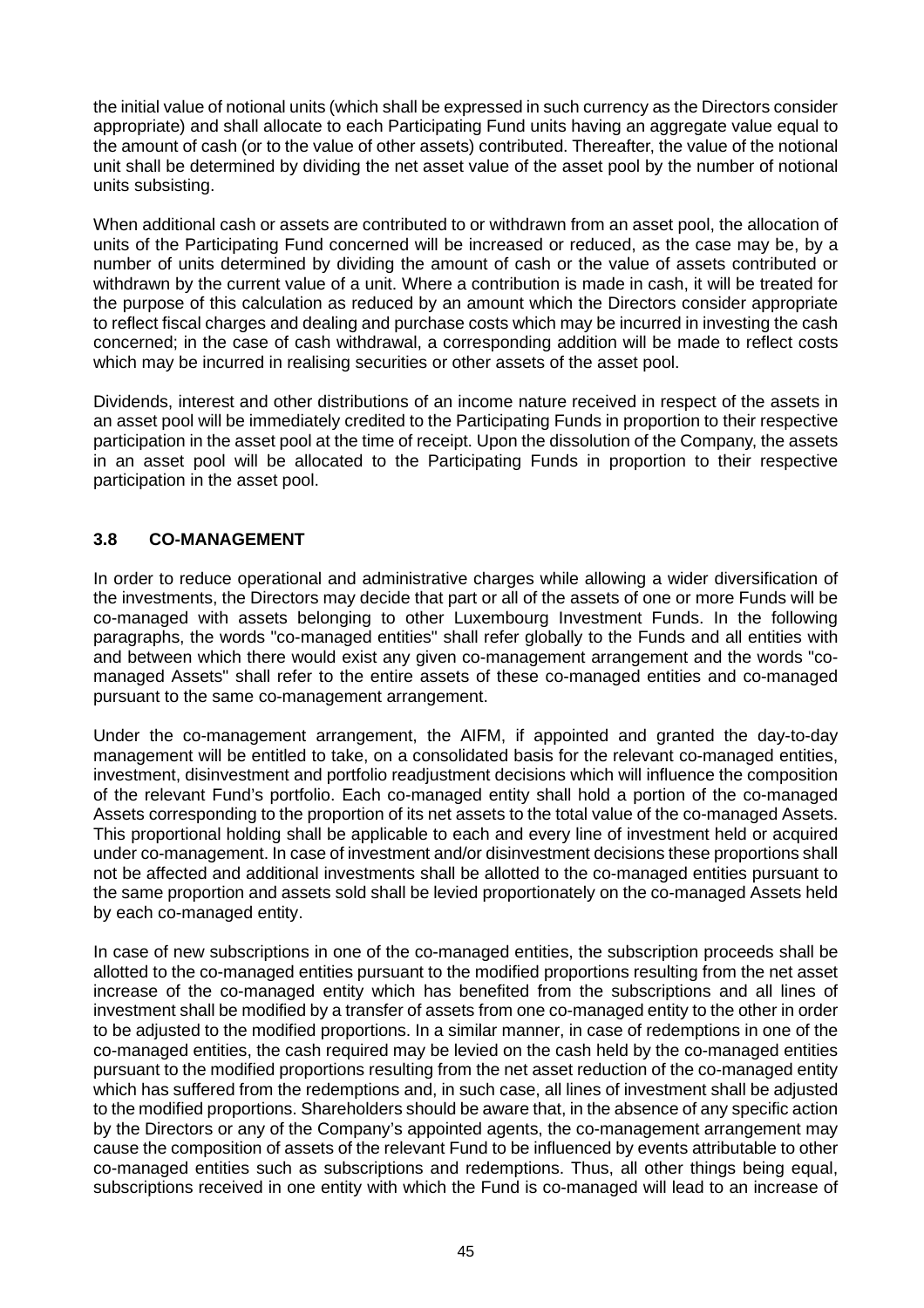the Fund's reserve of cash.

Conversely, redemptions made in one entity with which any Fund is co-managed will lead to a reduction of the Fund's reserve of cash. Subscriptions and redemptions may however be kept in the specific account opened for each co-managed entity outside the co-management arrangement and through which subscriptions and redemptions must pass. The possibility to allocate substantial subscriptions and redemptions to these specific accounts together with the possibility for the Directors or any of the Company's appointed agents to decide at anytime to terminate its participation in the co-management arrangement permit the relevant Fund to avoid the readjustments of its portfolio if these readjustments are likely to affect the interest of its Shareholders.

If a modification of the composition of the relevant Fund's portfolio resulting from redemptions or payments of charges and expenses peculiar to another co-managed entity (i.e. not attributable to the Fund) is likely to result in a breach of the investment restrictions applicable to the relevant Fund, the relevant assets shall be excluded from the co-management arrangement before the implementation of the modification in order for it not to be affected by the ensuing adjustments.

Co-managed Assets of the Funds shall, as the case may be, only be co-managed with assets intended to be invested pursuant to investment objectives identical to those applicable to the comanaged Assets in order to assure that investment decisions are fully compatible with the investment policy of the relevant Fund. Co-managed Assets shall only be co-managed with assets for which the Depositary Bank is also acting as depository in order to assure that the Depositary Bank is able, with respect to the Company and its Funds, to fully carry out its functions and responsibilities pursuant to the Law of 2010. The Depositary Bank shall at all times keep the Company's assets segregated from the assets of other co-managed entities, and shall therefore be able at all time to identify the assets of the Company and of each Fund. Since co-managed entities may have investment policies which are not strictly identical to the investment policy of the relevant Funds, it is possible that as a result the common policy implemented may be more restrictive than that of the Funds concerned.

A co-management agreement shall be signed between the Company, the Depositary Bank and the AIFM in order to define each of the parties' rights and obligations. The Directors may decide at any time and without notice to terminate the co-management arrangement.

Shareholders may at all times contact the registered office of the Company to be informed of the percentage of assets which are co-managed and of the entities with which there is such a comanagement arrangement at the time of their request. Audited annual and half-yearly reports shall state the co-managed Assets' composition and percentages.

## **3.9 POTENTIAL CONFLICTS OF INTEREST**

In relation to the Company, the AIFM, the Investment Adviser and their affiliates shall ensure that conflicts of interest are prevented from arising. Should a conflict of interest arise, the AIFM and Investment Advisers will ensure that such transactions are effected on terms which are not less favourable to the Company than if the potential conflict had not existed.

Where conflicts of interest cannot be avoided and there exists a risks of damage to Shareholders' interests, the AIFM shall inform Shareholders of the general nature or causes of the conflicts of interest and develop appropriate policies and procedures in order to mitigate such conflicts while ensuring equal treatment between investors and ensuring that the Company is treated in an equitable manner. Such information will be disclosed on the following website: https://sg29haussmann.societegenerale.fr/fr/reglementation/.

The AIFM and Investment Advisers may effect transactions in which the AIFM and/or companies of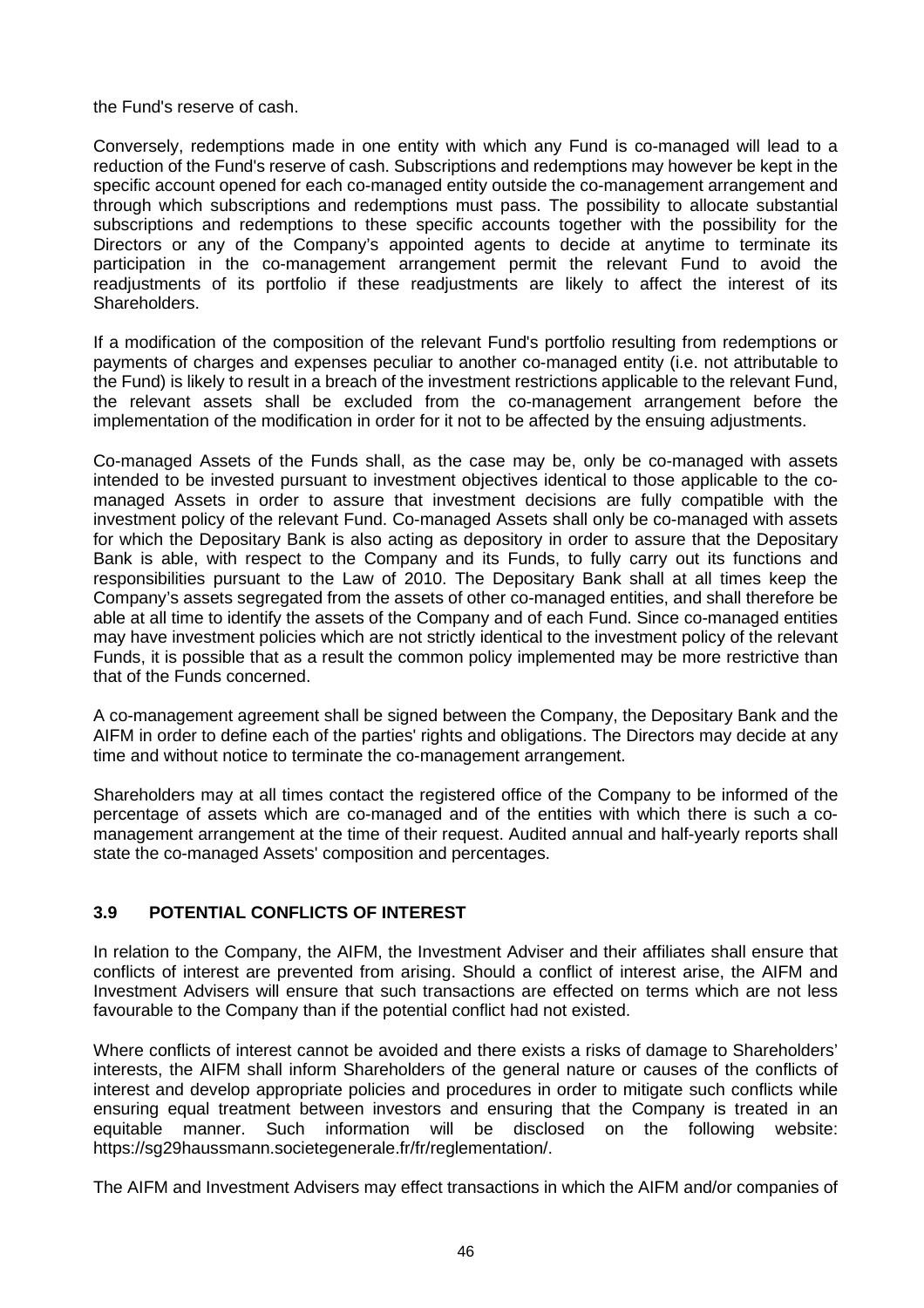their groups have, directly or indirectly, an interest.

The Company may invest in securities issued by Société Générale or its affiliates or issued by legal persons that subsequently become affiliates of Société Générale (collectively "SG Securities"), if such investments comply with the investment policy of the relevant Fund. Where the Company invests in SG Securities, such investment may represent a significant portion of the Fund's assets within the limitations set forth in section 1.3 "Investment Restrictions". Any such investment must be made on an arm's length basis. The AIFM, the Investment Advisers and their groups may receive commissions or remunerations in relation to or by reason of such investments.

The AIFM and Investment Advisers may enter into soft commission arrangements only where there is a direct and identifiable benefit to their clients, including the Company, and where the AIFM and the Investment Advisers are satisfied that the transactions generating the soft commissions are made in good faith, in strict compliance with applicable regulatory requirements and in the best interests of the Company. Brokerage commissions on portfolio transactions for the Company will be directed by the AIFM or Investment Advisers to broker/dealers that are entities and not to individuals. The AIFM and Investment Advisers will provide reports to the Directors with respect to soft commission arrangements including the nature of the services they receive. Any such arrangements must be made by the AIFM and Investment Advisers on terms commensurate with best market practice.

Shareholders should be aware that management of conflicts of interest can lead to a loss of investment opportunity or to the AIFM having to act differently than the way it would have acted in the absence of the conflict of interest. This may have a negative impact on the performance of the Company and its Funds.

## **3.10 APPLICABLE LAW**

The Company is an authorised AIF governed by the Luxembourg law and is subject to supervision by the CSSF.

The application form by which investors may subscribe for Shares is governed by Luxembourg law and any disputes arising from the application form will be brought before the exclusive jurisdiction of the courts of the Grand-Duchy of Luxembourg. Shareholders should note that there are no legal instruments in Luxembourg required for the recognition and enforcement of judgments in Luxembourg.

### **3.11 SUSTAINABILITY-RELATED DISCLOSURES**

Pursuant to Regulation (EU) 2019/2088 on sustainability-related disclosures in the financial services sector (the "**SFDR**"), the AIFM is required to disclose the manner in which Sustainability Risks are integrated into their investment decisions and the results of the assessment of the likely impacts of Sustainability Risks on the returns of the Funds.

The impacts following the occurrence of a Sustainability Risk may be numerous and vary according to another specific other risk, a region and/or an asset class. Generally, when Sustainability Risk occurs for an asset, there will be a negative impact and potentially a total loss of its value and therefore a negative impact on the net asset value of the concerned Funds.

Such assessment of the likely impact must therefore be conducted at each Fund level, further detail and specific information is given in each relevant Fund's Annex.

Unless specified in the relevant Fund's Annex, the Fund is considered as not falling within the scope of Article 8 or Article 9 of SFDR as it does not promote Sustainability Factors and do not maximize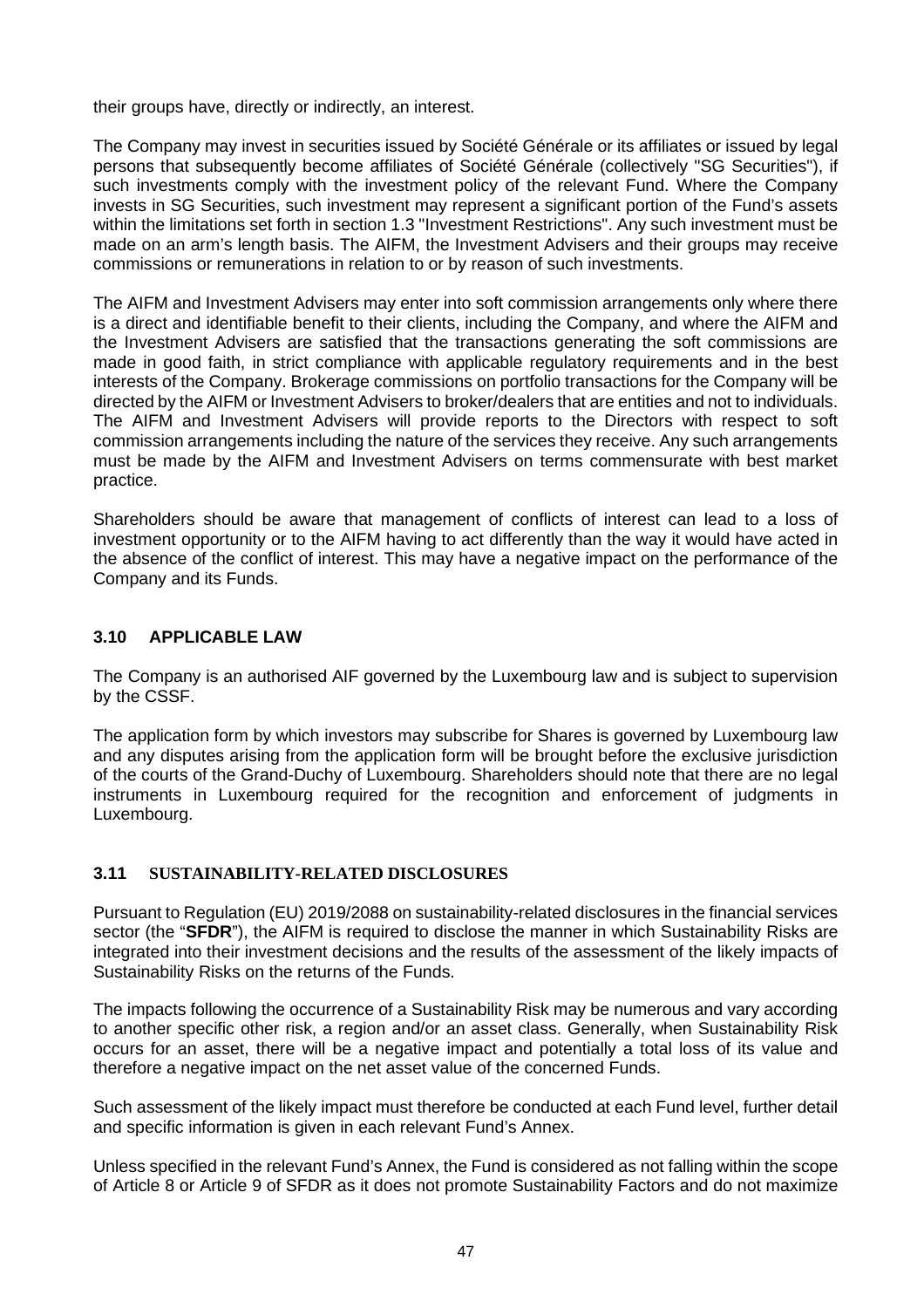portfolio alignment with Sustainability Factors. The Fund however remain exposed to Sustainability Risks and fall within the scope of Article 6 of SFDR.

Sustainability Risk is linked but not limited to climate-related events resulting from climate change (a.k.a Physical Risks) or to the society's response to climate change (a.k.a Transition Risks), which may result in unanticipated losses that could affect the relevant Fund's investments and financial condition. Social events (e.g. inequality, inclusiveness, labour relations, investment in human capital, accident prevention, changing customer behaviour, etc.) or governance shortcomings (e.g. recurrent significant breach of international agreements, bribery issues, products quality and safety, selling practices, etc.) may also translate into Sustainability Risks.

By implementing an exclusion policy in relation to issuers whose environmental and/or social and/or governance practices are controversial on certain strategies, the AIFM aims to mitigate Sustainability Risks. In addition, when a Fund follows an extra-financial approach, through the implementation of the ESG investment process included but not limited to selection, thematic or impact, Sustainability Risk intend to be further mitigated. In both cases, please note that no insurance can be given that Sustainability Risks will be totally removed. Further information on the integration of Sustainability Risks into investment decisions can be found on the AIFM's website : https://sg29haussmann.societegenerale.fr/fr/reglementation/.

Notwithstanding the above, the investments underlying the Funds do not take into account the EU criteria for environmentally sustainable economic activities which are determined by the Regulation (EU) 2020/852 of the European Parliament and of the Council of 18 June 2020 on the establishment of a framework to facilitate sustainable investment, as amended from time to time.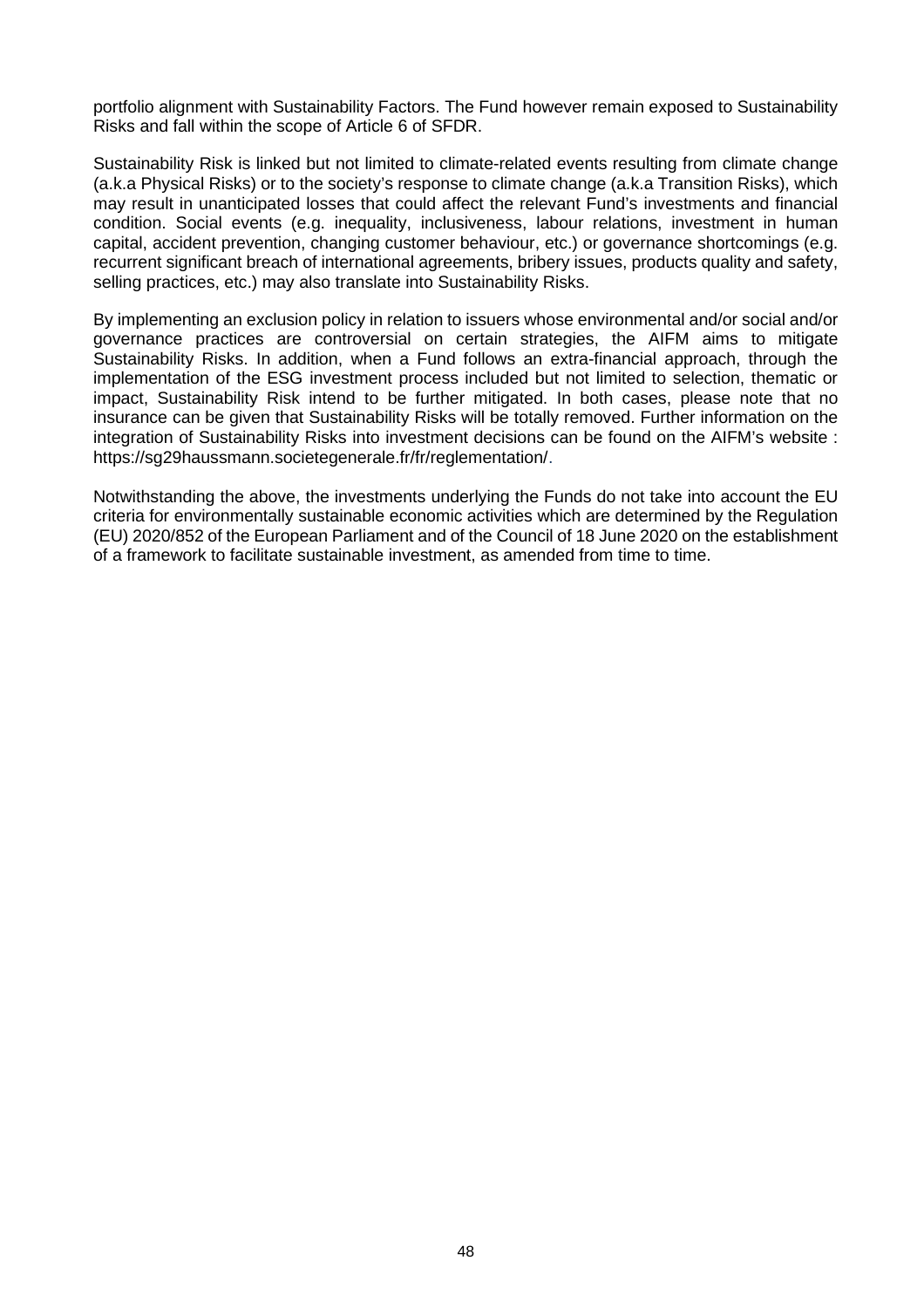## **APPENDIX I**

### **RISKS OF INVESTMENT**

The nature of the Company's investments involves certain risks and the Company may utilise investment techniques (such as leverage and the use of derivatives) which may carry additional risks. An investment in Shares therefore carries substantial risk and is suitable only for persons who can assume the risk of losing their entire investment. Prospective investors should consider, among others, the following factors before subscribing for Shares:

#### **Use of techniques and instruments in respect of transferable securities, financial instruments or currency**

The use of techniques and instruments in respect of transferable securities, financial instruments or currency such as derivatives implies particular risks generated by the leverage that may be embedded in such techniques and instruments. Because of such leverage the relevant Fund may expose itself to large financial commitments in light of its resources which may be limited.

#### **Leverage Risk**

Certain Funds may use leverage in its investment strategy. This leverage may take the form of loans for borrowed money (eg, margin loans) or derivative securities and instruments that are inherently leveraged, including options, warrants, futures, forward contracts, swaps and repurchase agreements.

Leverage generates specific risks. It indeed amplifies both upside and downside movements of the underlying, hence increasing the relevant Fund volatility. A high level of leverage implies that a moderate loss on one or more underlyings could lead to large capital losses for the Fund. Indeed, in case of a market downfall, the Fund might not be able to liquidate its assets fast enough to be able to face margin calls or borrowing obligations. Also, in case of the use of derivatives, the collateral value being much lower than that of the underlying it gives exposure to, adverse market movements might give rise to losses far higher than the investment.

Finally, leverage leads to a proportional increase of Fund investment costs (especially replication and transaction costs).

In extreme conditions, the Fund's assets might not be sufficient to pay the principal of, and interest on, the Fund's debt when due. In those circumstances, the Fund might lose its entire value.

#### **Suspension of Share dealings**

Investors are reminded that in certain circumstances their right to redeem or convert Shares may be suspended (see Section 2.4, "Suspensions or Deferrals").

#### **Business Risk**

There can be no assurance that the Company or any Fund will achieve its investment objective. There is no operating history by which to evaluate their likely future performance. The investment results of the Company or any Fund are reliant upon the success of the AIFM and the performance of the markets the Funds invest in.

#### **Concentration of Investments**

Although it will be the policy of the Company to diversify its investment portfolio, the Company may at certain times hold relatively few investments. The Company could be subject to significant losses if it holds a large position in a particular investment that declines in value or is otherwise adversely affected, including default of the issuer.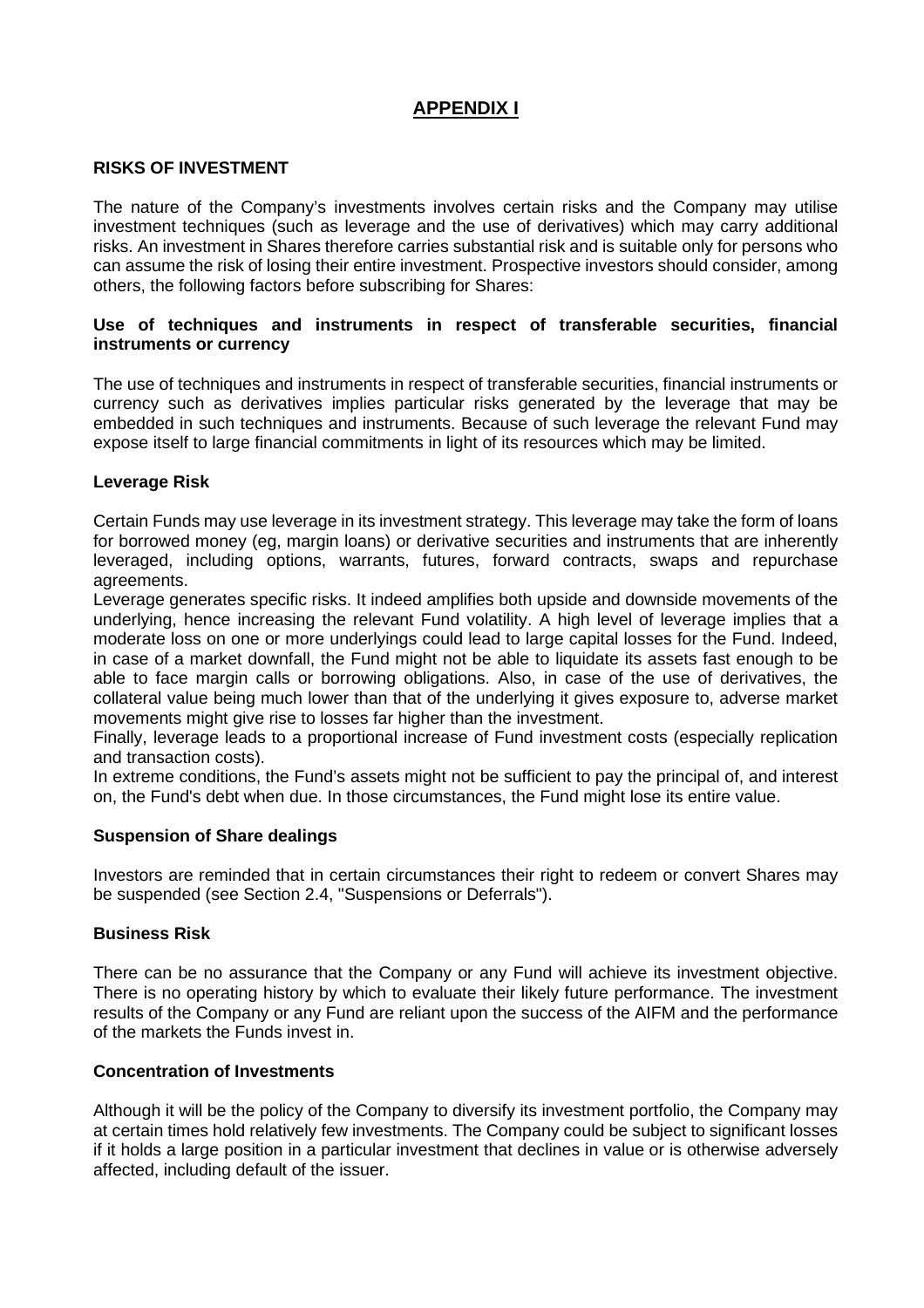### **Borrowing**

The Company may use borrowings for the purpose of making investments. The use of borrowing creates special risks and may significantly increase the Company's investment risk. Borrowing creates an opportunity for greater yield and total return but, at the same time, will increase the Company's exposure to capital risk and interest costs. Any investment income and gains earned on investments made through the use of borrowings that are in excess of the interest costs associated therewith may cause the Net Asset Value of the Shares to increase more rapidly than would otherwise be the case. Conversely, where the associated interest costs are greater than such income and gains, the Net Asset Value of the Shares may decrease more rapidly than would otherwise be the case.

## **Fee Structure**

The Company incurs the costs of its management and the fees paid to the AIFM and the Depositary Bank and other service providers as well as a prorata portion of the fees paid by the Investment Funds in which the Company invests to their Sub-Managers or other service providers. As a result the operating expenses of the Company may constitute a higher percentage of the net asset value than could be found in other investment schemes. Further, some of the strategies employed at the level of the Investment Funds require frequent changes in trading positions and a consequent portfolio turnover. This may involve brokerage commission expenses to exceed significantly those of other investment schemes of comparable size.

Potential investors should be aware that the fees payable to the AIFM and the Investment Adviser are in addition to the fees paid by the Investment Funds to the Sub-Managers and that there may be a duplication of fees. There may also be a duplication of subscription and/or redemption fees. It should be noted that any investment in Investments Funds the investment policy of which is the investment in other funds might cause a triplication of certain fees.

When the Company invests in shares or units of other Investment Funds, which are managed by the AIFM, the Investment Adviser or affiliates thereof, there may be a duplication of the annual management and advisory fees but there will be no duplication of subscription and redemption fees.

### **Debt Securities**

The Company may invest in fixed income securities which may be unrated by a recognised creditrating agency or below investment grade and which are subject to greater risk of loss of principal and interest than higher-rated debt securities. The Company may invest in debt securities which rank junior to other outstanding securities and obligations of the issuer, all or a significant portion of which may be secured on substantially all of that issuer's assets. The Company may invest in debt securities which are not protected by financial covenants or limitations on additional indebtedness. The Company will therefore be subject to credit, liquidity and interest rate risks. In addition, evaluating credit risk for debt securities involves uncertainty because credit rating agencies throughout the world have different standards, making comparison across countries difficult. Also, the market for credit spreads is often inefficient and illiquid, making it difficult to accurately calculate discounting spreads for valuing financial instruments.

### **Warrants**

When the Company invests in warrants, the values of these warrants are likely to fluctuate more than the prices of the underlying securities because of the greater volatility of warrant prices.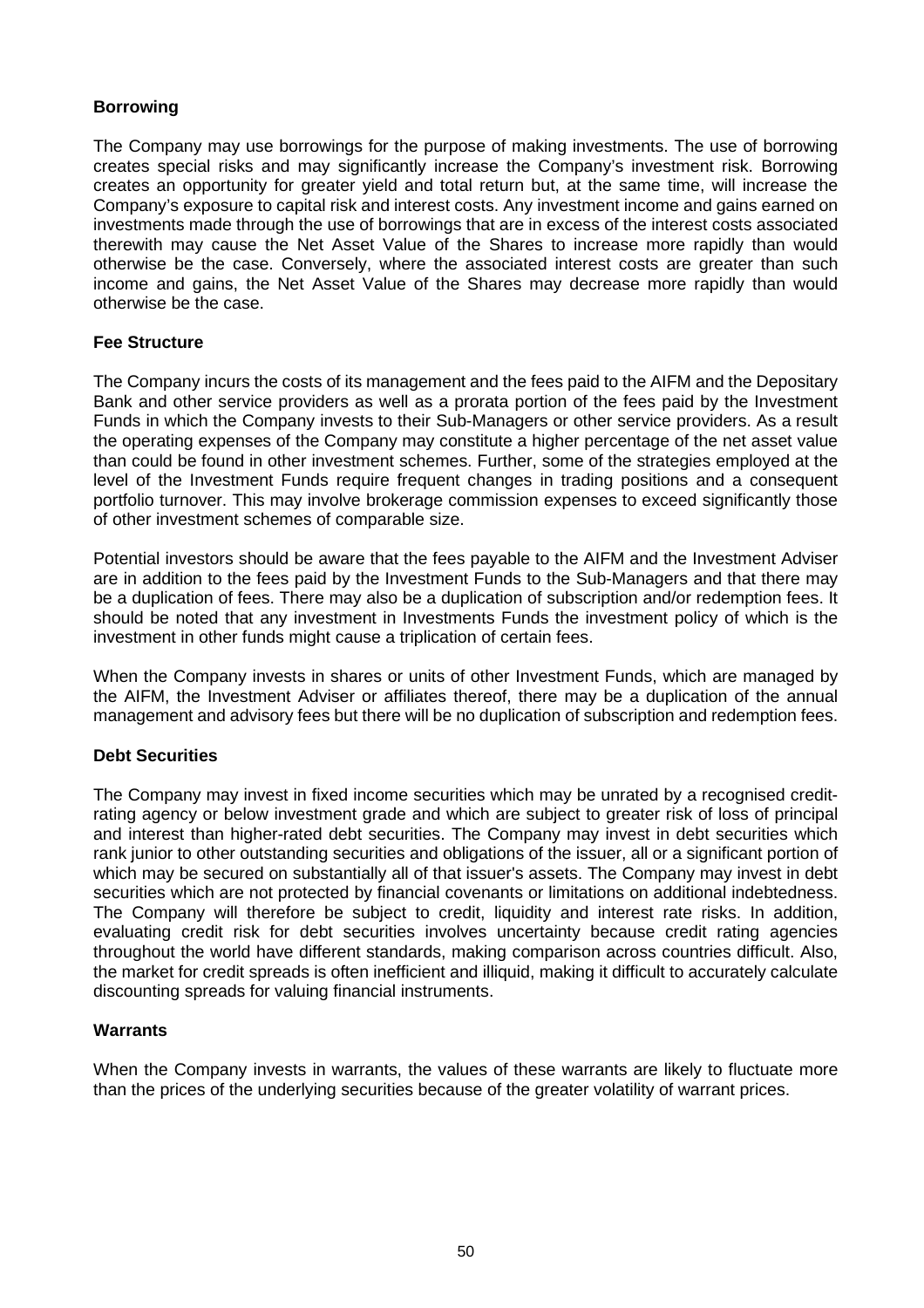### **Liquidity and Market Characteristics**

In some circumstances, investments may be relatively illiquid making it difficult to acquire or dispose of them at the prices quoted on the various exchanges. Accordingly, the Company's ability to respond to market movements may be impaired and the Company may experience adverse price movements upon liquidation of its investments. Settlement of transactions may be subject to delay and administrative uncertainties.

#### **Risk of using financial derivative instruments**

This section is applicable when a Fund may use Financial Derivatives Instruments (FDI), such as futures or forwards, listed or over-the-counter options, swaps or swaptions. Transactions in FDI may carry a high degree of risk.

The initial amount required to establish a position in a derivative instrument (for instance, the initial margin of futures or the premium of an option) is potentially much smaller than the exposure obtained through this derivative, so that the transaction is "leveraged" or "geared". A relatively small movement of market prices may then result in a potentially substantial impact, which can prove beneficial or detrimental to the relevant Fund.

When a Fund can purchase an option, it is subject to the risk of losing the entire premium paid for the option. When a Fund can write an option, it is subject to the risk of loss resulting from the difference between the premium received for the option and the price for the underlying instrument, which the writer must purchase or deliver upon exercise of the option. This difference may potentially be unlimited.

FDI are highly volatile instruments and their market values may be subject to wide fluctuations. If the derivatives do not work as anticipated, a Fund could suffer greater losses than if this Fund had not used the derivatives.

Instruments traded in over-the-counter markets, if they are authorized for a Fund, may trade in smaller volumes and their prices may be more volatile than those of instruments traded in regulated markets. When a Fund performs over-the-counter trades, it may be exposed to a counterparty risk, as further described in the "Counterparty risk" part.

Some orders on listed derivative instruments may be not executed because of market limits on daily price fluctuations or daily traded volumes, preventing those orders from fulfilling their investment or hedging objective in a Fund.

In case a Fund uses FDI, whether in order to get exposure to markets or to hedge risks, there is no guaranty that those FDI will allow the Fund to achieve its investment objective.

### **Risk of using securities financing transactions**

In relation to securities lending transactions, investors must notably be aware that (A) if the borrower of securities lent by a Fund fail to return these there is a risk that the collateral received may realise less than the value of the securities lent out, whether due to inaccurate pricing, adverse market movements, a deterioration in the credit rating of issuers of the collateral, or the illiquidity of the market in which the collateral is traded; that (B) in case of reinvestment of cash collateral such reinvestment may (i) create leverage with corresponding risks and risk of losses and volatility, (ii) introduce market exposures inconsistent with the objectives of the Fund, or (iii) yield a sum less than the amount of collateral to be returned; and that (C) delays in the return of securities on loans may restrict the ability of a Fund to meet delivery obligations under security sales.

In relation to repurchase transactions, investors must notably be aware that (A) in the event of the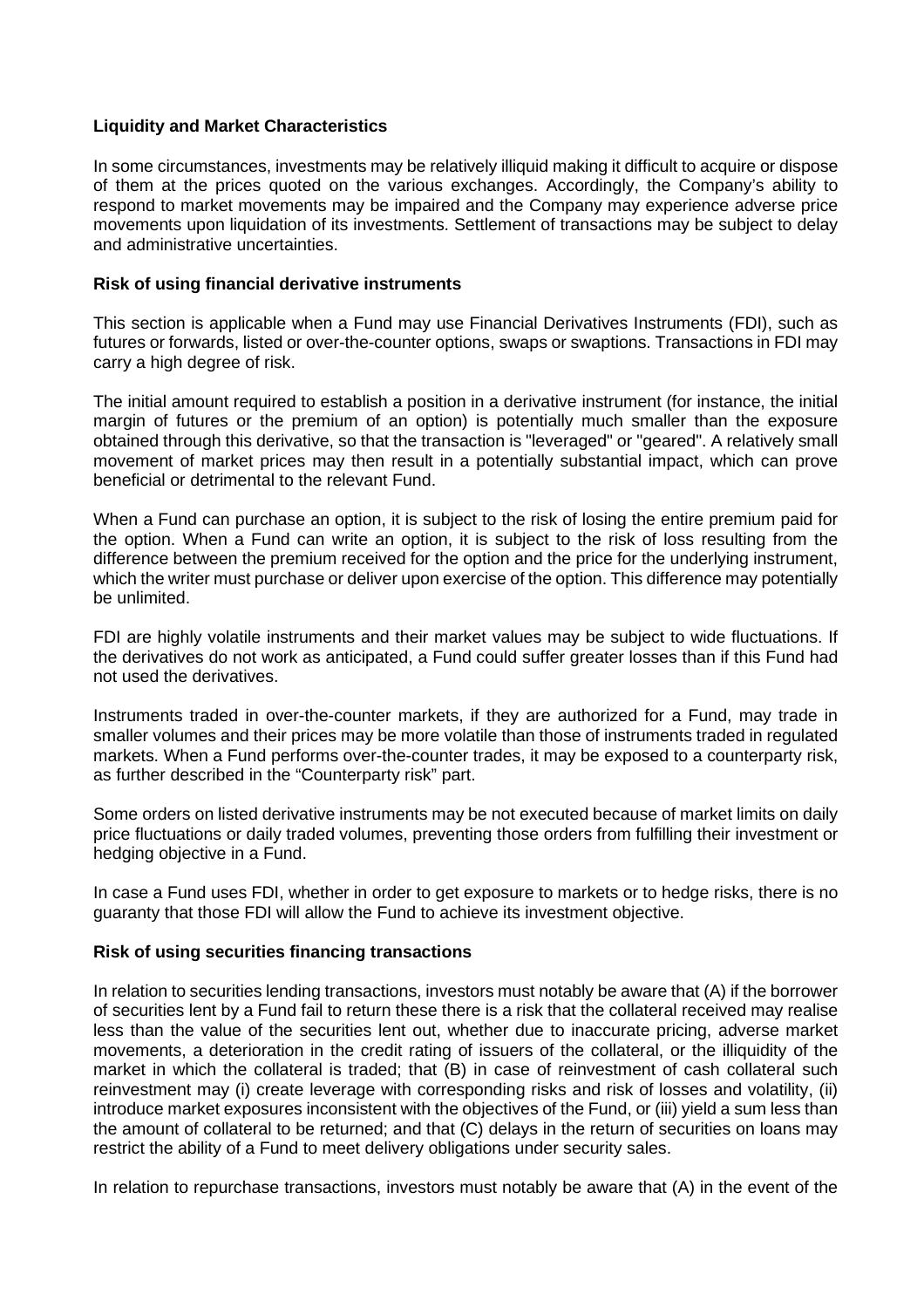failure of the counterparty with which cash of a Fund has been placed there is the risk that collateral received may yield less than the cash placed out, whether because of inaccurate pricing of the collateral, adverse market movements, a deterioration in the credit rating of issuers of the collateral, or the illiquidity of the market in which the collateral is traded; that (B) (i) locking cash in transactions of excessive size or duration, (ii) delays in recovering cash placed out, or (iii) difficulty in realising collateral may restrict the ability of the Fund to meet redemption requests, security purchases or, more generally, reinvestment; and that (C) repurchase transactions will, as the case may be, further expose a Fund to risks similar to those associated with optional or forward derivative financial instruments, which risks are further described in other sections of this prospectus.

## **Counterparty Risk**

This section is applicable when a Fund may trade over-the-counter FDI or use securities financing transactions.

The Fund is then predominantly exposed to a counterparty risk resulting from the use of over-thecounter FDI or securities financing transactions. The Fund may be exposed to the risk of bankruptcy, settlement default or any other type of default of the counterparty related to any trading transaction or agreement entered into by the Fund. In case of default of the counterparty, the relevant trading transaction or agreement can be early terminated. The Fund will then endeavour its best efforts to reach its investment objective by entering into, if necessary, another trading transaction or agreement with another counterparty, in the market conditions which will prevail during the occurrence of such event. The realisation of this risk can in particular have impacts on the capacity of the Fund to reach its investment objective.

When Société Générale is used as counterparty of a FDI or securities financing transactions by a Fund, conflicts of interests may arise between the AIFM of the Fund and the counterparty. The AIFM supervises these risks of conflicts of interests by the implementation of procedures intended to identify them, to limit them and to assure their fair resolution if necessary.

### **Collateral Management Risk**

Counterparty risk arising from investments in OTC financial derivative instruments or securities financing transactions is generally mitigated by the transfer or pledge of collateral in favour of the relevant Fund. However, transactions may not be fully collateralised. Fees and returns due to the Fund may not be collateralised. If a counterparty defaults, any concerned Fund may need to sell non-cash collateral received at prevailing market prices. In such a case, the Fund could realise a loss due, inter alia, to inaccurate pricing or monitoring of the collateral, adverse market movements, deterioration in the credit rating of issuers of the collateral or illiquidity of the market on which the collateral is traded. Difficulties in selling collateral may delay or restrict the ability of the Fund to meet redemption requests.

#### **Legal Risk – OTC Derivatives, Reverse Repurchase Transactions, Securities Lending and Reused Collateral**

Certain transactions are entered into on the basis of complex legal documents. Such documents may be difficult to enforce or may be the subject of a dispute as to interpretation in certain circumstances. Whilst the rights and obligations of the parties to a legal document may be governed by English law, in certain circumstances (for example insolvency proceedings) other legal systems may take priority which may affect the enforceability of existing transactions.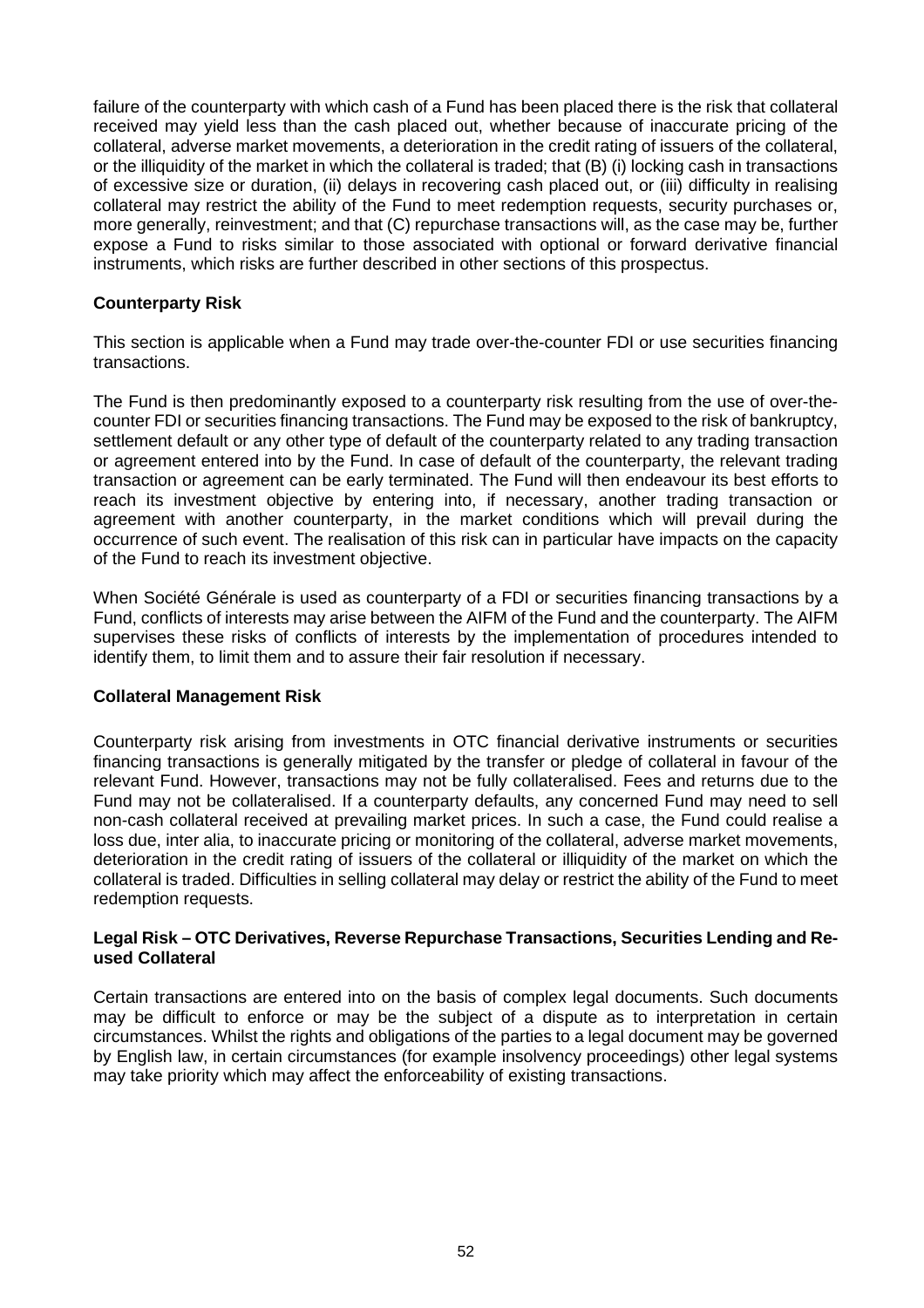### **Net Asset Value Considerations**

The Net Asset Value per Share is expected to fluctuate over time with the performance of the Company's investments. A Shareholder may not fully recover his initial investment when he chooses to redeem his Shares or upon compulsory redemption if the Net Asset Value per Share at the time of such redemption is less than the subscription price paid by such Shareholder. It should be remembered that the value of the Shares and the income (if any) derived from them can go down as well as up.

#### **Currency Exposure**

The Shares may be denominated in different currencies and Shares will be issued and redeemed in those currencies. Certain of the assets of the Company may, however, be invested in securities and other investments which are denominated in other currencies. Accordingly, the value of such assets may be affected favourably or unfavourably by fluctuations in currency rates. The Company will be subject to foreign exchange risks. The Company may engage in currency hedging but there can be no guarantee that such a strategy will prevent losses. In addition, prospective investors whose assets and liabilities are predominantly in other currencies should take into account the potential risk of loss arising from fluctuations in value between the Euro and such other currencies.

### **Profit Sharing**

In addition to receiving management and advisory fees, the AIFM and the Investment Adviser may also receive a performance fee based on the appreciation in the Net Asset Value per Share and accordingly the performance fee will increase with regard to unrealised appreciation, as well as realised gains. Accordingly, a performance fee may be paid on unrealised gains which may subsequently never be realised.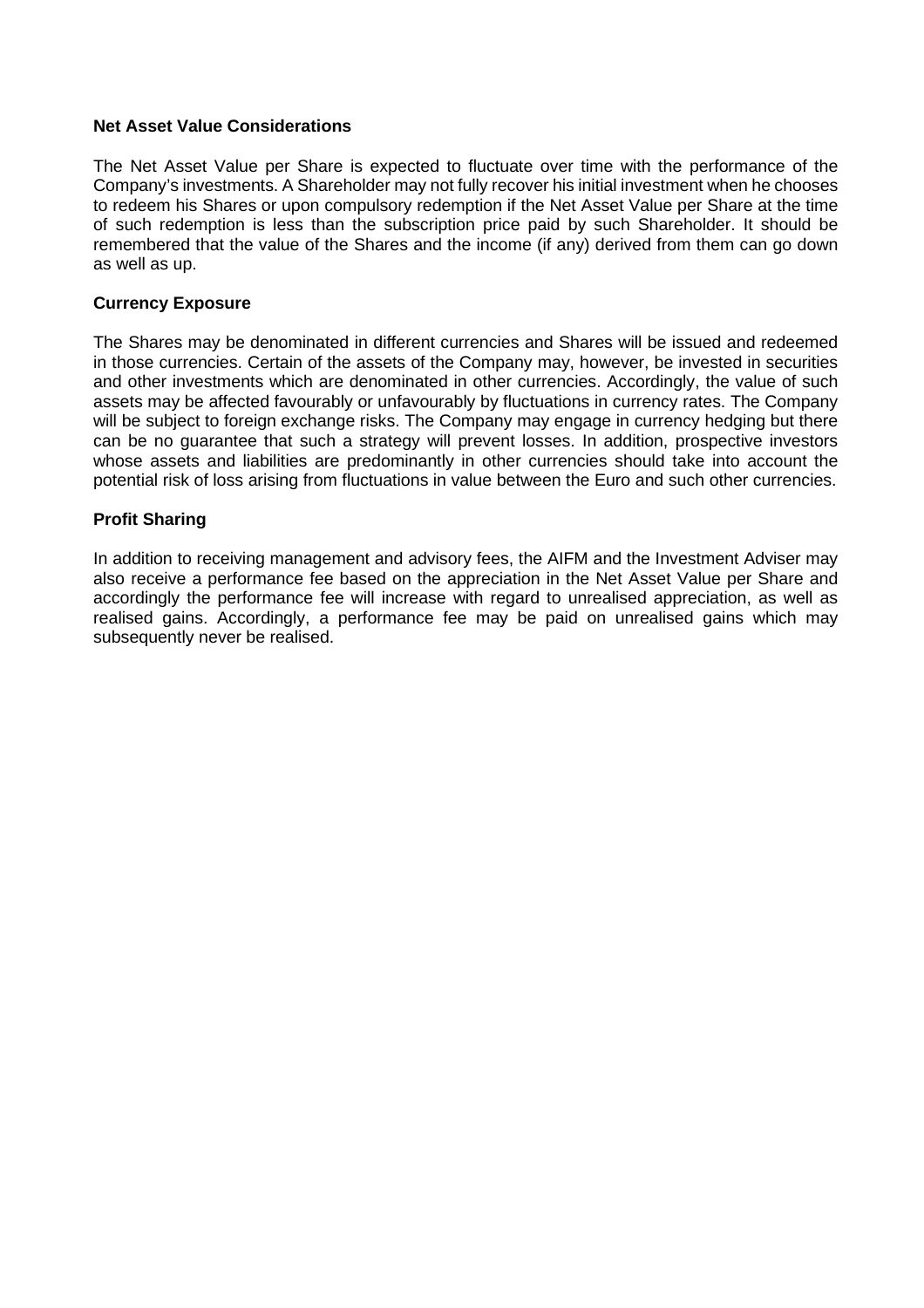## **APPENDIX II**

### **LAMPAS INVESTMENT – CAMPINA FUND**

#### **Investment Objective and Policy**

The investment objective of the Fund is to achieve a combination of medium-term preservation with an absolute return through the active management of a portfolio including capital protected financial instruments.

The Fund will invest in various financial products like notes, certificates or warrants on securities issued by (i) Société Générale or any of its affiliates or (ii) by any other first class financial institutions provided that these financial institutions are rated at least AA- by Standard and Poor's or Aa3 by Moody's. Most of the securities in which the Fund invests will offer a guarantee or a protection of capital.

The Fund may hold ancillary liquid assets. These may be composed of interest–bearing assets such as debt securities, treasury bills, other money-market instruments and deposits with credit institutions. If the interest of Shareholders so require, the Fund may invest all its assets in liquid assets for defensive purposes.

The Fund may, within the limits set forth in Section 1.3.4 "Restrictions applicable to Derivative Financial Instruments", make use of financial derivative instruments for hedging purposes or efficient portfolio management.

It is expected that the Fund will invest in financial products issued by Société Générale or its affiliates and that the nominal of such financial products shall represent at least 50% of the total nominal of the financial products in which the Fund will have invested.

The Fund will not invest more than 10 % of its net assets in Investment Funds. It will not borrow for investment purposes.

#### **Investment techniques**

*The Fund will not enter into any TRS or securities financing transactions.*

### **Leverage Policy**

The level of leverage is limited as follows:

- the gross exposure (calculated in compliance with the gross method defined by the AIFMD) may not exceed 275% of the net asset value of the Fund;
- the net exposure (calculated in compliance with the commitment method defined by the AIFMD) may not exceed 275% of the net asset value of the Fund.

Such leverage will be achieved through derivative positions (including securities with embedded derivatives) or borrowings carried out with Société Générale or any of its affiliates as lender on conditions similar to those that may from time to time be offered to Société Générale by third parties.

### **Sustainability Risks**

This Fund does not promote ESG characteristics and does not maximize portfolio alignment with Sustainability Factors, however it remains exposed to Sustainability Risks and the occurrence of such risks could cause a negative material impact on the value of the investments made by the Fund. Further information can be found in Section 3.11 "Sustainability-related disclosures".

#### **Investment Adviser**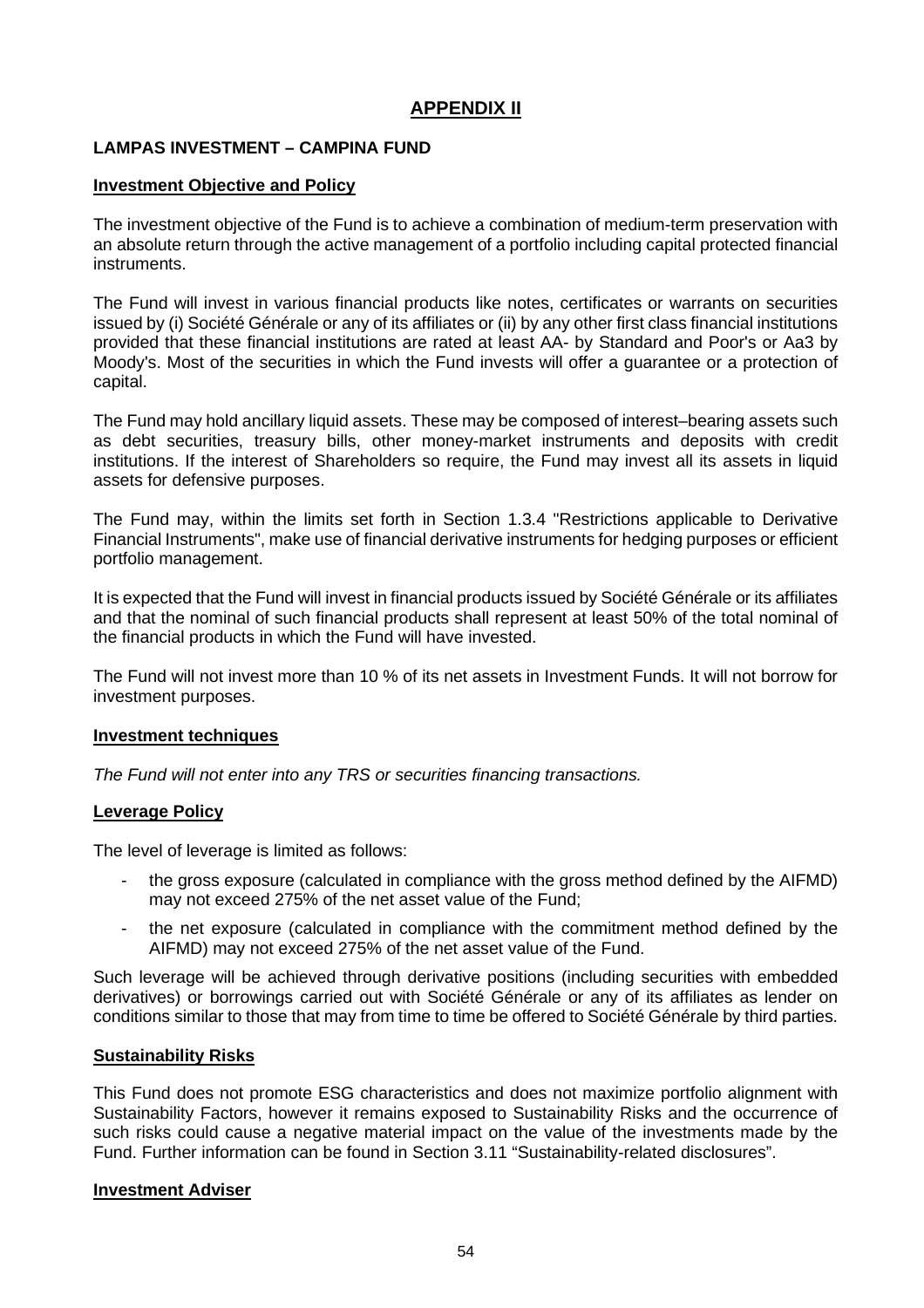The AIFM and the Company have appointed Actifina N.V. as Investment Adviser pursuant to an agreement dated as of 6 July 2007 and amended from time to time. Such agreement is available for inspection during normal business hours, at the registered office of the Company.

Actifina N.V. is a company established under the laws of Belgium, with its registered office at Hans Memlingdreef 35, B-3920 Lommel.

The Investment Adviser shall provide advice and recommendations in relation to Investment Funds and various indices which may serve as underlyings of the securities in which the Fund will invest. The recommendations and advice of the Investment Adviser (if any) shall not be binding on the AIFM.

#### **Reference Currency**

The reference currency of the Fund is EUR.

#### **Multiple Classes of Shares**

This Fund will issue the following Classes of Shares, subject to different terms and conditions described below:

| A Cap. Class         |  |
|----------------------|--|
| <b>B Dist. Class</b> |  |
| C Cap. Class         |  |
| D Dist. Class        |  |

All Classes of Shares of the Fund will be invested in the same underlying portfolio.

A Cap. and C Cap. Shares will not distribute any dividends.

B Dist. and D Dist. Shares will distribute dividends.

#### **Eligible Shareholders**

Class A Shares and Class B Shares may be subscribed by all Investors, subject to the minimum initial subscription and holding requirements set forth below.

Class C Shares and Class D Shares may only be subscribed by Institutional Investors within the meaning of article 174 of the Law of 2010.

Class A, Class B, Class C and Class D Shares are not intended to be distributed through public offering.

#### **Minimum Initial Subscription and Holding Amounts**

The minimum initial subscription amount for each Class of Shares in the Fund is:

| A Cap. Shares and B Dist. Shares: | EUR 100,000 |
|-----------------------------------|-------------|
| C Cap. Shares and D Dist. Shares: | EUR 250,000 |

The minimum ongoing holding amount and the minimum subsequent subscription amount for each Class of Shares in this Fund is the same as the minimum initial subscription amount for the relevant Class of Shares.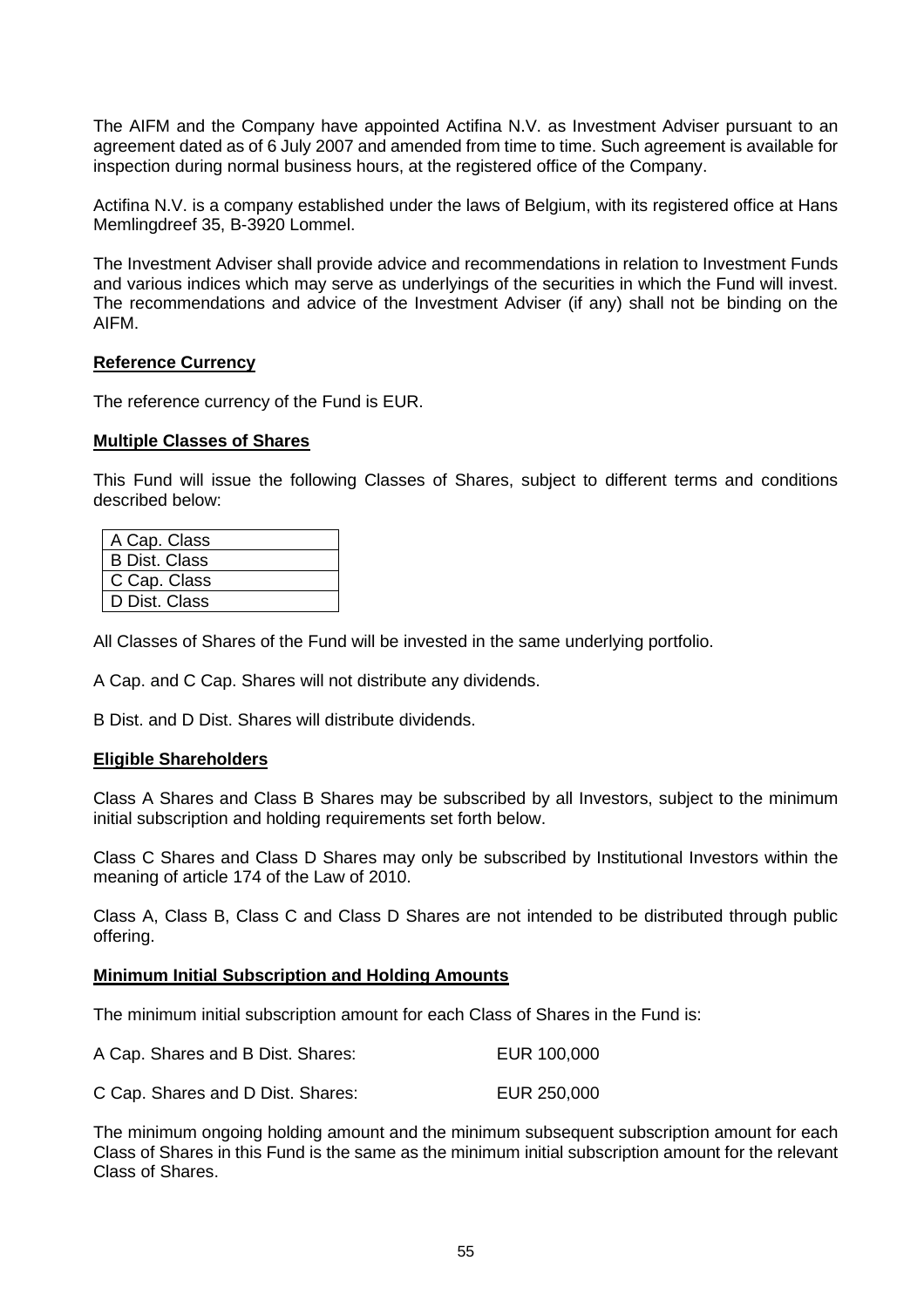The Directors may waive in their discretion the minimum initial subscription amount, the minimum ongoing holding amount and the minimum subsequent subscription amount for each Class of Shares.

### **Valuation Day**

The Net Asset Value per Share of each Class shall be determined as of the last Business Day of each month (a "Valuation Day").

#### **Prior Notice for Subscriptions**

All applications for subscription shall be deemed to be received at the time they are received by the Administrator in Luxembourg.

Application for subscription must be received no later than 12 noon (Luxembourg time) 2 Business Days preceding the relevant Valuation Day. Applications for subscriptions received thereafter will be dealt with on the next following Valuation Day. The Directors may in their discretion waive this requirement.

#### **Subscription Charge**

A subscription charge of up to 3 per cent of the Net Asset Value per Share may be charged or waived in whole or in part at the discretion of the Directors. Subscription charges may be paid at the discretion of the Directors to the financial intermediary through which the subscription application was made or any other entity involved in management, advisory or distribution services provided to the Fund.

#### **Payment of Subscription Price**

The full Subscription Price, including any applicable subscription charge, must be received in immediately available funds by the Depositary Bank or its agent no later than the Business Day preceding the applicable Valuation Day.

#### **Monthly Redemptions**

Each Shareholder may apply for the redemption of all or part of his Shares as of each Valuation Day at the Net Asset Value per Share determined as at such Valuation Day. If the value of a Shareholder's holding on the relevant Valuation Day is less than the specified minimum holding amount, the Shareholder will be deemed to have requested the redemption of all of his Shares.

#### **Prior Notice for Redemptions**

Application for redemption must be received no later than 12 noon (Luxembourg time) 2 Business Days prior to the applicable Valuation Day. Applications for redemption received after such deadline will be dealt with on the next following Valuation Day.

#### **Payment of Redemption Proceeds**

Redemption proceeds, net of any applicable redemption charge, will be paid as soon as reasonably practicable and normally within 10 Business Days of the relevant Valuation Day and any in any case before the next following Valuation Day.

### **Redemption Charge**

A redemption charge of up to 1 per cent of the Net Asset Value per Share may be charged or waived in whole or in part at the discretion of the Directors. The redemption charge may be paid at the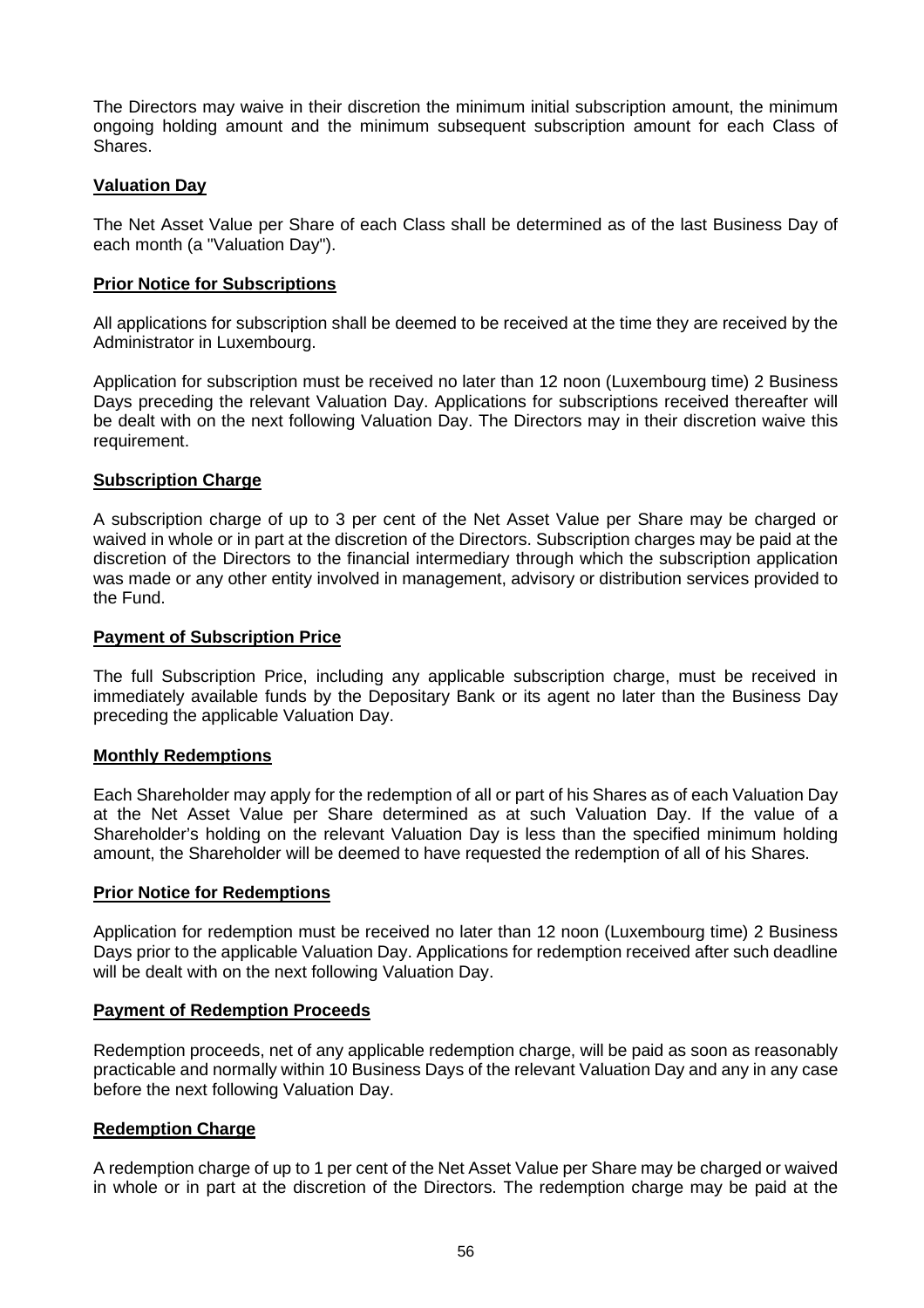discretion of the Directors to any entity involved in management, advisory or distribution services provided to the Fund.

#### **Conversions between Shares of different Classes of this Fund**

The conversion of Shares of a Class of this Fund into Shares of another Class of this Fund are allowed but always in accordance with the provisions contained in the General Part of this Prospectus, and in particular in Sections 1.3 and 2.3 of the General Part of this Prospectus.

Subject to the conditions set forth in the General Part of this Prospectus, each Shareholder may apply for the conversion of all or part of his Shares into Shares of another Class as of each Valuation Day at the Net Asset Value per Share of each Class concerned determined as at such Valuation Day.

The conversion request will not be accepted if a Shareholder who is not considered as an Institutional Investor requests the conversion of Class A Cap. Shares or Class B Dist. Shares into Class C Cap. Shares or Class D Dist. Shares.

The number of full and fractional Shares issued upon conversion is determined on the basis of the Net Asset Value per Share of each Class concerned on the relevant Valuation Day.

#### **Prior Notice for Conversions**

Applications for conversions must be received no later than 12 noon (Luxembourg time) 2 Business Days prior to the applicable Valuation Day. Applications received after this time will be dealt with on the next following Valuation Day.

#### **Conversions between Shares of this Fund and Shares of another Fund**

Conversions between Shares of this Fund and Shares of another Fund are not possible.

#### **Conversion Charge**

In case of conversion, no conversion charge shall be levied.

#### **Management and Advisory Fees**

The AIFM and the Investment Adviser will receive from the Fund a fixed fee of up to EUR 50,000 per annum plus monthly management and advisory fees of:

- for A Cap. Class and B Dist. Class: 1% per annum, calculated on the Net Asset Value of the relevant Class on the relevant Valuation Day;
- for C Cap. Class and D Dist. Class: 0.35% per annum, calculated on the Net Asset Value of the relevant Class on the relevant Valuation Day.

These fees will be accrued monthly and payable quarterly in arrears.

#### **Performance Fee**

The Investment Adviser shall receive out of the assets of each class (the "Class") a Performance Fee related to the relevant Class calculated in accordance with the principles of the high water mark mechanism and equal to the Performance Rate multiplied by the Class Net New Profits.

The Performance Fee is calculated and accrued on every Valuation Day for the Class and payable in EUR at the end of each Class Incentive Period.